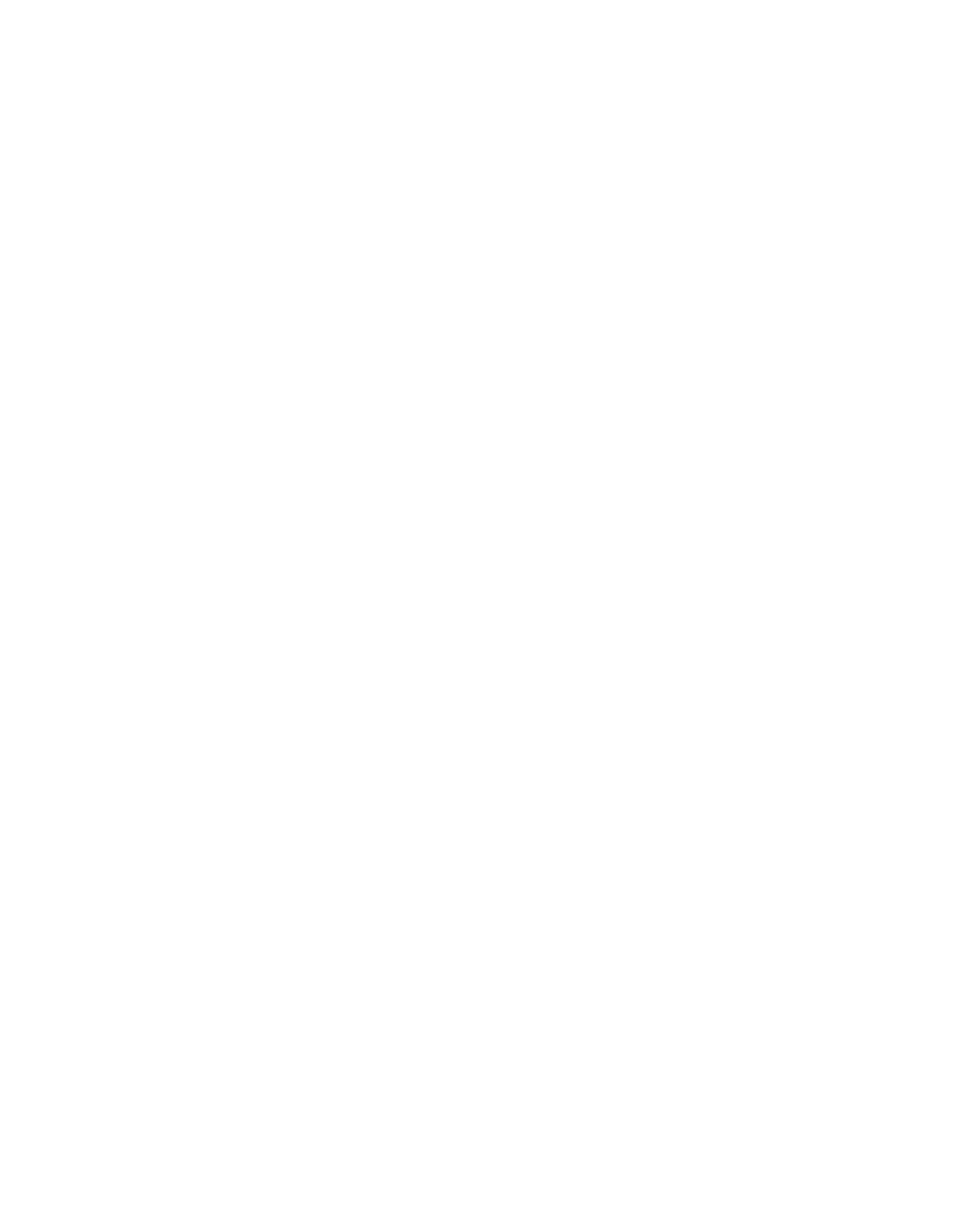# **Psalms from the Heart**

**A 4-Lesson Study Containing Weekly Commentary and Daily Study Questions**

**Commentary by**

# **Ray C. Stedman**

**Daily Study Questions by**

**Nancy Collins**



**Large Print Edition (18 Point)**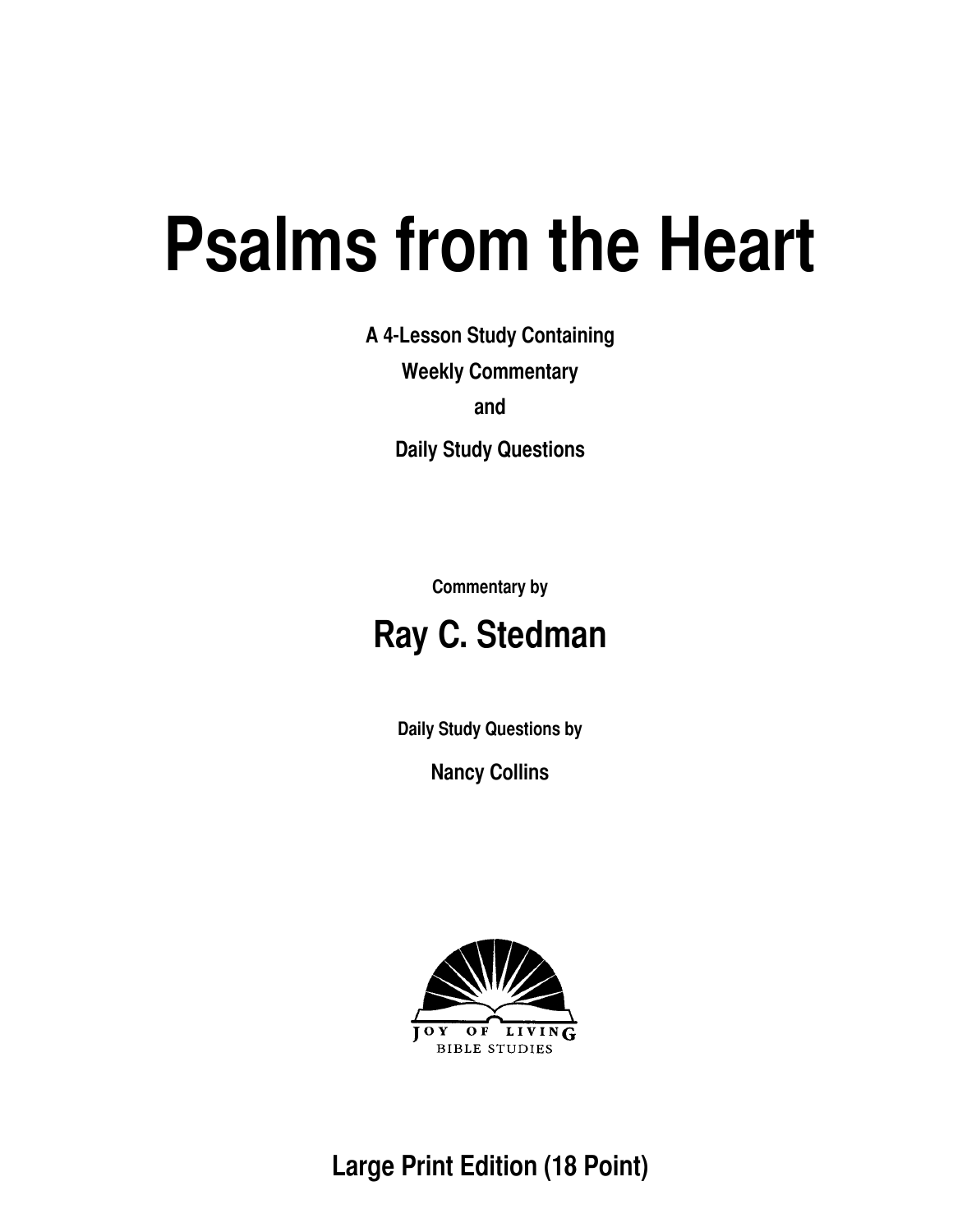Published by Joy of Living Bible Studies

For a free catalog please contact us at:

Joy of Living Bible Studies 800-999-2703 or 805-650-0838 website: www.joyofliving.org e-mail: info@joyofliving.org

The commentary portion of these lessons was selected from Psalms of Faith by Ray C. Stedman (Ventura, CA: Regal Books, 1985, out of print). Used by permission of Elaine Stedman.

Unless otherwise noted, all Scripture quotations in these lessons are from the Holy Bible, New International Version (North American Edition). Copyright © 1973, 1978, 1984 by International Bible Society. Used by permission.

© Copyright 2006, Joy of Living Bible Studies. Printed in U.S.A.

Any omission of credits or permissions granted is unintentional. The publisher requests documentation for corrections.

ISBN 978-1-948126-27-4

# **About Joy of Living**

For over 50 years Joy of Living has been effectively establishing individuals around the world in the sound, basic study of God's Word.

Evangelical and interdenominational, Joy of Living reaches across denominational and cultural barriers, enriching lives through the simple pure truths of God's inspired Word, the Bible.

Studies are flexible, suited for both formal and informal meetings, as well as for personal study. Each lesson contains historical background, commentary, and a week's worth of personal application questions, leading readers to discover fresh insights into God's Word. Courses covering many books in both the Old and New Testaments are available. Selected courses are also available in several foreign languages. Contact the Joy of Living office for details.

Joy of Living Bible Studies was founded by Doris W. Greig in 1971 and has grown to include classes in nearly every state in the Union and many foreign countries.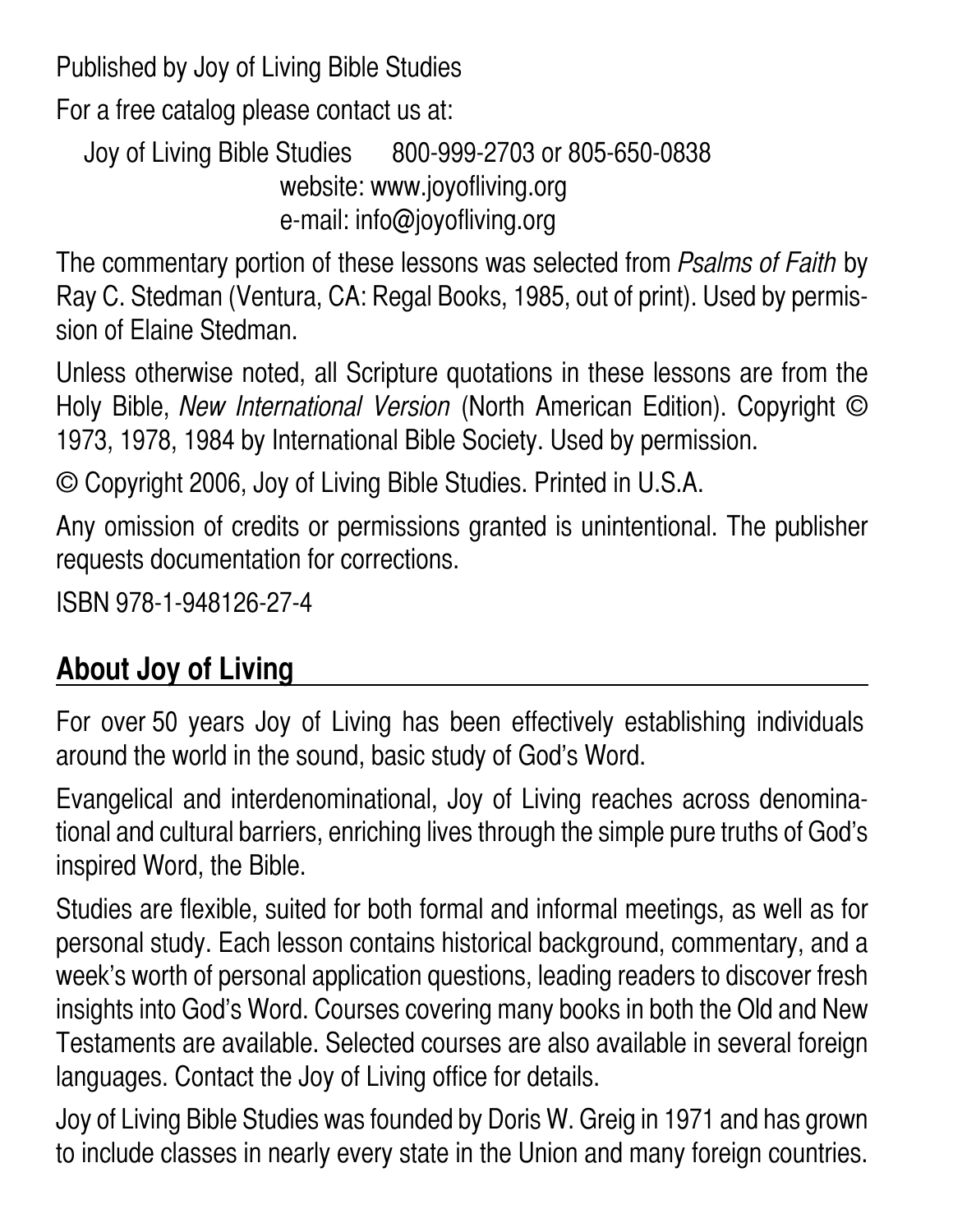# **Table of Contents**

| About Joy of Living<br>How to Use Joy of Living Materials<br>Do You KNOW You Have Eternal Life? | 2<br>$\overline{4}$<br>6 |
|-------------------------------------------------------------------------------------------------|--------------------------|
| Lesson 1<br>Commentary: Introduction<br>Questions: Psalm 23                                     | 13                       |
| Lesson 2<br>Commentary: Psalm 23<br>Questions: Psalm 34                                         | 19<br>29                 |
| Lesson 3<br>Commentary: Psalm 34<br>Questions: Psalm 139                                        | 35<br>46                 |
| Lesson 4<br>Commentary: Psalm 139                                                               | 53                       |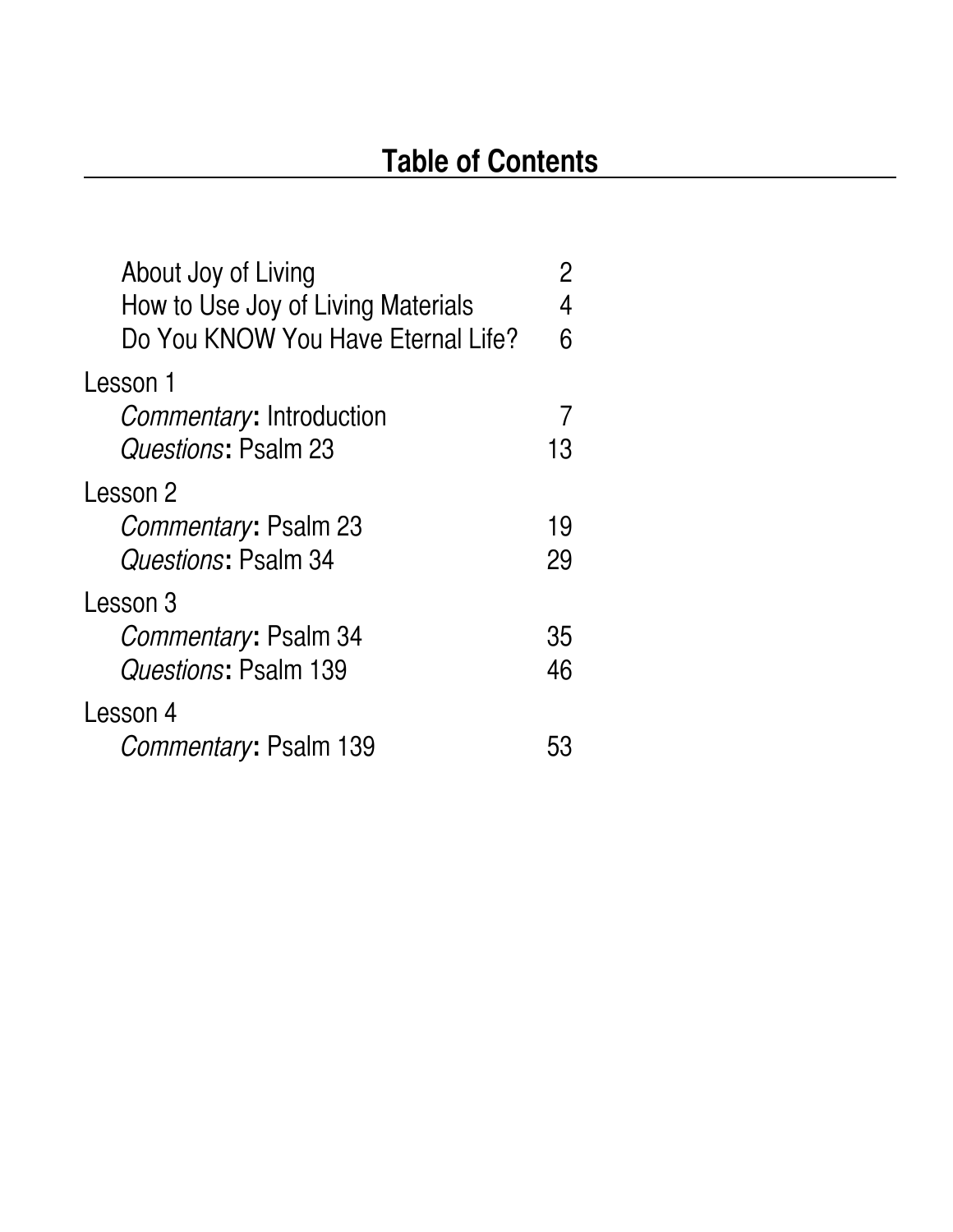#### 4 **How to Use Joy of Living Materials**

This unique Bible study series may be used by people who know nothing about the Bible, as well as by more knowledgeable Christians. Each person is nurtured and discipled in God's Word, and many develop a personal relationship with Jesus Christ as they study.

Joy of Living is based on the idea that each person needs to open the Bible and let God speak to them by His Holy Spirit, applying the Scripture's message to their needs and opportunities, their family, church, job, community, and the world at large.

Only a Bible is needed for this study series. While commentaries may be helpful, it is not recommended that people consult them as they work through the daily study questions. It is most important to allow the Holy Spirit to lead them through the Bible passage and apply it to their hearts and lives. If desired, additional commentaries may be consulted after answering the questions on a particular passage.

The first lesson of a series includes an introduction to the study, plus the first week's daily study questions. Some questions are simple, and some are deeper for those who are more advanced.<sup>1</sup> The individual works through the Bible passages each day, praying and asking God's guidance in applying the truth to their own life. (The next lesson will contain the commentary on the Bible passage being covered in the study questions.)

#### **To Use in a Group Setting:**

After the daily personal study of the passage has been completed, the class gathers in a small group, where they pray together and discuss what they have written in response to the questions about the passage, clarifying problem areas and getting more insight into the passage. The small group/discussion leader helps the group focus on biblical truth, and not just on personal problems. The

<sup>1.</sup> Challenge questions are optional for those who want to dig deeper or write their personal opinion. The Personal questions are between the individual doing the study and God. Those answers may be shared in class only if the individual would like to.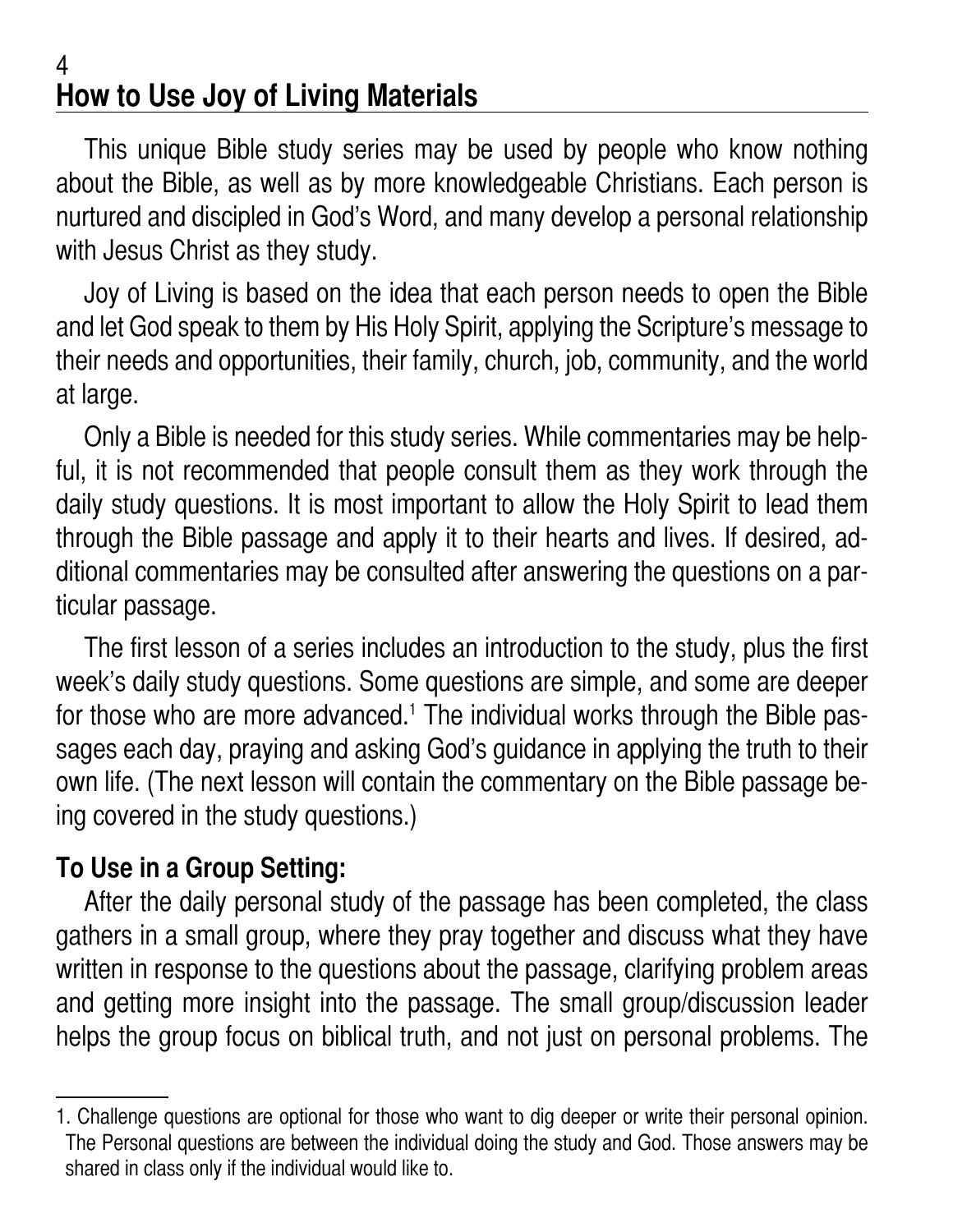student is the only person who sees their own answers and shares only what they feel comfortable sharing.

After small groups meet for discussion and prayer, they often gather in a large group meeting where a teacher gives a brief lecture covering the essential teaching of the Bible passage that was studied during the prior week and discussed in the small groups. The teacher may clarify the passage and challenge class members to live a more committed daily life.

At home, the student begins the next lesson, which contains commentary notes on the prior week's passage and questions on a new Scripture passage.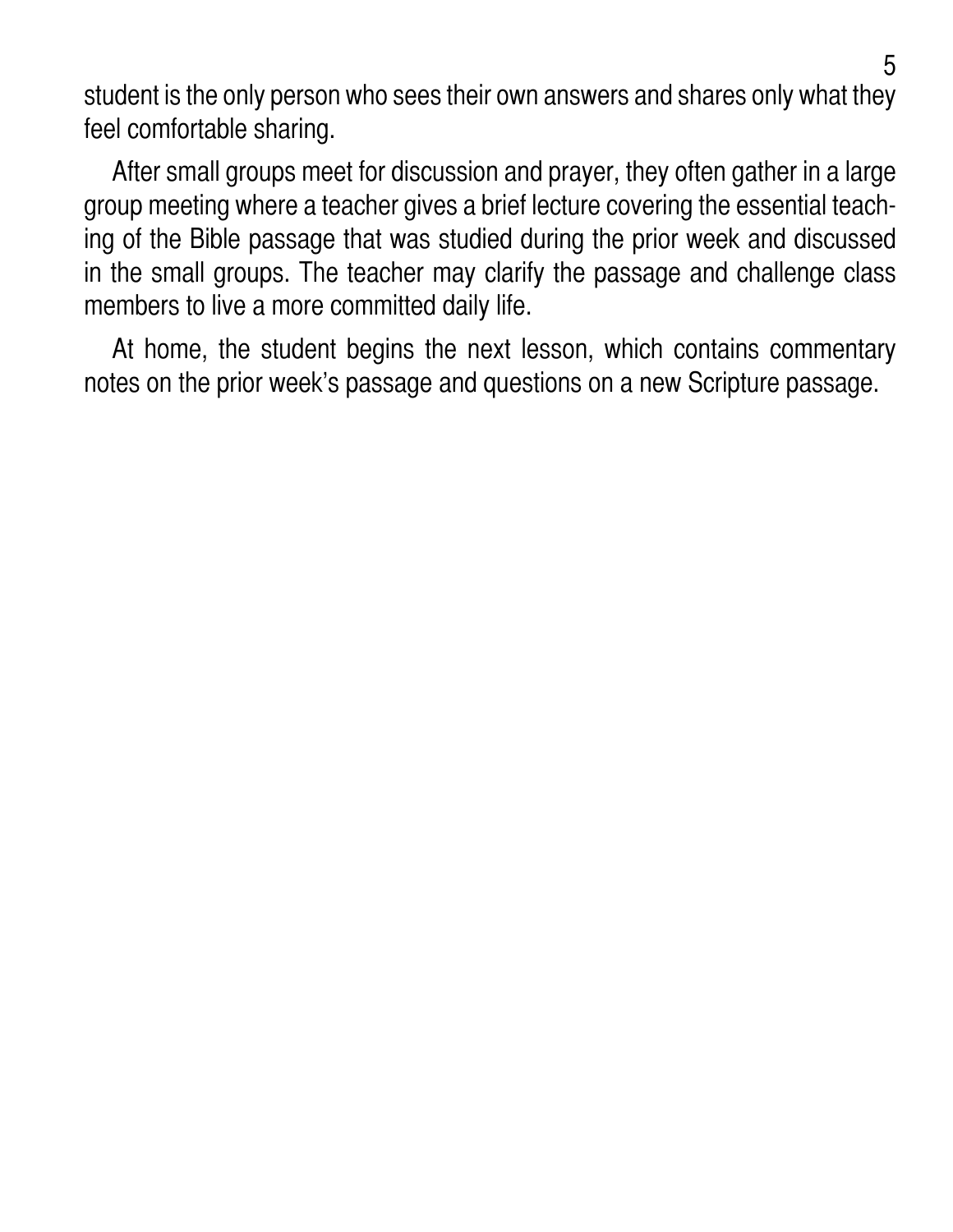#### 6 **Do You KNOW You Have Eternal Life?**

#### **Your condition…**

For all have sinned and fall short of the glory of God. (Romans 3:23) But your iniquities (sins) have separated you from your God. (Isaiah 59:2) For the wages of sin is death. (Romans 6:23)

#### **There is help…**

For Christ died for sins once for all, the righteous for the unrighteous, to bring you to God. (1 Peter 3:18) The gift of God is eternal life in Christ Jesus our Lord. (Romans 6:23)

#### **What do I do?…**

Repent, then, and turn to God, so that your sins may be wiped out. (Acts 3:19) Believe in the Lord Jesus, and you will be saved. (Acts 16:31)

#### **You CAN know…**

He who has the Son has life; he who does not have the Son of God does not have life. I write these things to you who believe in the name of the Son of God so that you may know that you have eternal life. (1 John 5:12-13)

#### **If you would like to make the decision today to repent and trust Christ as your Savior, either for the first time or as a re-commitment of your life, you may want to pray a prayer similar to this one:**

Lord Jesus, I admit that I am a sinner. Please forgive my sins. Thank You for dying on the cross for me, and for coming alive again. I accept Your gifts of forgiveness and eternal life. I place my life in Your hands. I want to be Yours forever. Thank you for loving me so much. In Your Name I pray, Amen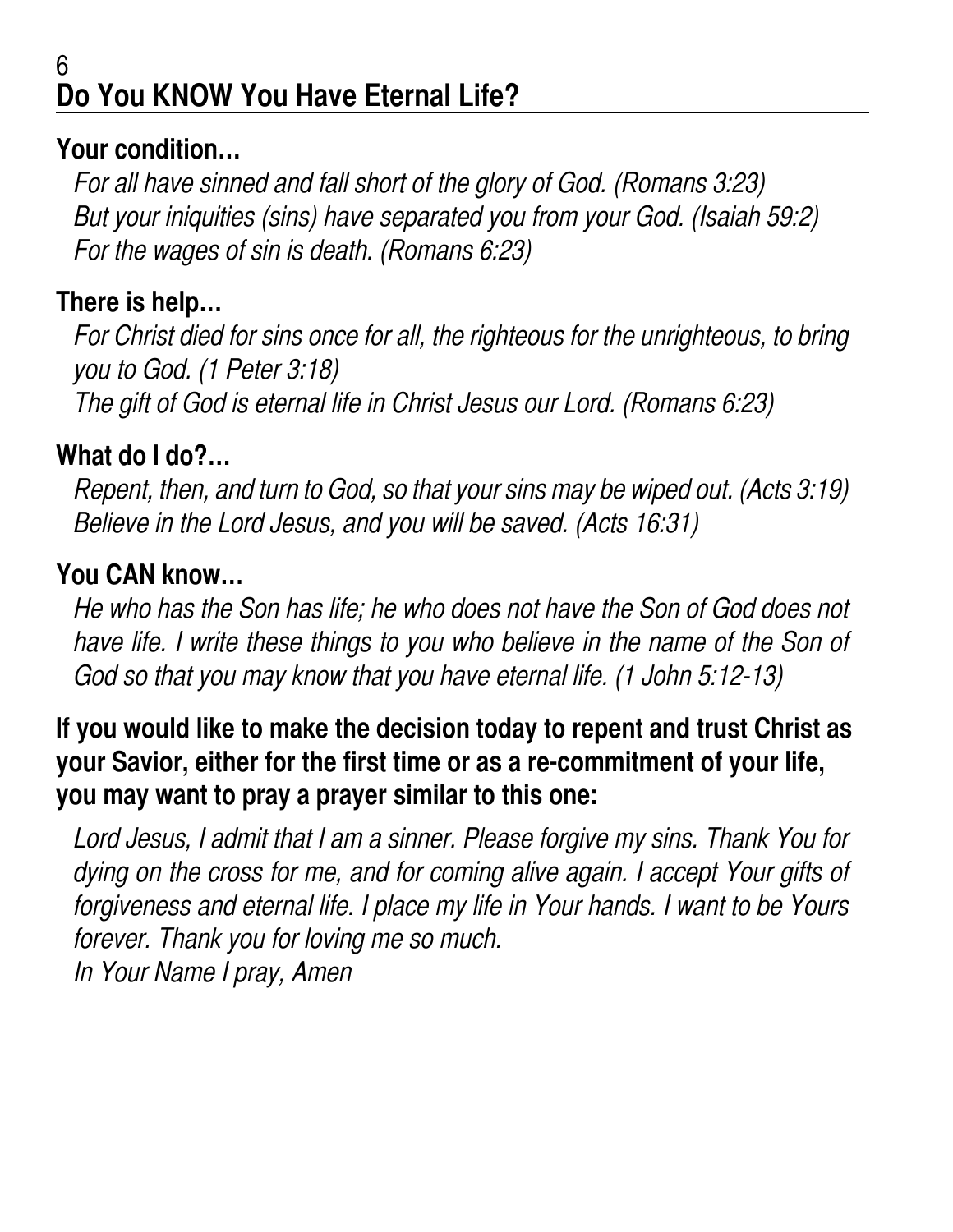# **Psalms from the Heart Lesson 1**



#### **Introduction to the Psalms1**

For centuries the Psalms have been read and loved by people from many backgrounds and viewpoints, largely because, being poetry, they speak to the heart directly. They laugh, they sing, they weep, they rail, they cry out in pain, fright, derision, joy, and the sheer delight of life. Consequently, many read them solely to find an answering spirit to their own mood.

But the Psalms are much more than poetry (see 2 Timothy 3:16). Many of the psalms bear the title *Maskil* or teaching psalm. They are thus intended to instruct the mind as well as to encourage the heart. They are designed not only to reflect a mood, but to show us also how to handle that mood, how to escape from depression, or how to balance exaltation with wisdom. This quality is the mark of their divine character. They are not merely human songs, reflecting the

1. Except where noted, this section, "Introduction to the Psalms," is by Ray Stedman.

common experience of men, but they relate also the wisdom and release that ensues when a hurt or a joy is laid at the feet of God.

There is no book like the Psalms to meet the need of the heart when it is discouraged and defeated, or when it is elated and encouraged. This book is absolutely without peer in expressing these emotional feelings.

In her classic, What The Bible Is All About, Henrietta Mears said Psalms is "the book for all who are in need, the sick and suffering, the poor and needy, the prisoner and exile, the man in danger, the persecuted. It is a book for the sinner, telling him of God's great mercy and forgiveness. It is a book for the child of God, leading him into new experiences with the Lord. It tells of God's law in its perfection and pronounces blessings upon the one who will keep it."

Mears continues, "Hold your Bible in your hand and turn to the middle of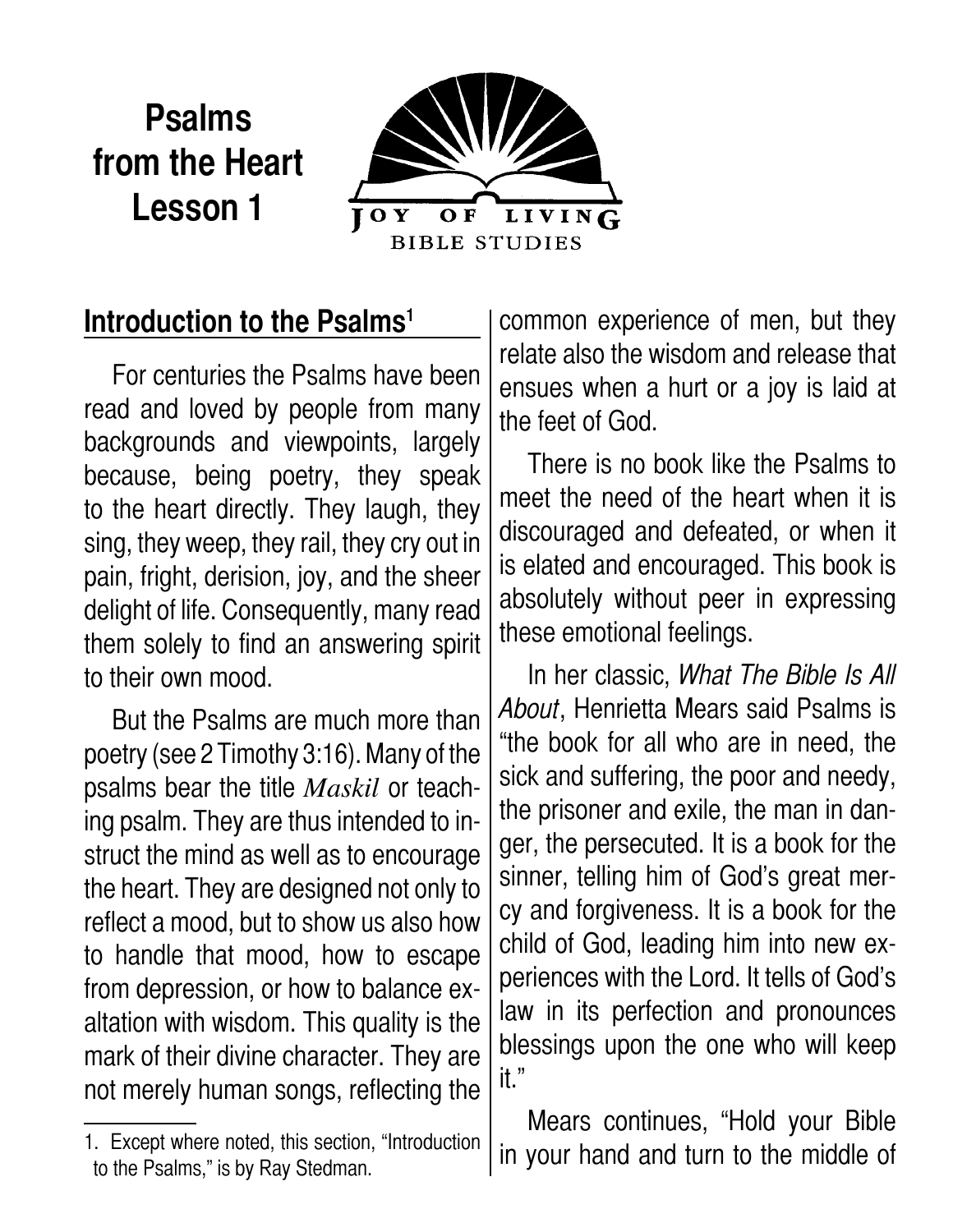the book. Most often you'll open to the Psalms. Not merely is this true physically. There is a deeper truth. The Psalms are central also in human experience.

"This book is used by Hebrew and Christian alike even in our day. The Psalms were for use in the Temple, for which many were prepared. They were written for the heart to worship God out under the open heavens or in the pit of despair or in a cave of hiding. When you find yourself in deep need you can always find a psalm which expresses your inmost feeling. Or, if you have an abounding joy, the words are there for you too." 1

# **Who Was David?2**

The psalms we will be studying in this course were all written by David. But who exactly was David and what is his significance? Can his struggles, his joy, his questions, his longing for God compare with ours?

## **God's Call and Promise: Genesis 11-35**

Although David was born in roughly 1,000 b.c., his story and his relationship with God began over a thousand years earlier with another man, his forefather, in the city of Ur of the Chaldees (located in modern day Iraq). At that time the descendants of Noah had spread out, multiplied and populated the earth; and—like the generations before Noah—they had abandoned the God who created them.

Yet God had not abandoned humanity. He called one man, Abram, and told him that if he would leave his country and go to a land God would show him, He would make of Abram a great nation, give him that land and through him all the world would be blessed. (It would be through Abram's descendents that the Savior of the world would come.) In faith Abram—later called Abraham—obeyed God. Abraham had a son, Isaac, to whom the promise was given and he in turn had a son, Jacob, to whom the promise was given.

#### **From Family to Nation: Genesis 46—Exodus 18**

Jacob, whose name God changed to Israel, had 12 sons. When Jacob was an old man he, his sons and their fami-

<sup>1.</sup> Henrietta C. Mears. What the Bible Is All About. Ventura: Regal, 1997. p194.

<sup>2.</sup> The remainder of the commentary for Lesson 1 is by Nancy Collins.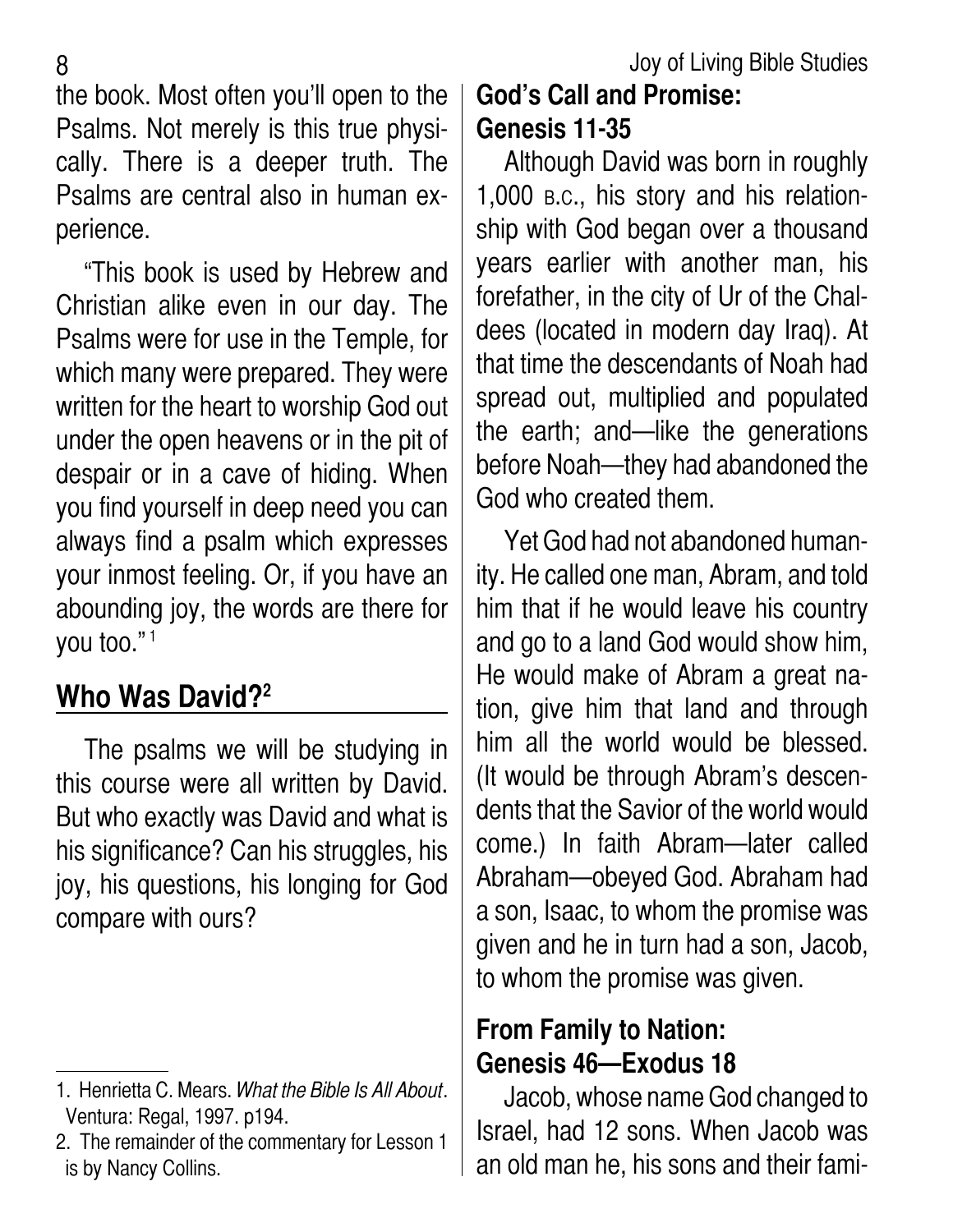#### Psalms from the Heart Lesson 1

lies (70 people in all) went into Egypt to escape starvation during a great famine. One of the sons, Joseph, was already there and in great power. He was second only to the Pharaoh and because of this Jacob's family was well cared for.

However generations passed and the children of Israel grew in number. A new pharaoh arose and was fearful of this great number of people living within the borders of his land. To protect himself and his country he placed the Israelites in bondage, where they remained for nearly 400 years.

As always God was faithful and in His time raised up a man named Moses. With great and mighty miracles God delivered the Israelites from the Egyptians and led them to the land He had promised to Abraham, Isaac and Jacob.

#### **The Covenant: Exodus 19—1 Samuel 7**

Prior to entering the Promised Land, the general area of Israel today, God made a covenant with the Israelites. At Mount Sinai they agreed to serve the Lord and obey His commands. He gave them His Law and promised to bless them as long as they served Him.

But even as God gave them His glorious Law they were rebelling against Him and worshipping other gods. And so began the cycle of God's blessing, Israel's rebellion, God's disciplining, their repentance, and God's deliverance and blessing again.

The Israelites were told to drive the heathen nations from the land. They were to make no covenants with them, but they disobeyed and were led into idolatry by them.

#### **The Kingdom: 1 Samuel 8—2 Chronicles 36**

Israel had the perfect government with the Lord Himself as King, and the Law of the Lord as the law of the land, yet they weren't satisfied. They wanted to be like the nations round about them. They wanted a man as their king. God granted their desire.

Saul, their first king, didn't fully obey the Lord, so God gave the kingdom to David [our psalmist], a shepherd who loved the Lord. God promised David that one of his descendants would have a kingdom without end. He was referring to Jesus Christ, the coming Savior, who would pay the price for the sins of the world and redeem mankind.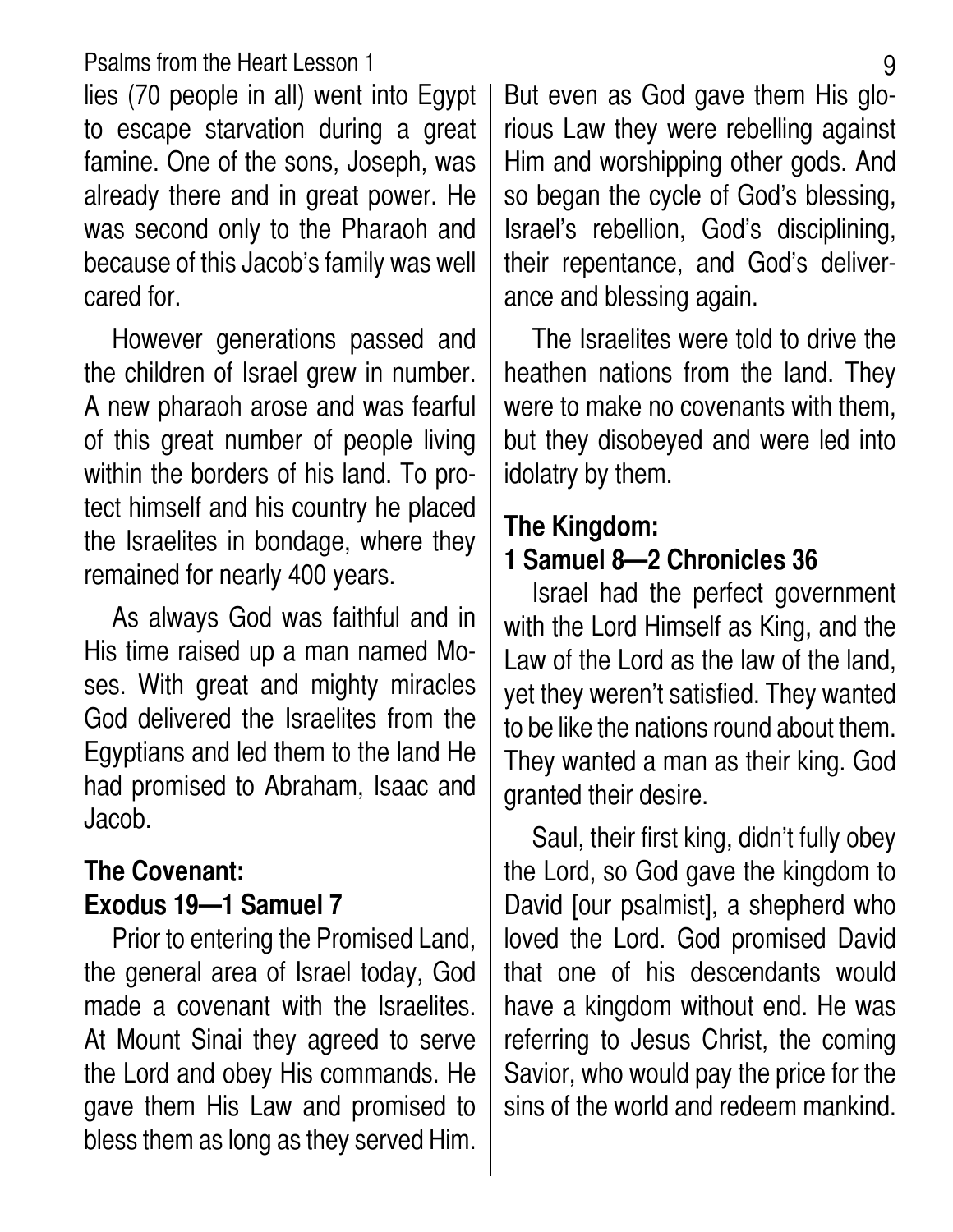How can the life experience of the great King David compare with ours? Although a key figure in the Bible and known as a mighty man of God, David was a human, just like us and experienced those emotions common to mankind.

During his youth David was a nobody, a shepherd, caring for his father's sheep. As the youngest of the eight sons of Jesse of Bethlehem, his brothers looked down on him and mocked him (see 1 Samuel 17:28). Although David was anointed by Samuel to be the next king after God rejected Saul (see 1 Samuel 16:13), this was done secretly—no one but his family knew of it.

Because of David's skill with the harp, King Saul frequently requested that David play for him to relieve his tormented mind. Then, while still a teenager, David—by faith—singlehandedly fought with a giant of a man, Goliath of Gath, and spearheaded a great victory for the Israelites over the Philistines. This brought David into the limelight. Saul gave him a high rank in the army, and David was successful in every assignment.

Because of the adulation of the people of Israel for David, Saul became

10 **10** Joy of Living Bible Studies jealous of him and attempted to kill him several times. Although God had promised him the kingdom, David had to flee for his life. Men from various parts of Israel eventually joined him, but for many years David and his men lived "on the run" from Saul. He was misunderstood. He was lied about. He had to wait for years for the fulfillment of God's promise to him. He made huge mistakes. He had marital problems. He fell into great sin and received great grace and forgiveness. He eventually reigned over a great kingdom but couldn't rule over his own family—even his own son tried to kill him.

> Yet, in spite of it all God said of him, "I have found David son of Jesse a man after my own heart" (Acts 13:22). David experienced the joys and sorrows of this life and discovered that knowing the Lord was what truly mattered. To the Lord he said, "I cry to you, Lord; I say, 'You are my refuge, my portion in the land of the living'" (Psalm 142:5).

> The three Psalms covered in this study were written at various times in David's life, and each expresses the cry of David's heart. Psalm 23, known as the Shepherd's Psalm, ministers to our deepest spiritual needs. Psalm 34 is written for those who are riddled with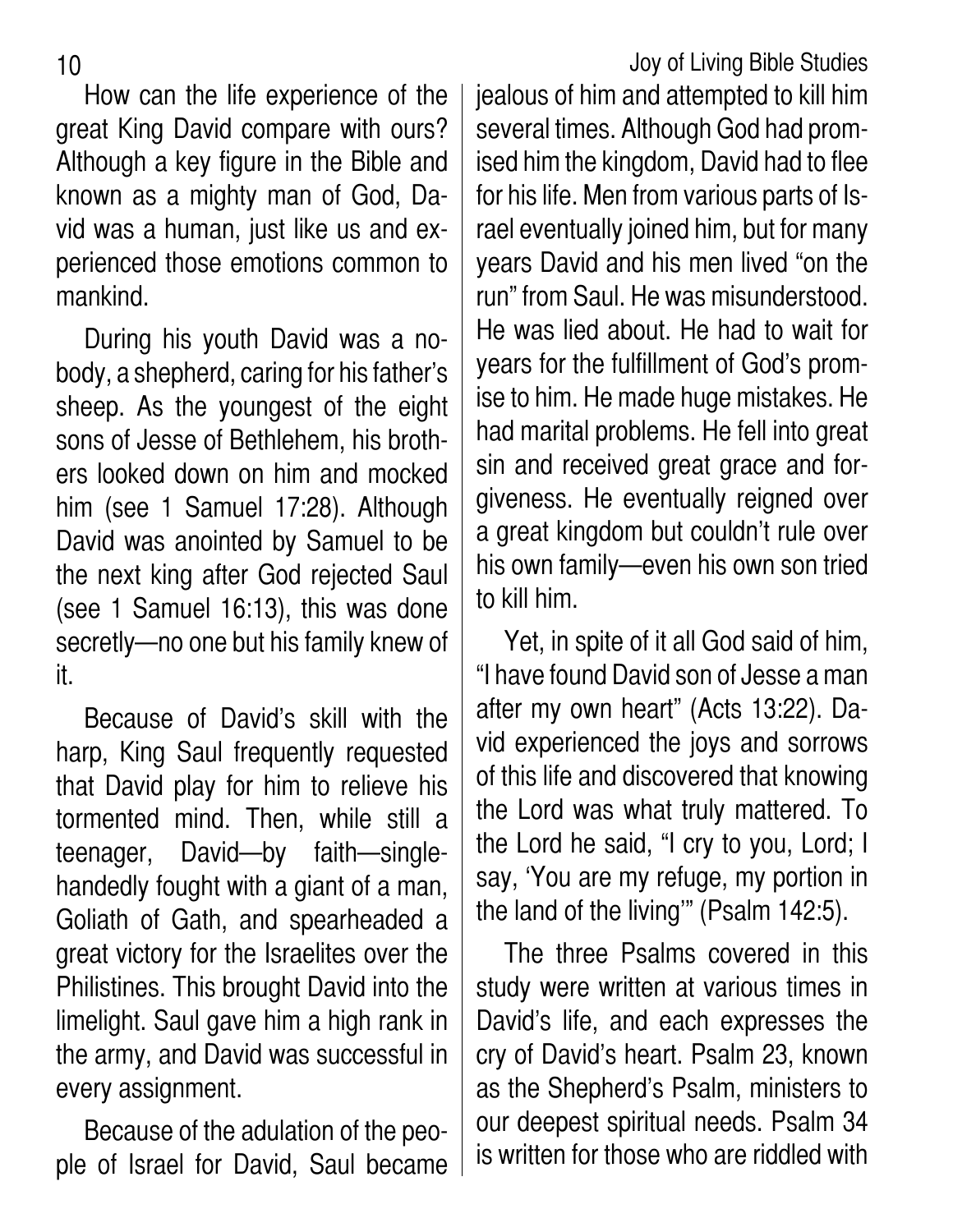#### Psalms from the Heart Lesson 1

fear and are facing seemingly insurmountable difficulties. And Psalm 139 addresses what some might perceive as our insignificance. Throughout all three we revel with David in God's magnificence and the awesome revelation that God truly loves and cares for us as individuals.

#### **Preparing For This Study**

As you prepare for this study, consider how very important it is to study your Bible and make time to develop a relationship with God. John 17:3 tells us, "This is eternal life: that they may know you, the only true God, and Jesus Christ, whom you have sent." How can we truly know Him if we don't listen to what He has to say in His Word?

Second Peter 1:3 tells us that that God has "given us everything we need for life and godliness through our knowledge of him who called us by his own glory and goodness." How can we live an abundant, godly life if we don't take heed of His Word?

If you are serious about knowing and walking with God, make a daily appointment with God. Find a quiet spot. Take your Bible and your Bible study material with you. Remember how very important your appointment with God

is and make time to be with Him daily. Ask yourself the following things:

1. How much time will I spend alone with the Lord each day? Set a specific amount of time and write it on your calendar to set that time aside.

2.What will I put aside in order to spend this time with the Lord? Some examples might be watching television, casual telephone conversations, surfing the internet, or reading for entertainment. Each person will have to decide what his or her priorities are and what can be changed in their daily schedule to make time to spend with God.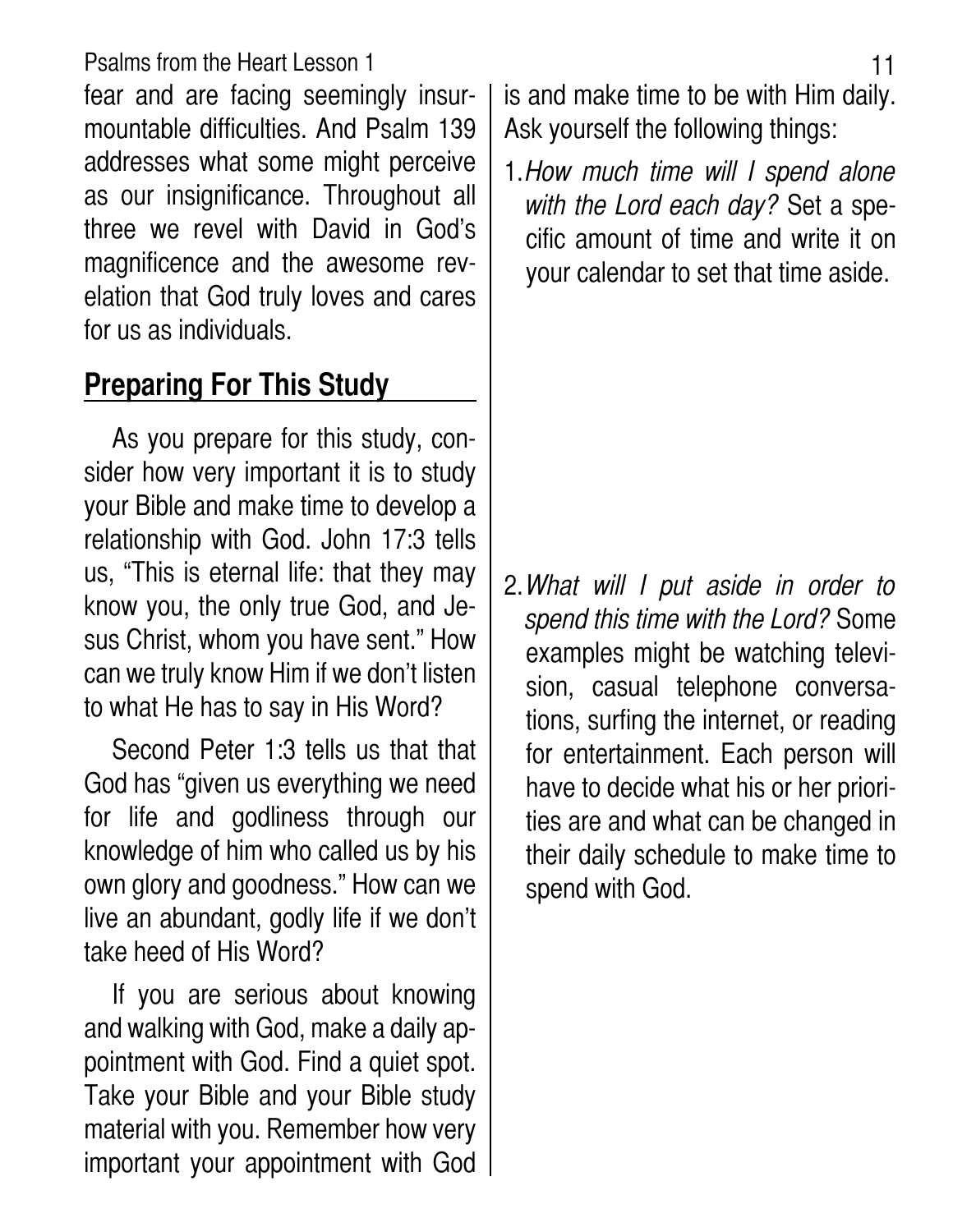3.What is the best time for my appointment with God? Consider whether you are a "morning" person or an "evening" person, and when you are least likely to be interrupted.

4.Where is the quietest place for me to pray and study? Look for both physical quiet, and visual quiet—a place that won't constantly remind you of all the other things urgently awaiting your attention.

12 **12** Joy of Living Bible Studies 5.Do I really want to spend time with God? If your answer is "yes," God will bless you as you work out the details of how and when to do it. If your answer is "no," pray that God will give you a desire, a hunger to spend time with Him. He will do this for you!

> We hope you will be blessed as you journey with us through these psalms and that you complete this course with a new confidence in God's eternal, intimate love for you!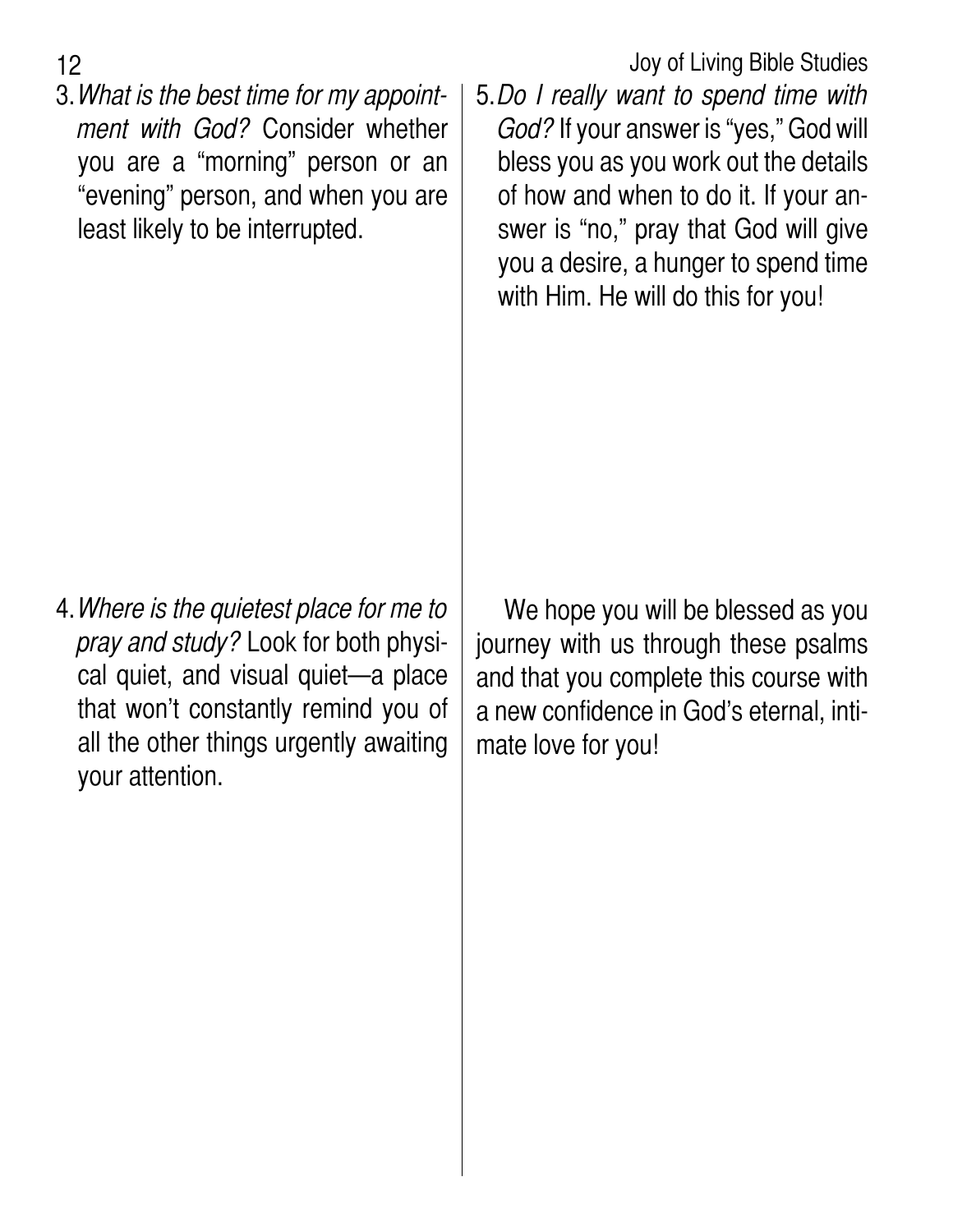# **Study Questions**

#### **Before you begin each day:**

- ɶPray and ask God to speak to you through His Holy Spirit.
- ɶUse only the Bible for your answers.
- ɶWrite down your answers and the verses you used.
- ɶAnswer the "Challenge" questions if you have the time and want to do them.
- ɶShare your answers to the "Personal" questions with the class only if you want to share them.

# **First Day: Read the Introduction to Psalms.**

- 1.What meaningful or new thought did you find in the introduction to Psalms, or from your teacher's lecture? What personal application did you choose to apply to your life?
- 2.Look for a verse in the lesson to memorize this week. Write it down, carry it with you, or post it in a prominent place. Make a real effort to learn the verse and its "address" (reference of where it is found in the Bible).

# **Second Day: Read Psalm 23, concentrating on verse 1.**

- 1.Who is the author of this psalm? (This information may be listed in your Bible as a subtitle below the psalm number and above the verses.)
- 2.a.What does David say the Lord is to him? (Psalm 23:1a)

b.What result does this bring? (Psalm 23:1b)

3.a.To protect and provide for his sheep, the shepherd must keep them with the flock. Read Luke 15:3-7. How does the shepherd in this parable show his care for the sheep? (verses 3-6)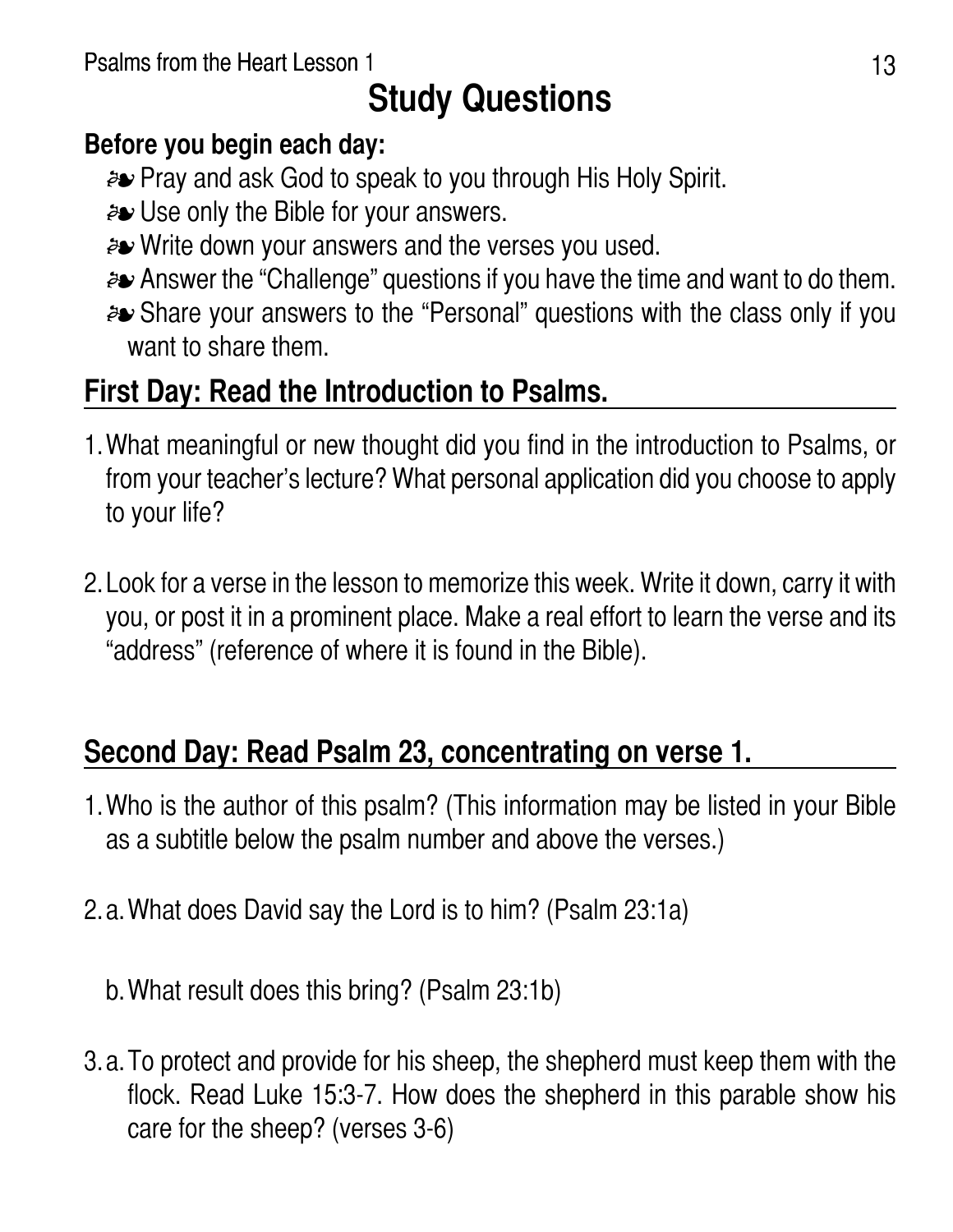- b.What might happen to a lost sheep if the shepherd didn't find it and return it to the flock?
- c.What spiritual truth do you learn from Luke 15:7?
- 4.a.Read Isaiah 53:6a. How does the Lord describe each of us?
	- b.Personal: Have you ever thought of yourself in this manner—like a sheep, going your own way, doing your own thing apart from God and His way?
- 5.Challenge: Read Luke 19:10 and John 10:10-11. What do these verses tell us about the Lord Jesus?
- 6.a.Personal: The Bible tells us that all people are sinners in need of repentance (see Romans 3:23). Jesus Christ, the Good Shepherd, gave His life so that our sins might be forgiven and we might not die spiritually but have eternal life with Him (see Romans 6:23). Have you turned from going your own way and turned to God, putting your faith in Jesus Christ to take away your sin? If you haven't, now is the time. If you have turned to Jesus in faith, write Psalm 95:7a, inserting your name.
	- b.Personal: Perhaps you have accepted Jesus Christ as your Savior, but you have strayed from His path. Remember how the shepherd in the parable rejoiced when he found his lost sheep? God loves you. What promise does he give you in 1 John 1:9?

#### **Third Day: Review Psalm 23, concentrating on verses 2-3a.**

1.The basic needs of sheep are for food and water. Put in your own words what you think of when you read Psalm 23:2-3a.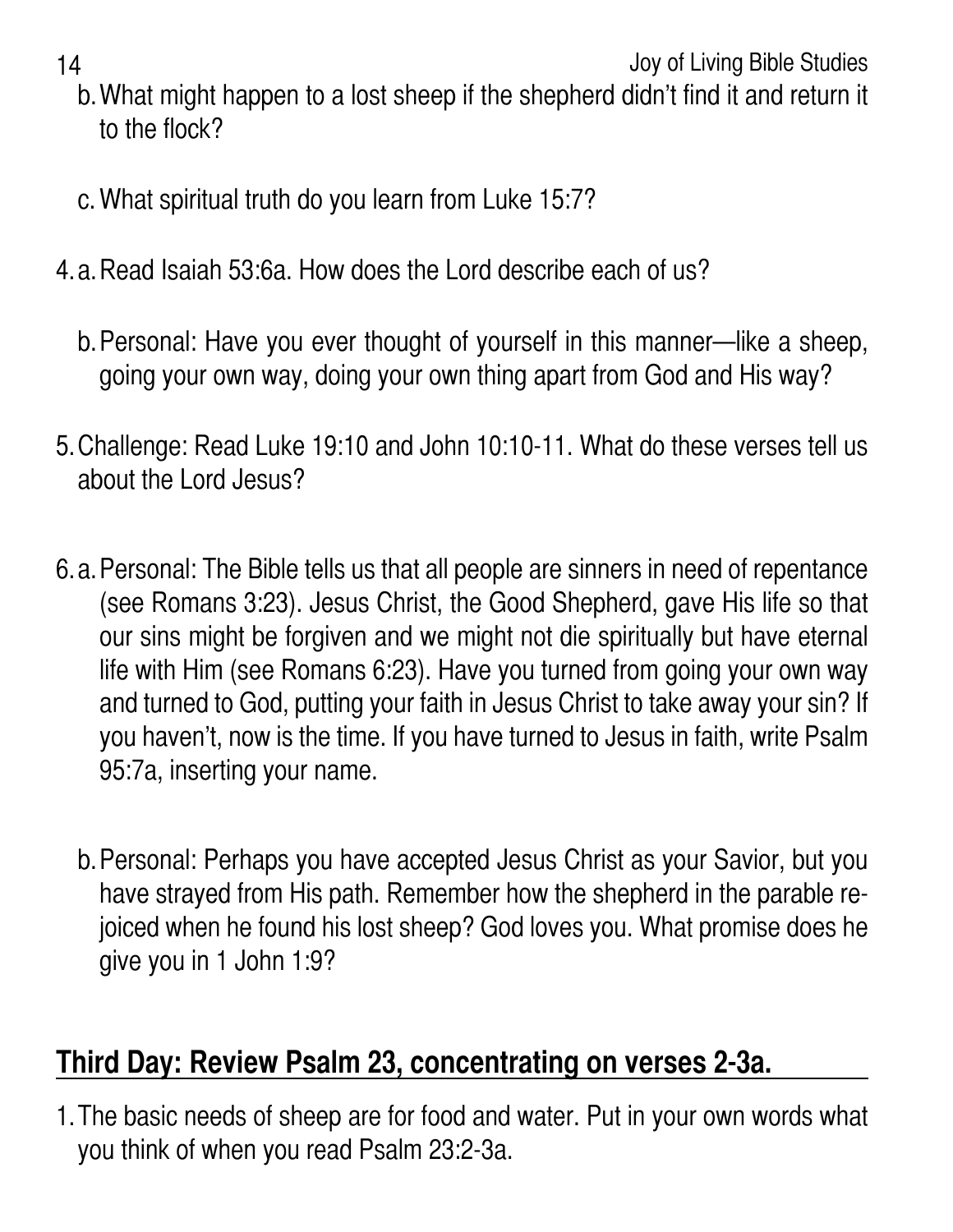Psalms from the Heart Lesson 1 15

- 2.Review John 10:10. Describe the type of life the Lord would like to provide for you.
- 3.Too often when people think of life "to the full" they focus mainly on the outward person and attaining the fleeting pleasures of this world, which leaves them empty, lonely, frustrated and in despair. From the following verses, what are some ways God provides for and satisfies His people?

Psalm 16:11

Psalm 103:2-5

Matthew 11:28-29

2 Corinthians 4:16

Philippians 4:6-7

Philippians 4:19

4.Personal: Have you experienced these things as you walk with the Lord? Or have you strayed from His path and suffered want? What need are you experiencing today? Why not pray now and ask Jesus to return you to His path and meet your need?

## **Fourth Day: Review Psalm 23, concentrating on verse 3b.**

1.The Lord knows the way we should go, the paths we should take to be fulfilled. But the question arises—how are we to know His will and way? According to Psalm 23:3b, on what type of paths does the Shepherd lead us?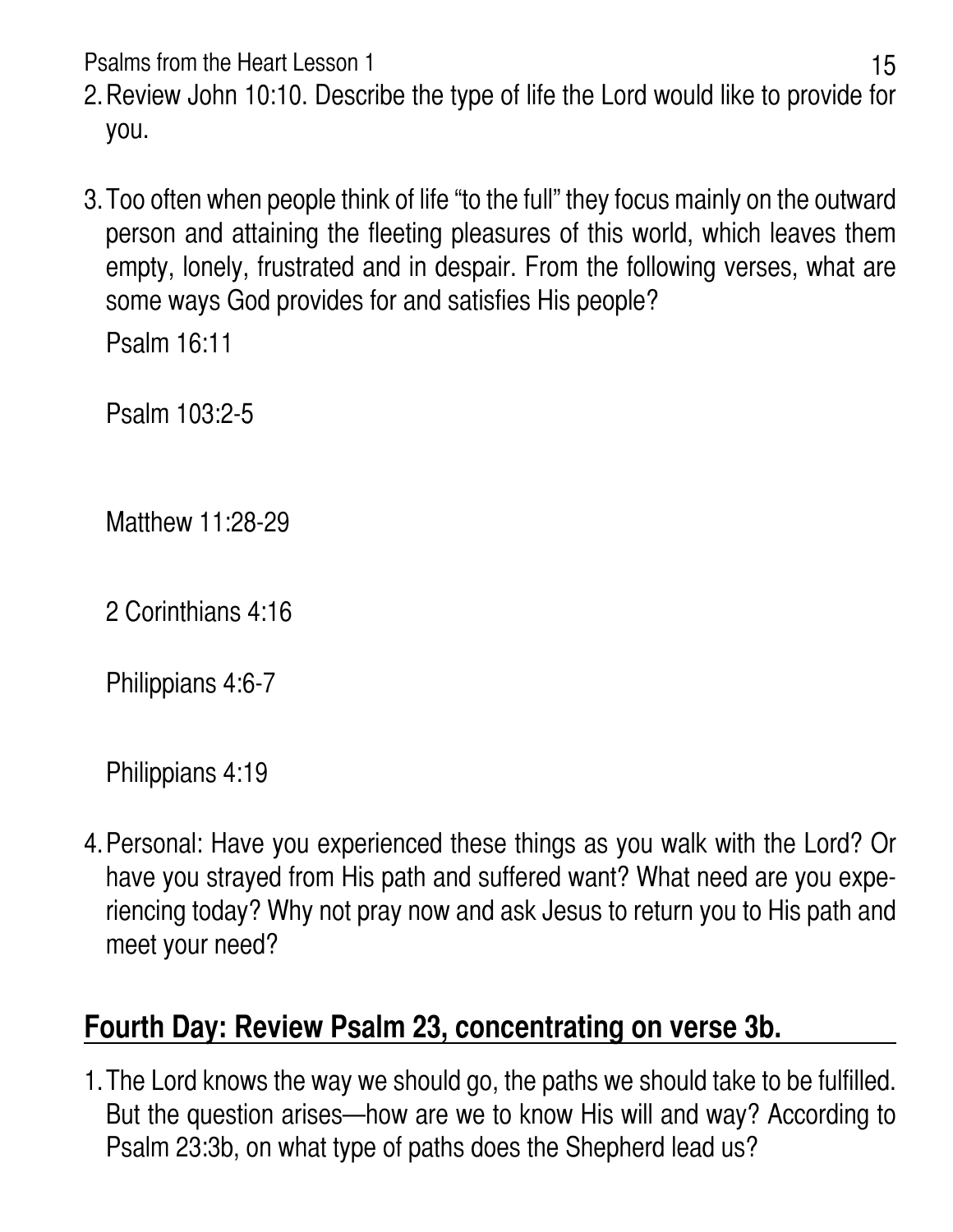16 **Joy of Living Bible Studies** 

- 2.Challenge: Will the Good Shepherd ever lead us on unrighteous paths? How could you use this principle to give you direction in your life? Proverbs 4:14-15 will help you answer this question.
- 3.Read Psalm 119:105. What is one of the primary ways the Lord leads us?
- 4.From the following verses, what are some additional steps we need to take to know God's will?

Mark 4:23-25

John 7:17

Romans 12:1-2

5.Personal: Are you truly seeking to know God's will for your life, so that you can be obedient to His will and walk in His paths? Is there a particular area mentioned in the above verses that you need to work on? What specifically will you do about it?

## **Fifth Day: Review Psalm 23, concentrating on verse 4.**

- 1.a.Where does the shepherd's path take the sheep in Psalm 23:4a?
	- b.God has promised to lead and guide us. Many people expect life to be easy for the Christian. What does John 16:33 say regarding this?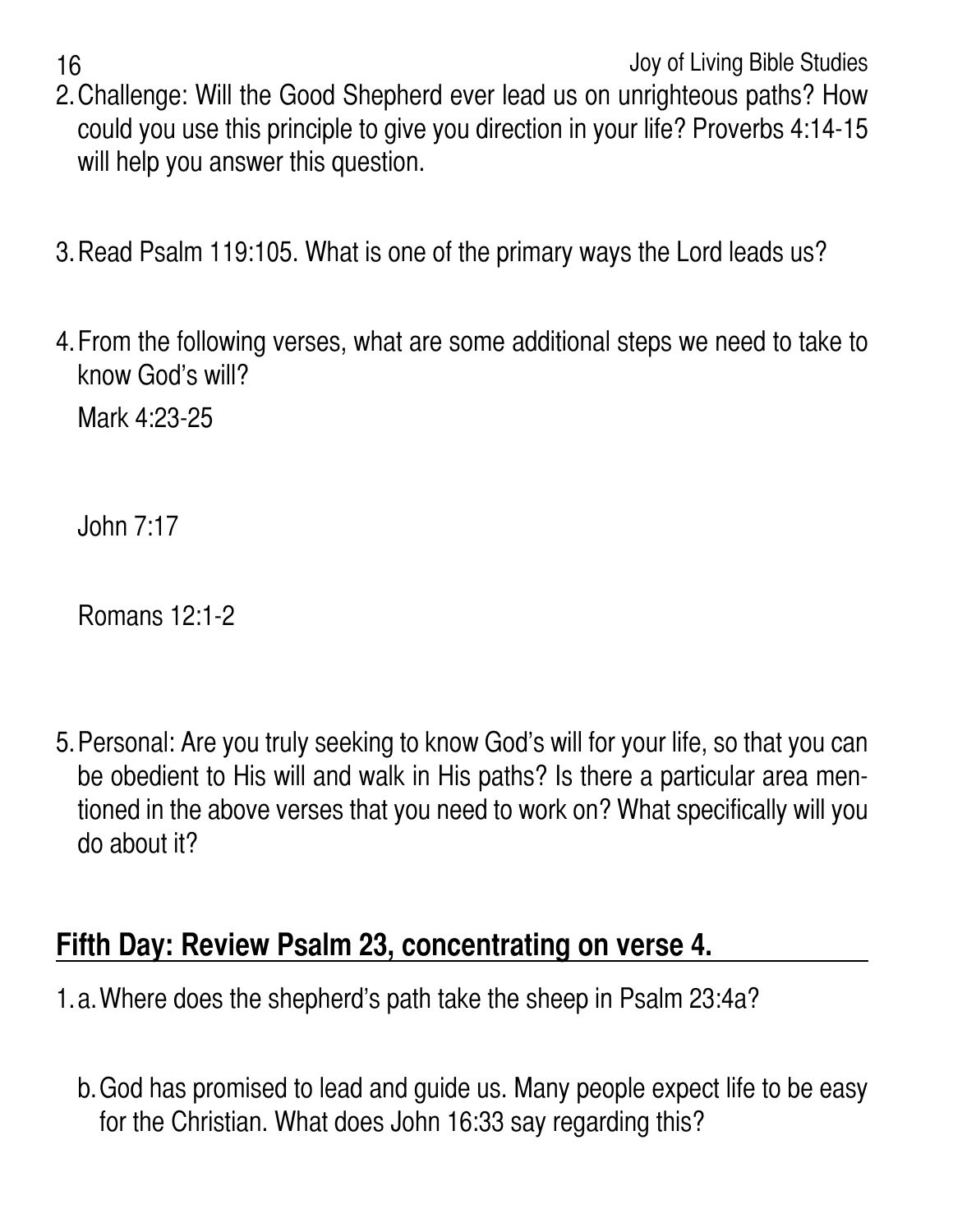b.Why can we take heart and not fear according to these verses?

3.Challenge: What instruction and promises about this has God given us in the following verses?

Romans 8:28

Matthew 6:34

Philippians 4:6-7

- 4.a.From Psalm 23:4, how is David comforted?
	- b.The rod was a club that was never used on the sheep but was used to protect the sheep from marauding predators. The staff was a slender pole with a crook on the end. It was used to aid the sheep. It could be hooked around the leg of a sheep to pull him from harm. It could also be used as an instrument to direct and occasionally to discipline the sheep. How do the following verses explain God's personal loving care for us?

Psalm 139:1-6

Hebrews 12:6-10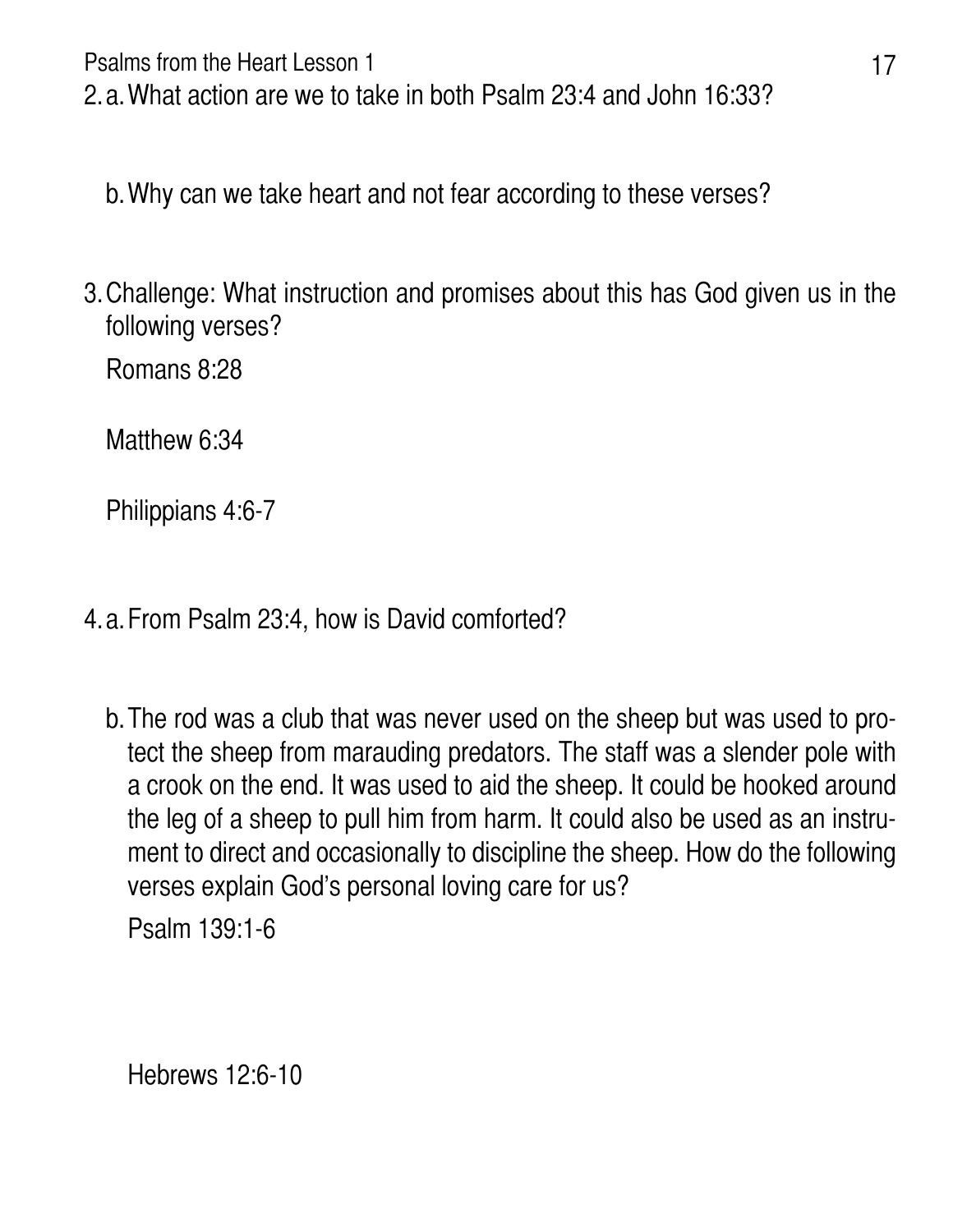18 Joy of Living Bible Studies 5.Personal: God is not a distant, uninterested creator! He loves us and is involved on a very personal level with our lives. Which of the verses in the previous question brought the most comfort to you, and why?

#### **Sixth Day: Review Psalm 23, concentrating on verses 5-6.**

- 1.In Psalm 23:5, the psalmist changes the metaphor from the good shepherd to the gracious host. How does verse 5 describe the abundance of God's provision for us?
- 2.Read Philippians 4:19. How thorough is God's provision for you?
- 3.Read Psalm 23:6 carefully. How long will you experience God's goodness and love?
- 4.Those who have put their faith in Jesus Christ are given the sure promise of dwelling with the Lord forever. From the following verses, describe what eternity with Him will be like.

Psalm 16:11

Revelation 21:1-5

5.Personal: Are you certain about where you will spend eternity? Perhaps you're not sure, but you hope it's with the Lord? Well, you can know! Have you received Jesus Christ as Lord and Savior? If you have , write down John 1:12 and 1 John 5:11-13, inserting your own name.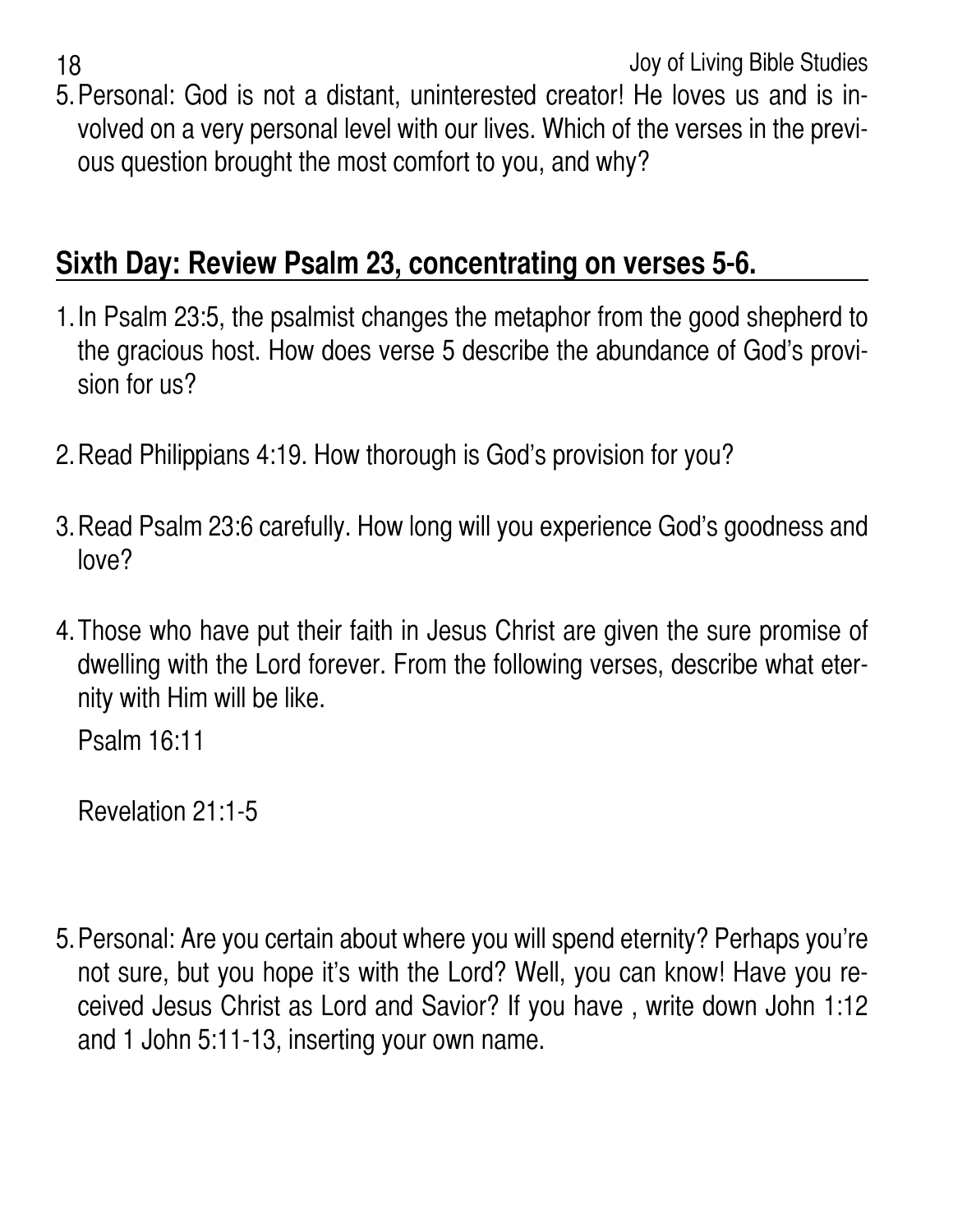# **Psalms from the Heart Lesson 2**



## **Psalm 23: The Shepherd Psalm**

Because many of us have memorized the twenty-third Psalm as small children, we often neglect the opportunity to study it in detail in our adult life. Yet it is a great psalm. It ministers to our deepest spiritual needs.

This, of course, is a psalm of David. We know something of the circumstances of its composition. In the fifteenth chapter of 2 Samuel there is recorded the instance in David's life when his own son, Absalom, rebelled against him and toppled him from the throne. David was forced to flee into the Judean wilderness with his family and servants, and for a period of time he was unable to reclaim his throne. His life was in jeopardy and he was hunted and hounded for a number of months. Perhaps, because so much of his early life had been spent as a shepherd in that same wilderness, the circumstances reminded him of his shepherd life. That could be why the images in this

psalm are drawn right out of his experience as a young shepherd.

This is a psalm for people who, like David, are experiencing a major upheaval in life. Perhaps you too have children who are rebelling, or your home is in turmoil, or some long-standing relationship in your life is breaking up. This psalm is written for you. It is a psalm for people who are shaken and in turmoil.

## **We Shall Not Want**

David begins with a statement of the theme of the entire passage:

The Lord is my shepherd, I shall not be in want. (Psalm 23:1)

Because the Lord is my Shepherd, I will not lack anything. He satisfies my needs. That is the place to which God wants to bring us. He wants us to be independently dependent upon Him, to need Him alone. There are really only two options in life. If the Lord is my Shepherd, then I shall not want; but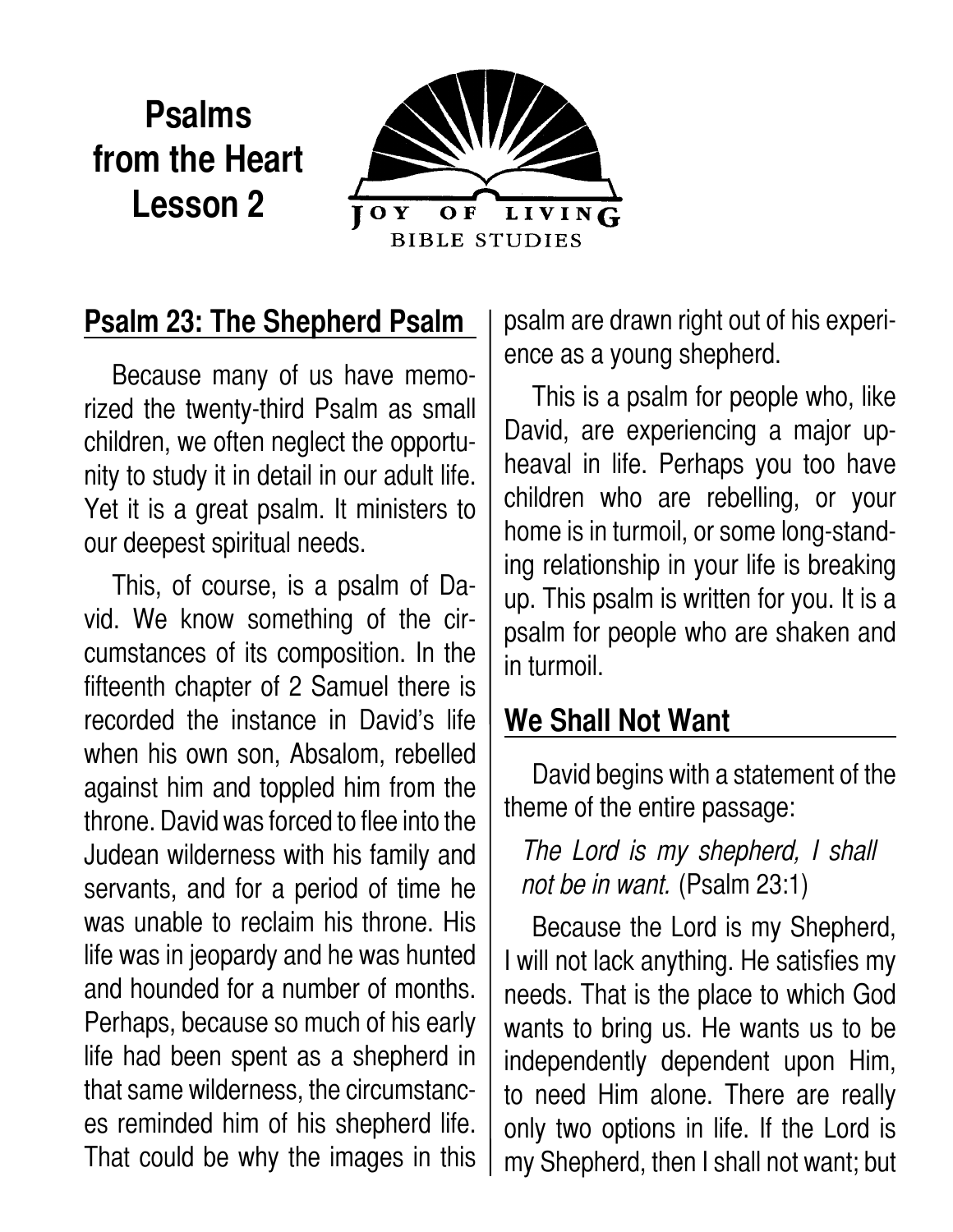if I am in want, then it is obvious that the Lord is not my Shepherd. It is that simple. If there is emptiness and loneliness and despair and frustration in our lives, then the Lord is not our Shepherd.

Or, if anyone or anything else is shepherding us, we are never satisfied. If our vocation shepherds us, then there is restlessness and feverish activity and frustration. If education is our shepherd, then we are constantly being disillusioned. If another person is our shepherd, we are always disappointed and ultimately we are left empty. If alcohol or drugs is our shepherd, as one rock artist said, then "we are wasted." But if the Lord is our Shepherd, David says we shall not want.

It occurs to me that if Jehovah is to be our Shepherd, then we have to begin by recognizing that we are sheep. I don't like that analogy, frankly, because I don't like sheep. I come by my dislike honestly. I used to raise sheep. In high school I was in the 4-H club, and I had a herd of sheep and goats. Now, goats I can abide, because they may be obnoxious, but at least they're smart. Sheep are, beyond question, the most stupid animals on the face of the earth. They are dumb and they are

20 **20 Joy of Living Bible Studies** dirty and they are timid and defenseless and helpless. Mine were always getting lost and hurt and snake bitten. They literally do not know enough to come in out of the rain. I look back on my shepherding days with a great deal of disgust. Sheep are miserable creatures.

> And then to have God tell me that I am one! That hurts my feelings. But if I am really honest with myself I know it is true. I know that I lack wisdom and strength. I'm inclined to be self-destructive. As the hymn says, "I'm prone to wander."<sup>1</sup> Isaiah said it best: "We all, like sheep, have gone astray, each of us has turned to his own way" (53:6). I know my tendency toward self-indulgent individualism, going my own way and doing my own thing. That's me. I'm a sheep. And if Jesus Christ is to be my Shepherd, I have to admit that I need Him. It is difficult, but that is where we must start. Once we admit that need we discover the truth of what David is saying. We shall not want.

## **Nourishment for the Inner Man**

In this psalm David enumerates the ways in which the Good Shepherd

<sup>1.</sup> Robert Robinson, 1758. "Come, Thou Fount Of Every Blessing," verse 3.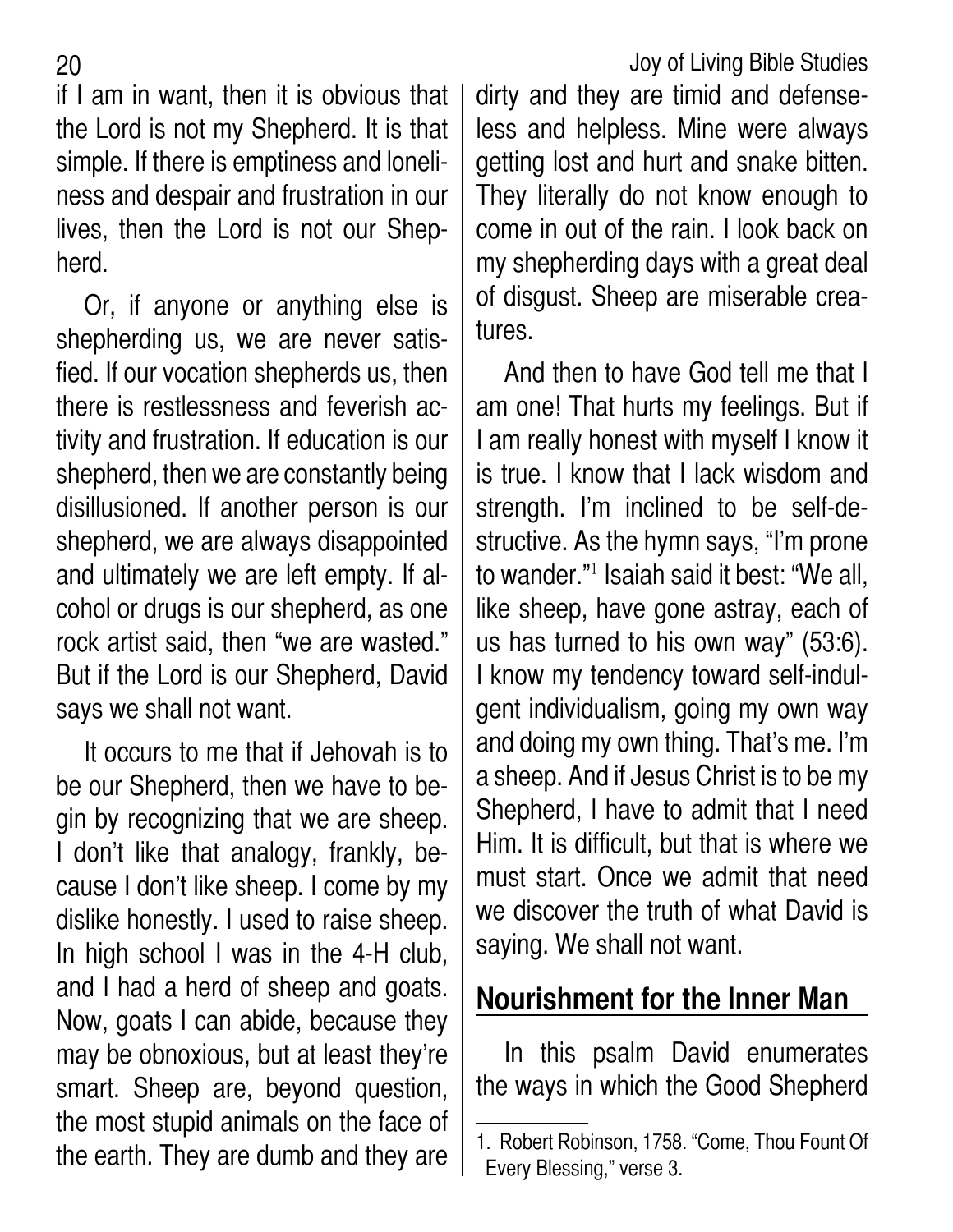meets our needs. The first is found in verse 2 and part of verse 3: Psalms from the Heart Lesson 2

He makes me lie down in green pastures,

he leads me beside quiet waters, he restores my soul. (Psalm 23:2- 3a)

The first thing He does is to meet the needs of the inner man, the basic needs that we have for nourishment within. The basic needs of a flock of sheep are grass and water. Here is the very picturesque scene of sheep bedded down in grassy meadows, having eaten their fill and now feeling totally satisfied, and then being led by still waters. Sheep are afraid of running water, they will drink only from a quiet pool. A good shepherd, particularly in a semi-arid region such as Israel, knows where the watering holes are. He knows where the grassy meadows are. And so he leads the sheep into places where they can feed and drink, and where they can rest. The picture is one of calm and tranquility, because the basic needs of the sheep are met.

The counterpart in our lives is obvious. It is God who restores the inner man through His Word. As we feed upon the Word of God we see the Lord Jesus there. We draw upon Him and

our inner man is satisfied. "Beyond the sacred page," the hymn says, "I seek thee, Lord."<sup>1</sup> We seek Him, and we eat and drink of Him, and we discover Him to be the resource that we need. As Paul says, "Though outwardly we are wasting away, yet inwardly we are being renewed day by day" (2 Corinthians 4:16). Our souls are restored. How? As we feed upon Him. As we come to know Him, believe what He says, and act on His Word, we discover that the inner man is fed.

I once had a Bible study Wednesday nights in a fraternity house at Stanford University. Our basic assumption there was that the Bible is the authority. No one really taught the class, we simply opened up the Word and the men in the group made observations. One night a student from Austria sat in with us, a fine young law student who was traveling in this country and visiting Stanford for a few weeks. He shared some of his thinking with us and made a real contribution to the group. Afterward, as we were leaving he made this comment: "I'm so thankful I could be here tonight, because I discovered that you men have found direct access to God through this Book."

<sup>1.</sup> Mary A. Lathbury, 1877, "Break Thou The Bread Of Life," verse 1.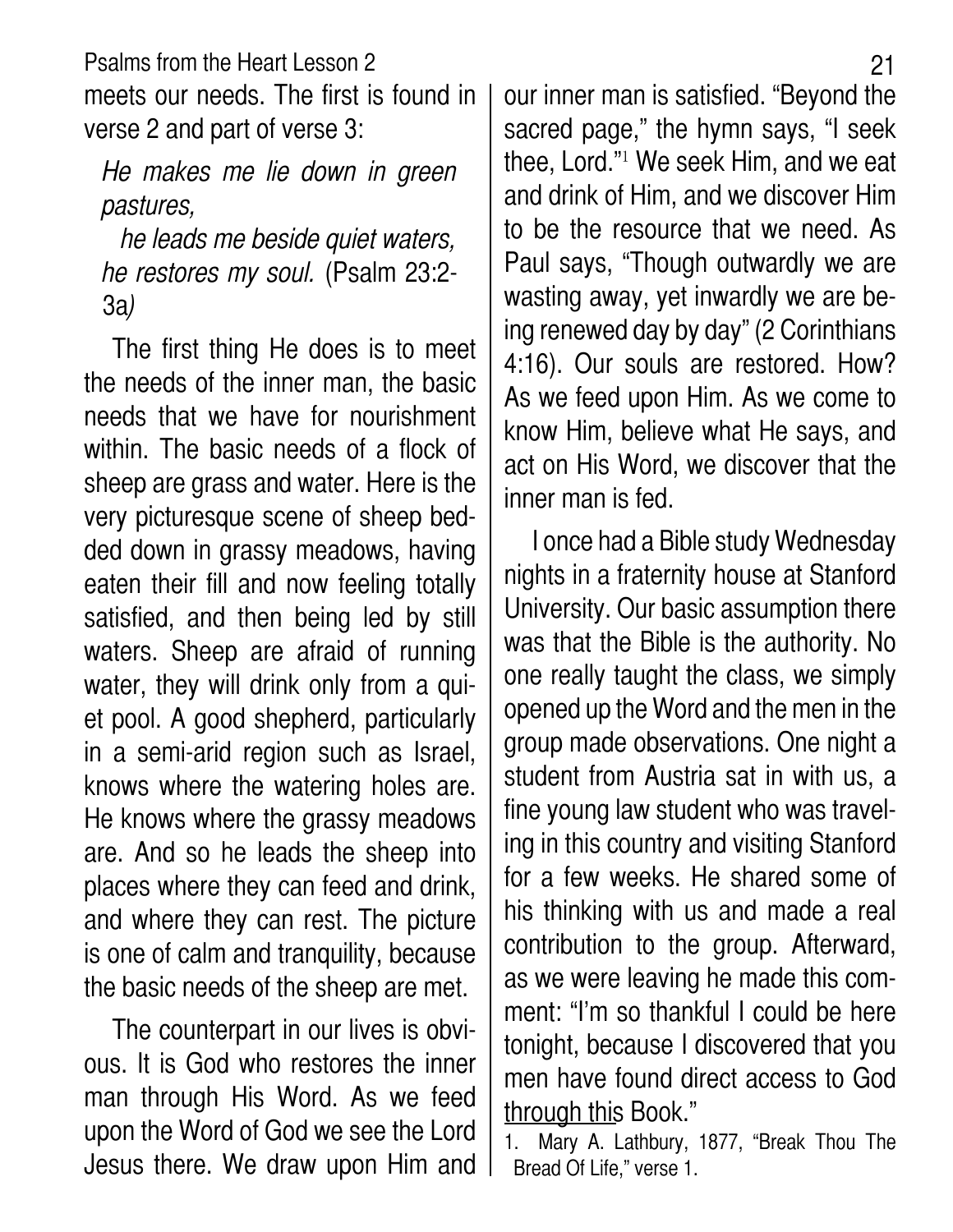Have you discovered that access? In times of deep, dire need, when we cast about for help, it is no further away than God's Word. Everything we need to nourish the inner man is right there. Everything we need, which relates to life and to living godly lives in the world, is available in the Word.

## **Direction in Life**

The second thing the Good Shepherd does is to give direction in life:

He guides me in paths of righteousness

for his name's sake. (Psalm 23:3b)

Or, as an alternate reading indicates, "he leads me in right paths." The Hebrew word translated "paths" means a well-defined, well-worn trail. That indicates again how stupid sheep are because, even when the trail is well laid out, they still need a shepherd. They are still inclined to wander away, no matter how obvious the path. The shepherd knows the trails. He has been there before, and the sheep trust him.

The most anxiety-producing factor in the world today is uncertainty about the future. What is going to happen to-

22 **22** Joy of Living Bible Studies morrow, and the next day? There are decisions we must make, which bear, not only upon our own lives, but upon the lives of everyone with whom we are associated. My life touches my family and my neighbors and my business associates; so does yours. We are constantly making decisions. How do we know that we are making the right ones? Decisions can be crucial, and frustrating!

> There is a classic story about a man undergoing basic training in the army. He was pulling KP and was given the assignment of sorting potatoes. There was a huge mound of them and the mess sergeant told him to put all the bad ones in one bin, and all the good ones in the other bin. He came back about two hours later to find the man just looking at one potato. There was nothing in the bins. The sergeant said, "What's the matter, don't you like the work?" The soldier said, "It's not the work; it's the decisions that are killing me."

> We have to make countless decisions, day after day, which touch the lives of our children and our wives and husbands. We need wisdom. We need a shepherd. We need someone who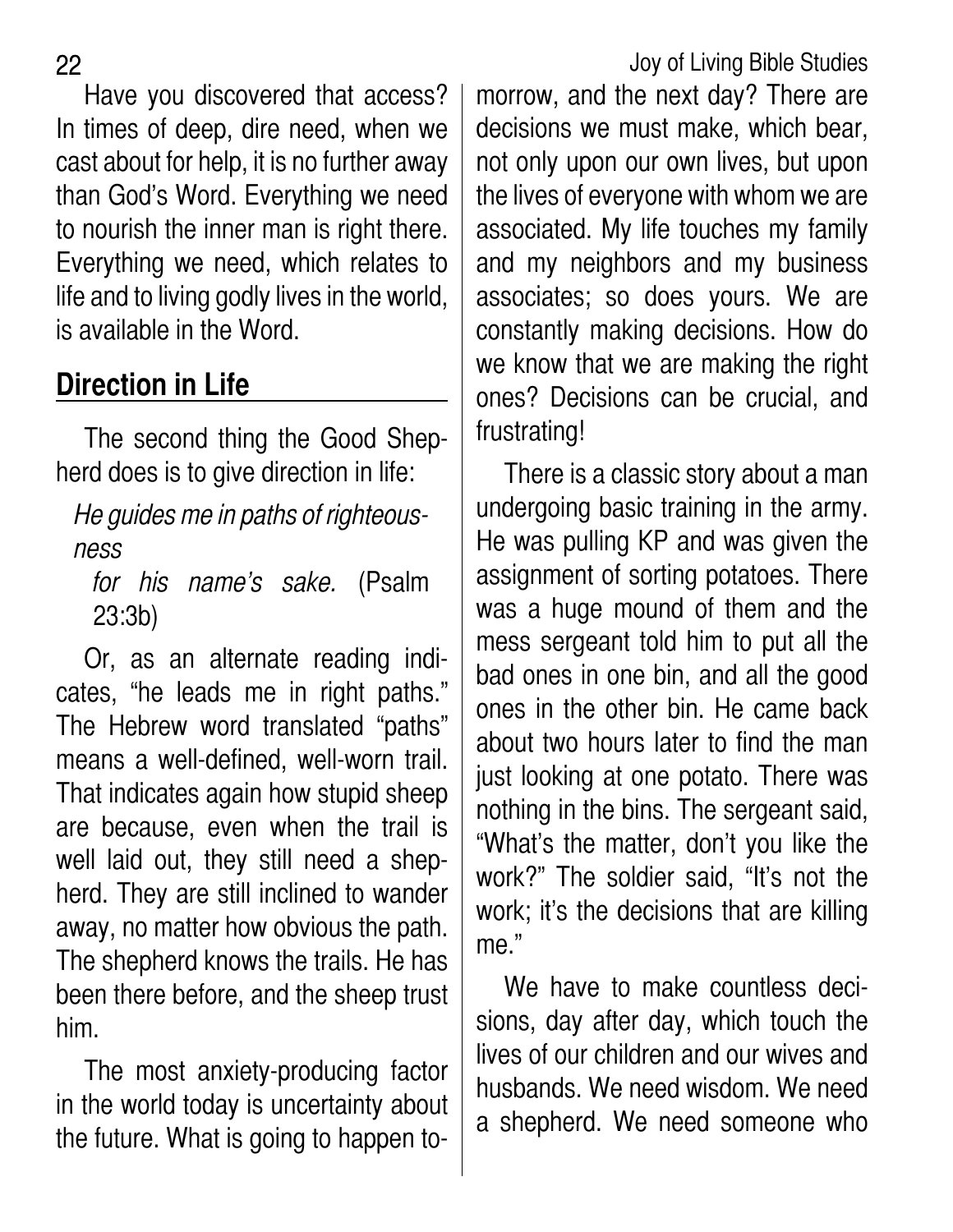knows the trails, someone whom we can trust. Psalms from the Heart Lesson 2

#### **Discovering the Right Paths**

Now, the Lord knows the way. But the question arises, "How can I discover His will for my life?" May I suggest these steps: First, submit wholeheartedly to the leadership of the Shepherd. That is the basic attitude we must maintain. Unless we are willing to admit that we don't know the way through the wilderness, we will never find the way.

Jesus said, "If your eyes are good, your whole body will be full of light. But if your eyes are bad, your whole body will be full of darkness. If then the light within you is darkness, how great is that darkness!" (Matthew 6:22b-23). He is saying, in a very picturesque way, that if our eye is fastened on Jesus Christ, if our eye is "good," then our whole body will be full of light. We will know what to do. We will know the truth, and we'll act on it. We'll have understanding and wisdom. But if we have one eye on Christ and the other on the world or on our circumstances or our boyfriend or girlfriend or whatever, if the eye is "bad," how great is that darkness! We will never know where we are to go. We will have no sense of direction, and will wander in darkness.

We have to be willing to submit wholeheartedly to the leadership of the Shepherd. We must be willing to say, "I'll go anywhere. I'll do anything. I'll be anything. I'll carry any load, live any place you want me to live, do anything you want me to do." Once we're willing to say that, then God can reveal His will. Paul said it another way: "Offer your bodies as living sacrifices, holy and pleasing to God—this is your spiritual act of worship… Then you will be able to test and approve what God's will is" (Romans 12:1-2).

#### **Following the Right Paths**

The second thing we must do is to obey what we know now to be God's will for us. Probably 95 percent of God's will is already revealed in His Word. We have to begin by obeying the truth that we have. If we are disobedient to our parents, we cannot expect God to give us wisdom concerning our next step. If we are not raising our children in the nurture and admonition of Christ, we cannot expect God to direct us. If we as men are not loving our wives as Christ loved the church, the Lord will not reveal more of His will. If you wives are not in submission to your husbands, God's leadership will not come to you. But when we obey the 95 percent of the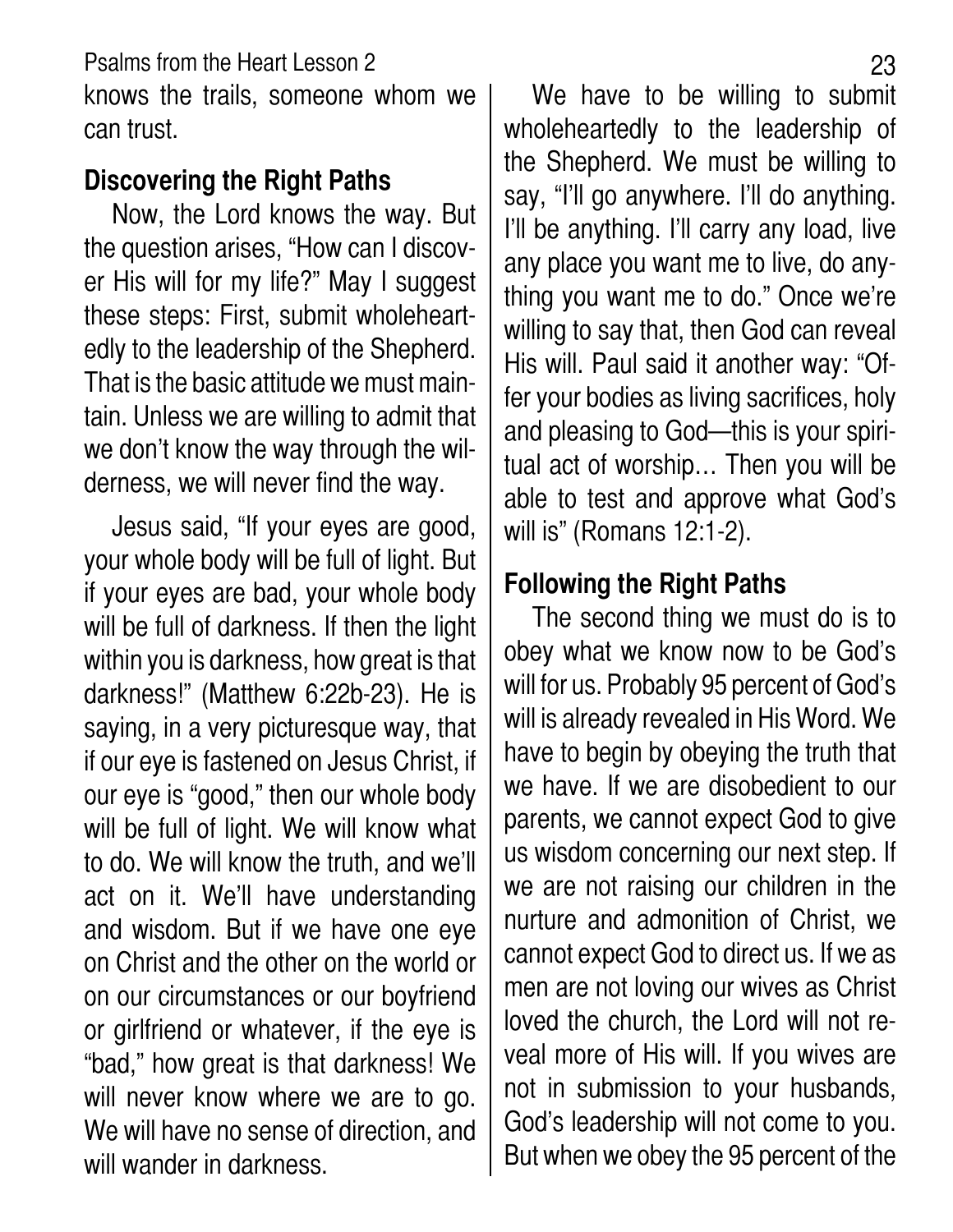truth that we have, then the 5 percent that is indefinite simply follows along as a matter of course.

Now, that does not mean that we have to be sinless, because who of us is? But it does mean we have to be willing to face and put away sin as God points it out to us. If we are willing to be brought into conformity to Jesus Christ in every area of our life, and if we are allowing Him freedom to work, then He will reveal more truth to us. But He won't if we are consciously holding out and defending sin. He reveals additional truth only to men and women with open, obedient hearts.

#### **The Peace of God**

But what about other areas of life where the Scriptures do not give specific information? There we are led through the peace of God. As we spend time in prayer and waiting upon God there comes the sense of peace, an inner conviction, about the correctness of a certain direction. The peace of God will umpire in our life and will let us know what to do. I have discovered that we can trust that peace. When we move out on the basis of it we discover that God supports and undergirds our actions and, through confirming cir-

24 **Joy of Living Bible Studies** cumstances, further strengthens our sense of peace.

> Now, having stepped out in faith, we sometimes discover that things don't work out as we had anticipated. But even at that point we can't secondguess God. We cannot say that He did not give us wisdom. James says, "If any of you lacks wisdom, he should ask God, who gives generously to all" (James 1:5). We can believe that His wisdom will be given. There is often a tendency to second-guess ourselves and to think that perhaps we missed God's will if things don't go as we had planned. But God wants us to know His will even more than we do. He is not trying to play games with us. He is not trying to be obscure and to hide the truth from us. He wants us to know. And as we step out on the basis of His peace, we can believe that this is the direction God wants us to go.

> In a small way I was once tempted to second-guess myself in a decision I had made a few weeks before. My Volkswagen was totally wrecked in an accident and I had to replace it. The insurance company gave me a generous settlement and I went out to purchase another car. I didn't want to spend much time because I didn't have any.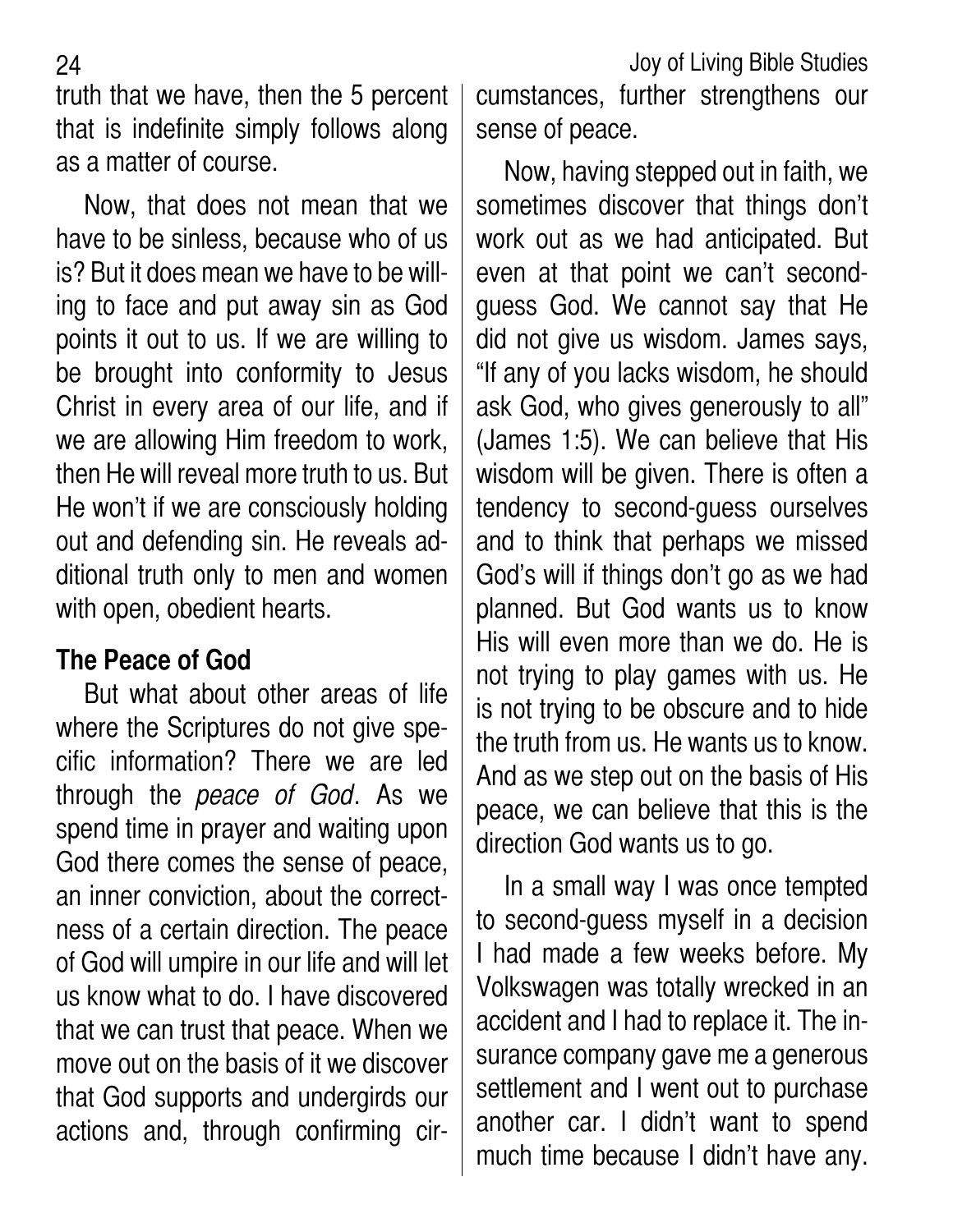#### Psalms from the Heart Lesson 2 25

In the newspapers about 40 Volkswagens were advertised for sale. I knew that I couldn't look at every one, and so my wife, Carolyn, and I prayed together, "Lord, we've got to find a car. It's your car, and so we're not going to worry about it, please lead us to the right situation."

After looking at half-a-dozen or so, we finally settled on one. It seemed good. I'm not much of a mechanic but I kicked the tires and slammed the doors and it seemed all right to me. I talked to the owner. He seemed ethical and claimed he'd just rebuilt the engine. So I bought the car and brought it home. Now we've discovered that it has a lot of problems. It's using oil and a number of other things are wrong. It's going to cost money to fix it up. My first thought was, "Oops, the Lord led me astray." But then I had to remember that we prayed for wisdom, and James says if we pray for wisdom we'll receive it. We acted on that promise when we bought the car. I don't know what God has in store for me in this matter, but I know that car is God's will for my life right now.

That is what I mean by confidence in God's ability to lead us. David says that He will lead us in the right path. That

is a promise! And He does this for His name's sake. It isn't our name that is at stake; it is *His* name. It's His character, His reputation that is at stake. He has promised to give us wisdom. I believe that, I act. You believe it; you act. And it has to be true. God must fulfill His promise; otherwise His own reputation is impugned. His name is Faithful, and He has promised that He will lead us in the right paths. To me that is a tremendous source of encouragement. I know that the decisions I make today and tomorrow, as I walk under His shepherding, will be correct. Even though the events that follow may not necessarily be all that I expect, the decisions will be right. That is His promise, and we can count on it.

#### **Providing Protection**

The third thing David says that a good shepherd does is to provide protection:

Even though I walk through the valley

of the shadow of death, I will fear no evil, for you are with me; your rod and your staff, they comfort me. (Psalm 23:4)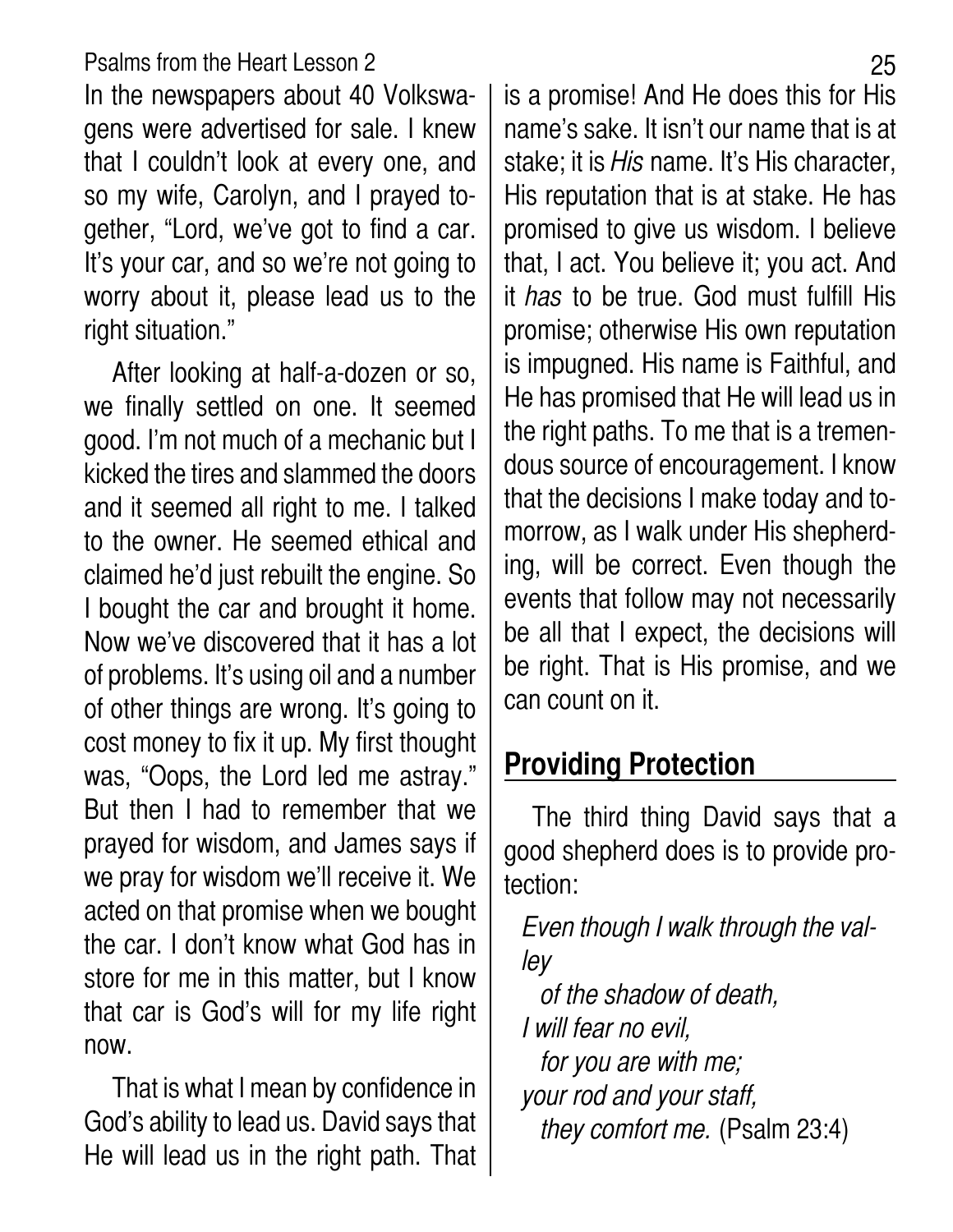This again is a very picturesque scene. The shepherd is leading the sheep back home at evening. As they go down through a narrow gorge the long shadows lie across the trail. In the Hebrew this is a "valley of deep shadows." The sheep, because they are so timid and defenseless, are frightened by their experience. But they trust the shepherd, and therefore they are comforted. They will fear no evil, because the shepherd is with them.

#### **No Reason to Fear**

We are reminded of the Lord's words quoted in the book of Hebrews, "Never will I leave you; never will I forsake you" (Hebrews 13:5). Hence we can confidently say, "The Lord is my helper; I will not be afraid. What can man do to me?" I do not know what your experience has been, but whenever I'm in a situation like this, when there is a great deal of pressure, I begin to wonder if the Lord hasn't abandoned me. But He says He never fails us, never forsakes us. He is always there. Therefore, we have no reason to fear. That is a great comfort.

#### **Discipline with Love**

And then David writes, "Your rod and staff comfort me." The rod was a club

26 Joy of Living Bible Studies

that was used to drive off wild animals. It was never used on the sheep but was a heavy instrument used to protect the sheep from marauding predators. The staff was a slender pole with a little crook on the end. It was used to aid the sheep. The crook could be hooked around the leg of a sheep to pull him from harm. Or it could be used as an instrument to direct and, occasionally, to discipline the sheep with taps on the side of the body.

Understanding how the shepherd tends his sheep has helped me so much in understanding the character of God. When I go wandering away He doesn't say, "There goes that stupid sheep, Dave Roper!"1 and—WHAP! down comes that big club! No. His attitude is, "Well, there's Dave, wandering away again. How can I help him? How can I move in to bring him back into line? How can I comfort him, and supply what he needs?" He may have to discipline, but He always does it in love. He reproves, corrects, encourages, and instructs in righteousness, dealing with us firmly and gently.

<sup>1.</sup> The commentary portion of this study is by David H. Roper, formerly associate pastor at the Peninsula Bible Church, Palo Alto, California, at the time that Ray Stedman was senior pastor.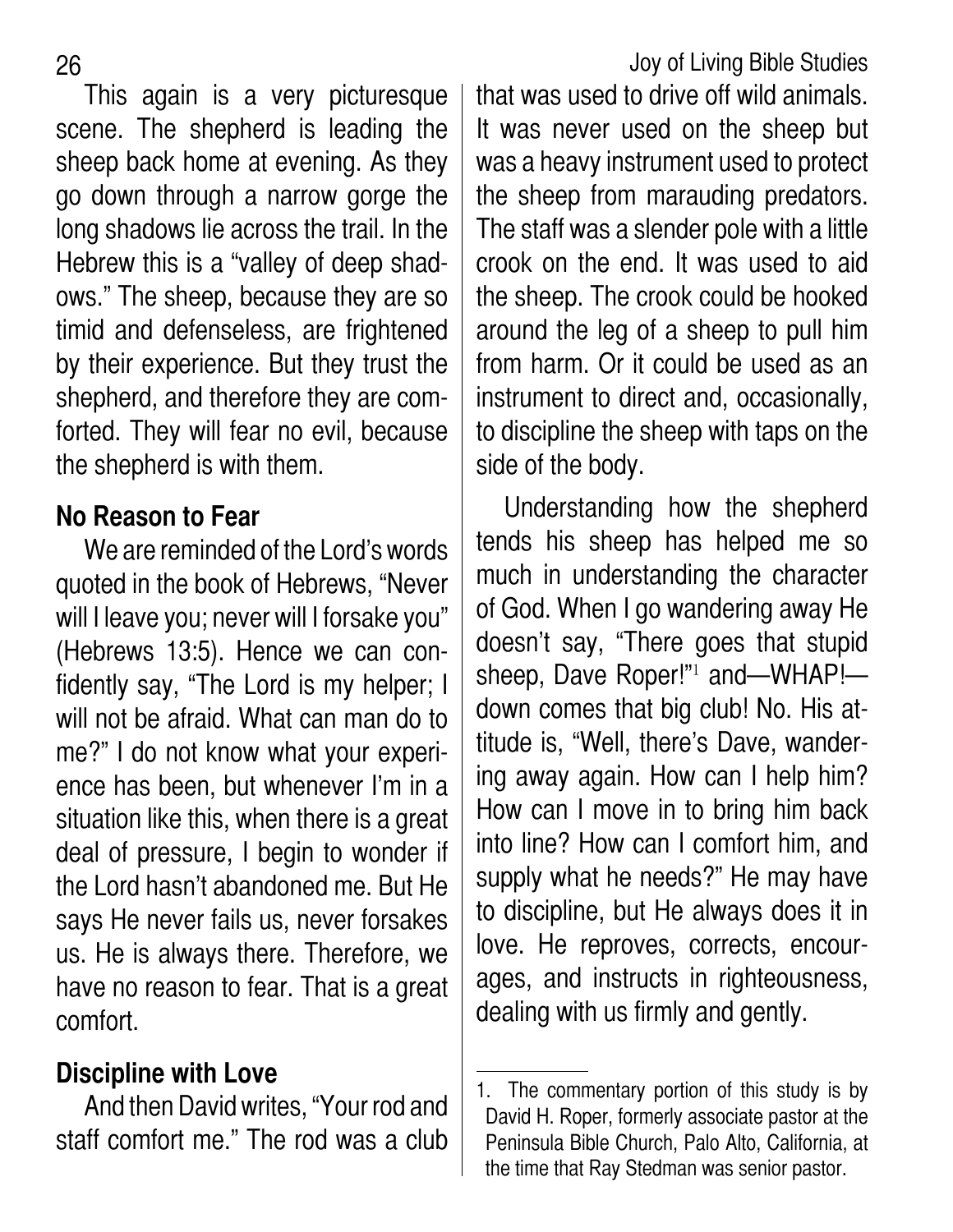Psalms from the Heart Lesson 2 27

The rod and staff are also used against the two greatest enemies we have to face. The rod is for the outside enemy, Satan, who is working through the world system to destroy us. Jesus said, "He is a liar and a murderer" (see John 8:44). He's out to devour us, and so the Lord uses the club on him. But the other enemy is me, the enemy within. In the immortal words of Pogo, "We have met the enemy, and he is us." $1$  I know that. The shepherd's staff is used to chasten, and to subdue the enemy within. But the confidence He gives is that I have nothing to fear, either from the enemy without, or from the enemy within.

#### **The Gracious Host**

In verses 5 and 6 David changes the metaphor a bit—from the good shepherd to the gracious host:

You prepare a table before me in the presence of my enemies. You anoint my head with oil; my cup overflows. Surely goodness and love will follow me all the days of my life,

and I will dwell in the house of the Lord for ever.

(Psalm 23:5-6)

Jehovah spreads a sumptuous meal before him, a great banquet, in the presence of his enemies. This figure encompasses all the figures David has used before. That God feeds and provides, leads and protects, is all bound up in this symbol of a gracious host.

Interestingly enough, this figure grows right out of the historical situation in which David wrote. When David was driven into the wilderness by his son's rebellion, he found himself out in the desert, hungry and weary, his army in disarray. As recorded in 2 Samuel 17, three men who were not even Israelites, Shobi, Machir, and Barzillai, "brought bedding and bowls, and articles of pottery. They also brought wheat and barley, flour and roasted grain, beans and lentils, honey and curds, sheep, and cheese from cows' milk for David and his people to eat. For they said, 'The people have become hungry and tired and thirsty in the desert'" (2 Samuel 17:28-29). David saw that God, as a gracious host, was preparing a table before him in the presence of his enemies. Paul said it this way: "My God will meet all your

<sup>1. &</sup>quot;Pogo" was the title of a long-running daily comic strip (1948-1975) created by Walt Kelly, as well as the name of its principal character.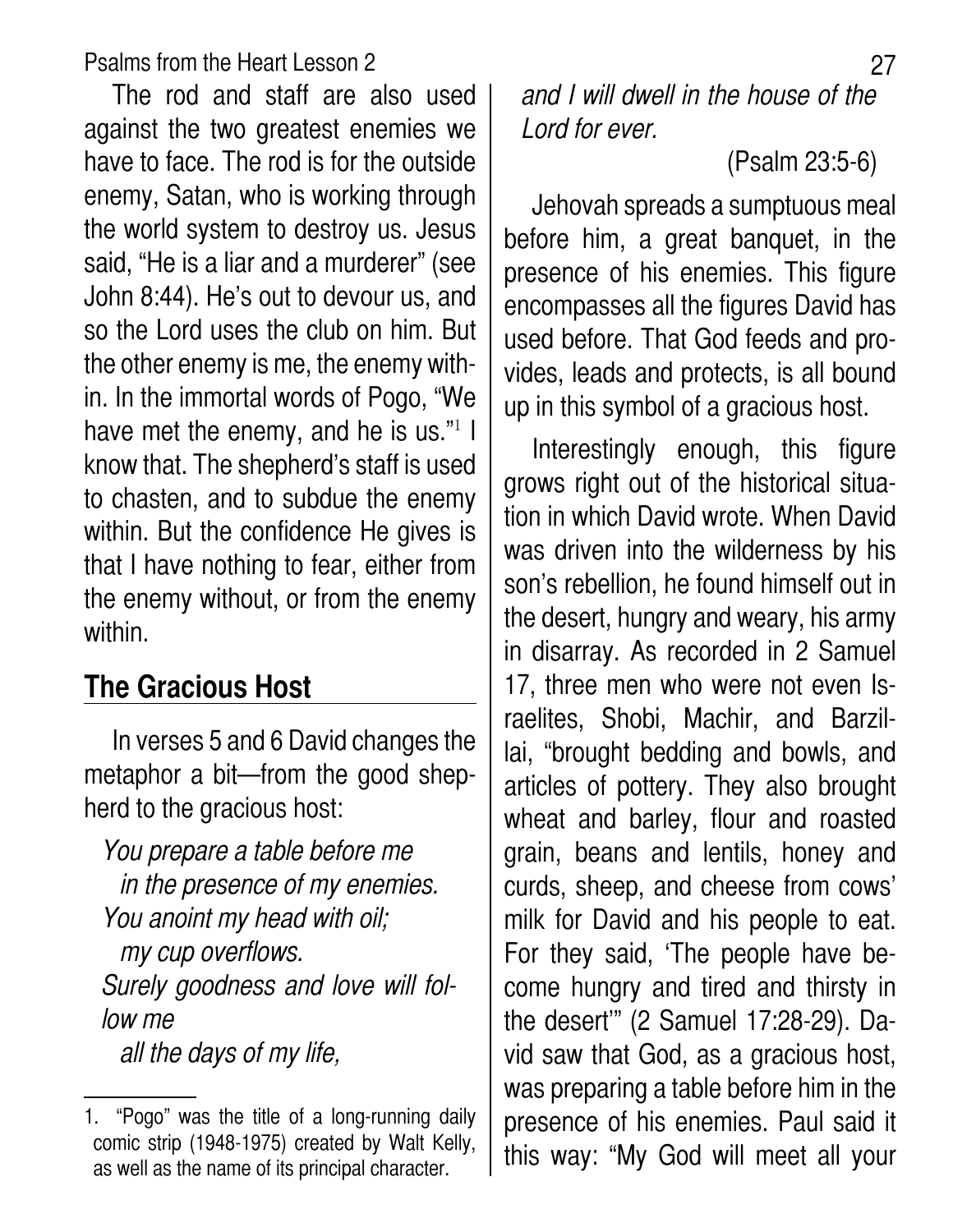needs according to his glorious riches in Christ Jesus" (Philippians 4:19).

A final note is that the word follow, in Psalm 23:6, literally means, "pursue." David says that God's goodness and mercy will pursue him, in contrast to the pursuit of his enemies who are out to dethrone and destroy him. David's desire was to go back to the tabernacle and to worship there. God's mercy and kindness ought to evoke the same response from us. We worship, not in a tabernacle, but, as Jesus said, "in spirit and truth" (John 4:23). We worship in the inner man, where God dwells. When we see that the Good Shepherd does feed us and does lead us and does protect us, our response ought to be worship—a recognition of all that Jehovah is, a word of thanks for what He has done, and the statement, "Here is more of myself for you to put to your intended purpose." That is true worship.

#### **Prayer**

Our Father, we realize that the only reasonable act of worship is for us to offer our bodies as living sacrifices. It is the only response we can make to your goodness. You are the Good Shepherd. You are utterly trustworthy. We discover that you do feed us continually, you

28 Joy of Living Bible Studies

do lead us, you do guard us and protect us, and we want to say thank you for that. We want to say again that our bodies are yours to fill and use. This is the only reasonable thing that we can do. We thank you for all that you are to us, in Jesus' name, Amen.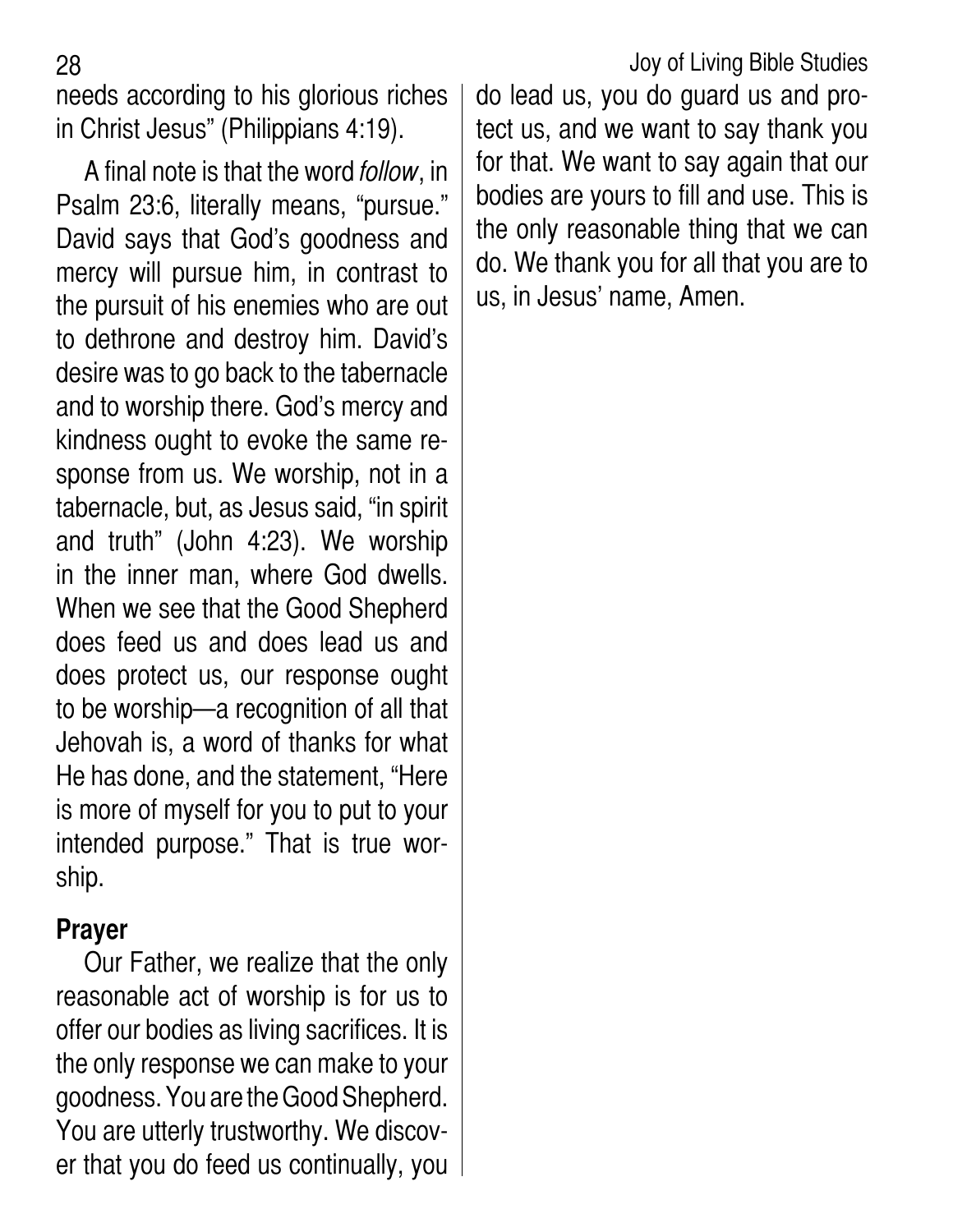# **Study Questions**

#### **Before you begin each day:**

- ɶPray and ask God to speak to you through His Holy Spirit.
- ɶUse only the Bible for your answers.
- ɶWrite down your answers and the verses you used.
- ɶAnswer the "Challenge" questions if you have the time and want to do them.
- ɶShare your answers to the "Personal" questions with the class only if you want to share them.

# **First Day: Read the Commentary on Psalm 23.**

- 1.What meaningful or new thought did you find in the commentary on Psalm 23, or from your teacher's lecture? What personal application did you choose to apply to your life?
- 2.Look for a verse in the lesson to memorize this week. Write it down, carry it with you, or post it in a prominent place. Make a real effort to learn the verse and its "address" (reference of where it is found in the Bible).

# **Second Day: Read Psalm 34. Today we will focus in the background for this psalm.**

- 1.Who wrote this psalm? (This information may be listed in your Bible as a subtitle below the psalm number and above the verses.)
- 2.What was the occasion of the writing of this psalm? (see Psalm 34 subtitle)
- 3.Read 1 Samuel 20:30-33; 21:10. What prompted David to flee to Gath, the city of Israel's enemies? (Note: Achish is the personal name of the king of Gath. In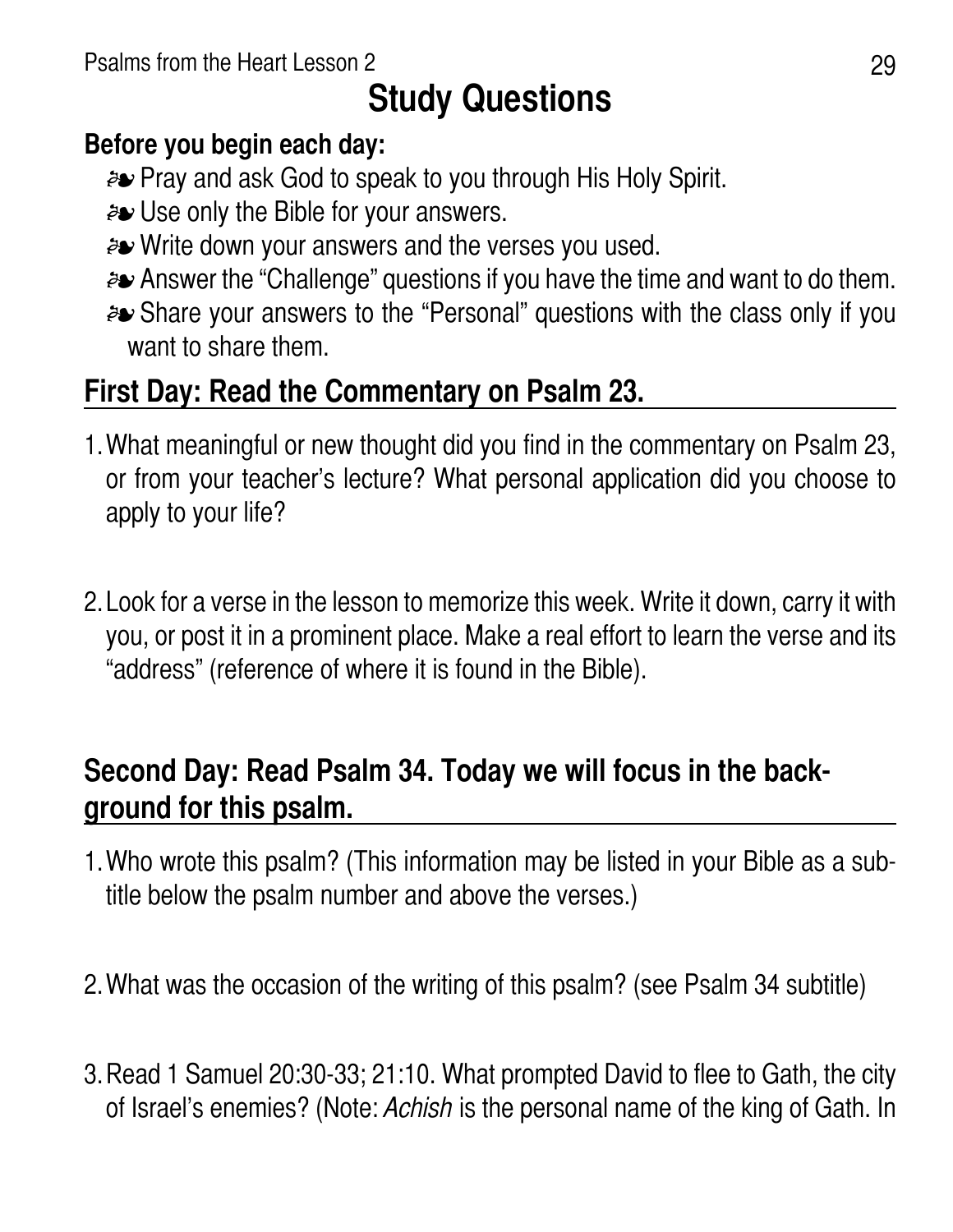the subtitle of Psalm 34, Achish king of Gath is called Abimelech, the traditional name for the Philistine kings.)

- 4.Read 1 Samuel 18:6-12. What had created the problem between Saul and David?
- 5.Challenge: Read 1 Samuel 21:10-15; 22:1a. When David fled from Saul, he fled to Saul's enemy, King Achish of Gath. What transpired there and what was the final outcome?
- 6.Personal: This must have been a time of intense loneliness and fear for David. He had been anointed king by the prophet Samuel (see 1 Samuel 15:10-11; 16:1,13), but was unable to sit on the throne. He had been abandoned by his own people as well as targeted by his enemies. Here he was, hiding in a cave, frustrated, discouraged and scared. This psalm is an account of what he learned during this difficult time. Share with the class a difficult time the Lord brought you through and what you learned by going through this time. Or, perhaps you're going through one right now. Will you choose to trust God in the midst of this hard time?

## **Third Day: Review Psalm 34, concentrating on verses 1-7.**

- 1.a.What does David say he will do in Psalm 34:1-2a?
	- b.What does David say might be the response of those who are afflicted when they hear of all God had done for him? (Psalm 34:2b)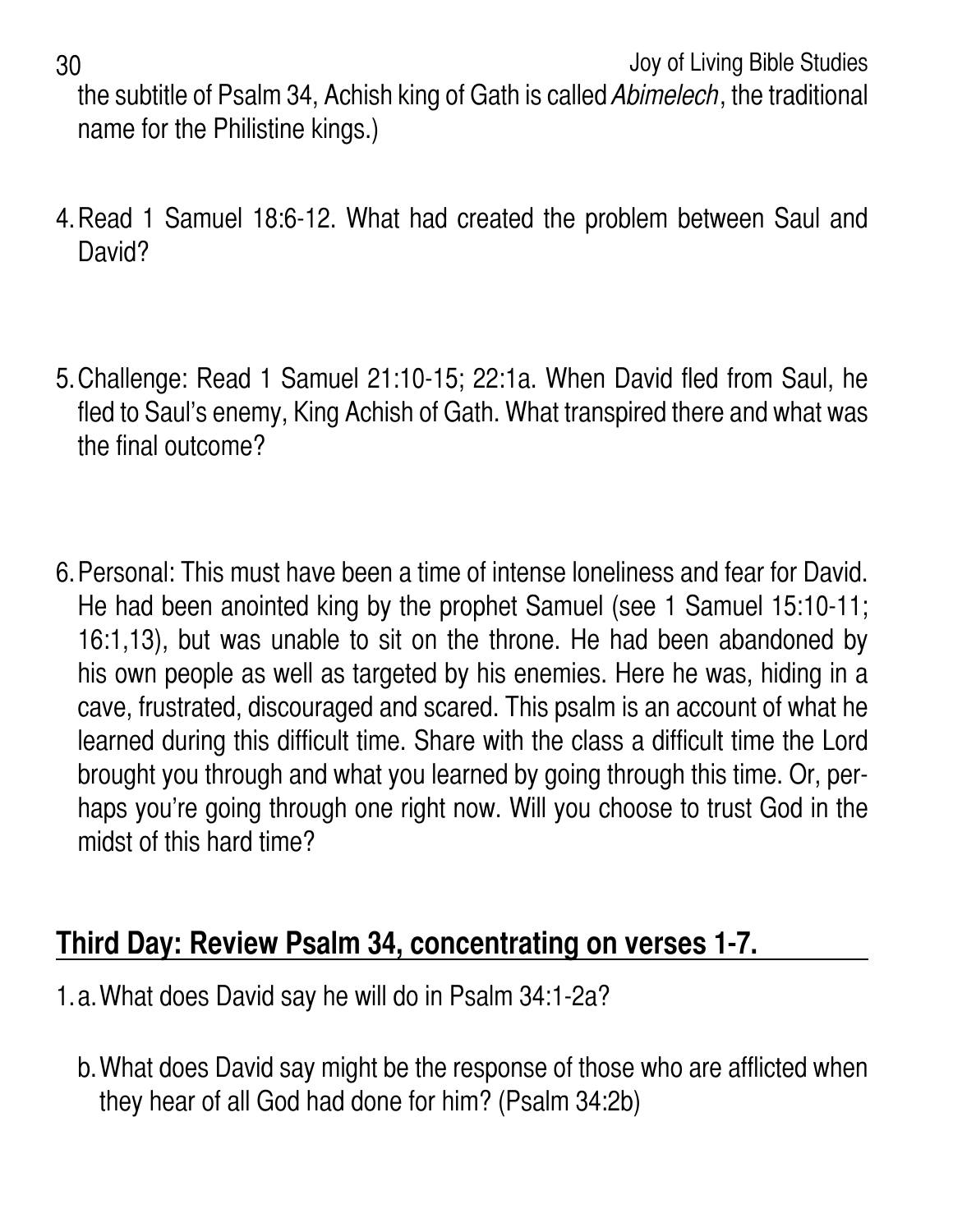Psalms from the Heart Lesson 2 31

c.Challenge: Why do you think they might respond this way?

d.What does David invite all who hear to do? (Psalm 34:3)

- 2.What reasons does David give for his praise? (Psalm 34:4-7)
- 3.In this day and age people want to be tough, strong, and handle things on their own. They say that calling on God is a "crutch." Yet David, who had fought against the giant Goliath, acknowledged he had fears, and he admitted his dependency on God. What does the apostle Paul say regarding his own weakness and God's strength in 2 Corinthians 12:9-10?
- 4.Challenge: What do the following verses tell us about calling on the Lord? Psalm 50:15

Isaiah 55:6-7

Hebrews 4:16

5.Personal: Is there some need in your life that you haven't yet called upon the Lord for help with? Why not do it now. If you would like to, ask those in your group to pray with you.

#### **Fourth Day: Review Psalm 34, concentrating on verses 8-14.**

1.a.After telling of his own experience what does David encourage us to do in Psalm 34:8?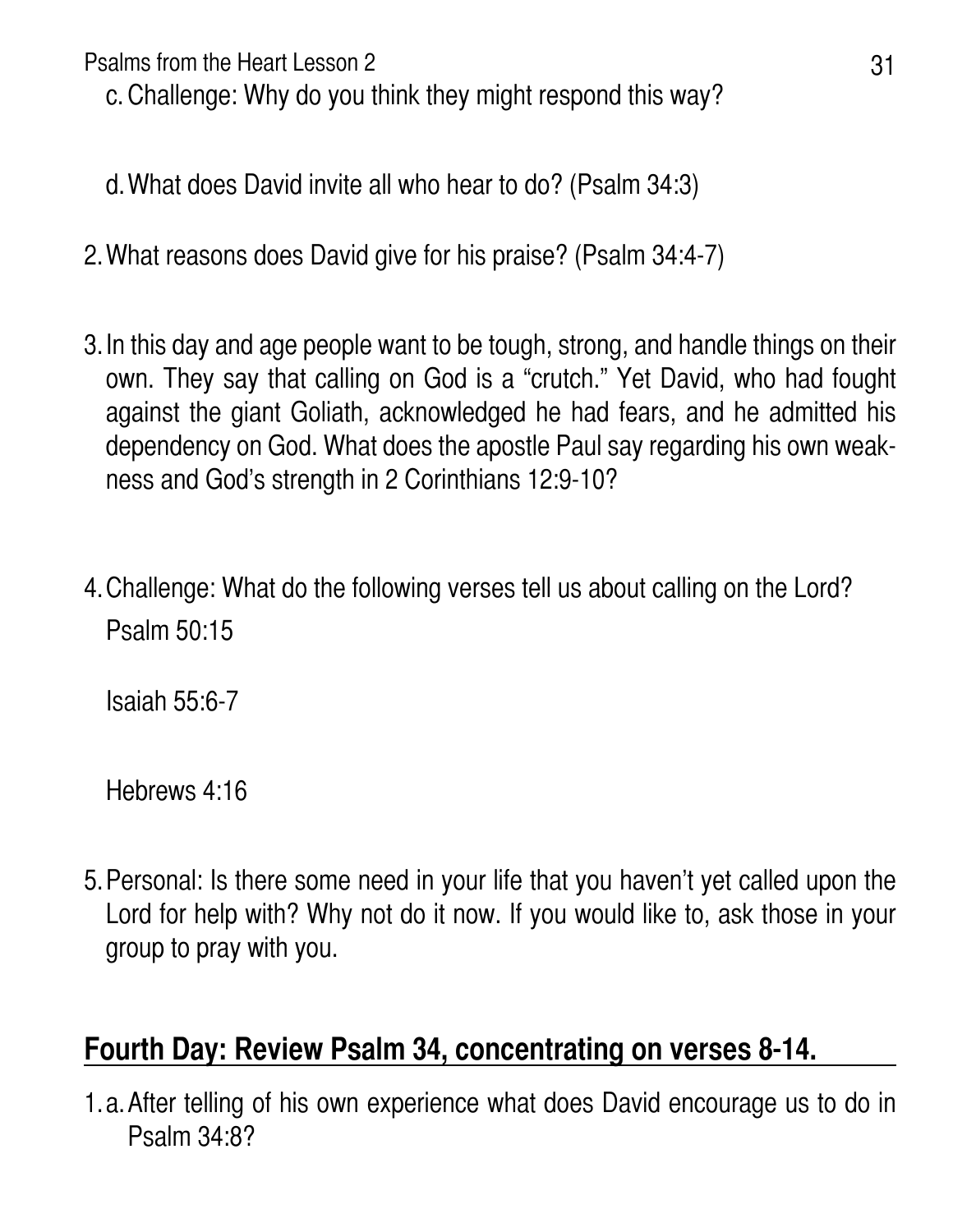32 Joy of Living Bible Studies

b.Challenge: David wants us to experience God for ourselves. How do the following verses help you understand that God desires a relationship with you? John 14:21,23

John 17:3

- 2.What does David say are the benefits for those who fear and seek the Lord? (Psalm 34:9-10)
- 3.a.What does David say he will do if we will just listen? (Psalm 34:11)
	- b.How does Proverbs 8:13 define the fear of the Lord?
	- c.What specific actions does David say to take in Psalm 34:12-14, and how do these actions correspond to Proverbs 8:13?
- 4.a.One action David recommends is to "seek peace and pursue it." Read Romans 4:23—5:1. How does Romans 5:1 say we may have peace with God?

b.Read Philippians 4:6-7. How can we rest in the peace of God day by day?

- 5.David has encouraged us to see how wonderful it is to have a personal relationship with God. What does Acts 20:21 say we must do to obtain this?
- 6.Personal: Have you done this? If you have, your sin is forgiven and God counts you as righteous. Write one or two lines to God expressing how thankful you are.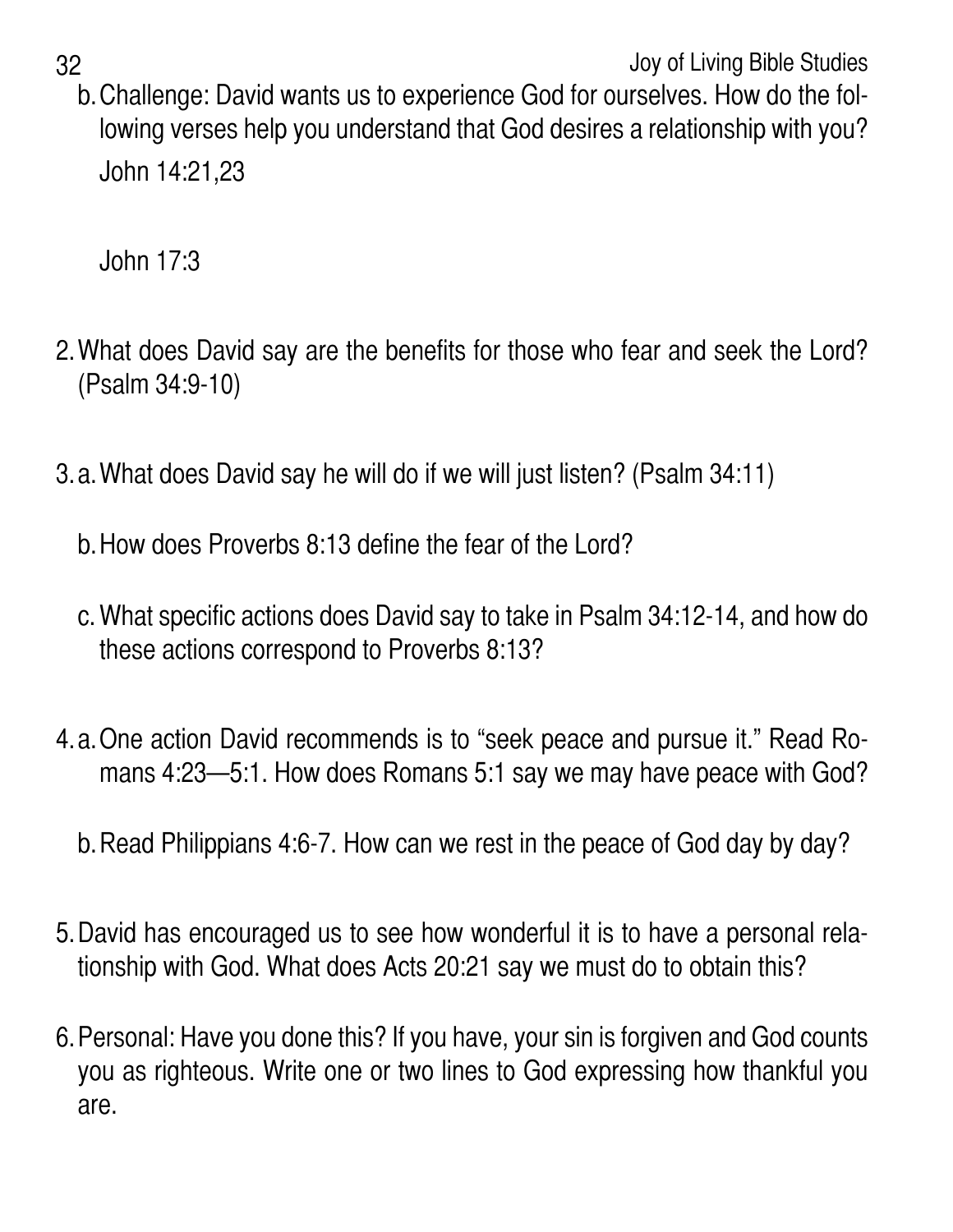#### 33 **Fifth Day: Review Psalm 34, concentrating on verses 16 and 21.** Psalms from the Heart Lesson 2

- 1.Sometimes it seems that those who are wicked—who do evil things—are the ones who succeed in this life. And it leaves those who seek to walk with the Lord bewildered. What do Psalm 34:16 and 21 say regarding those who do evil?
- 2.a.Challenge: Read Psalm 73. What was the psalmist struggling with? Briefly summarize verses 3-14.
	- b.Challenge: What did the psalmist finally come to understand? Put Psalm 73:16-20 into your own words.
- 3.Read Revelation 20:12-15, which talks about the final judgment of those who have not accepted Jesus Christ as their Savior and had their names written in the Book of Life. Put these verses into your own words.
- 4.Read Psalm 37:7-8. What should be our response when the wicked succeed in their ways?
- 5.Personal: Have you been struggling because of those who do evil and yet seem to succeed? Have today's Scriptures helped you? In what way? Write 2 Corinthians 4:18, inserting your name.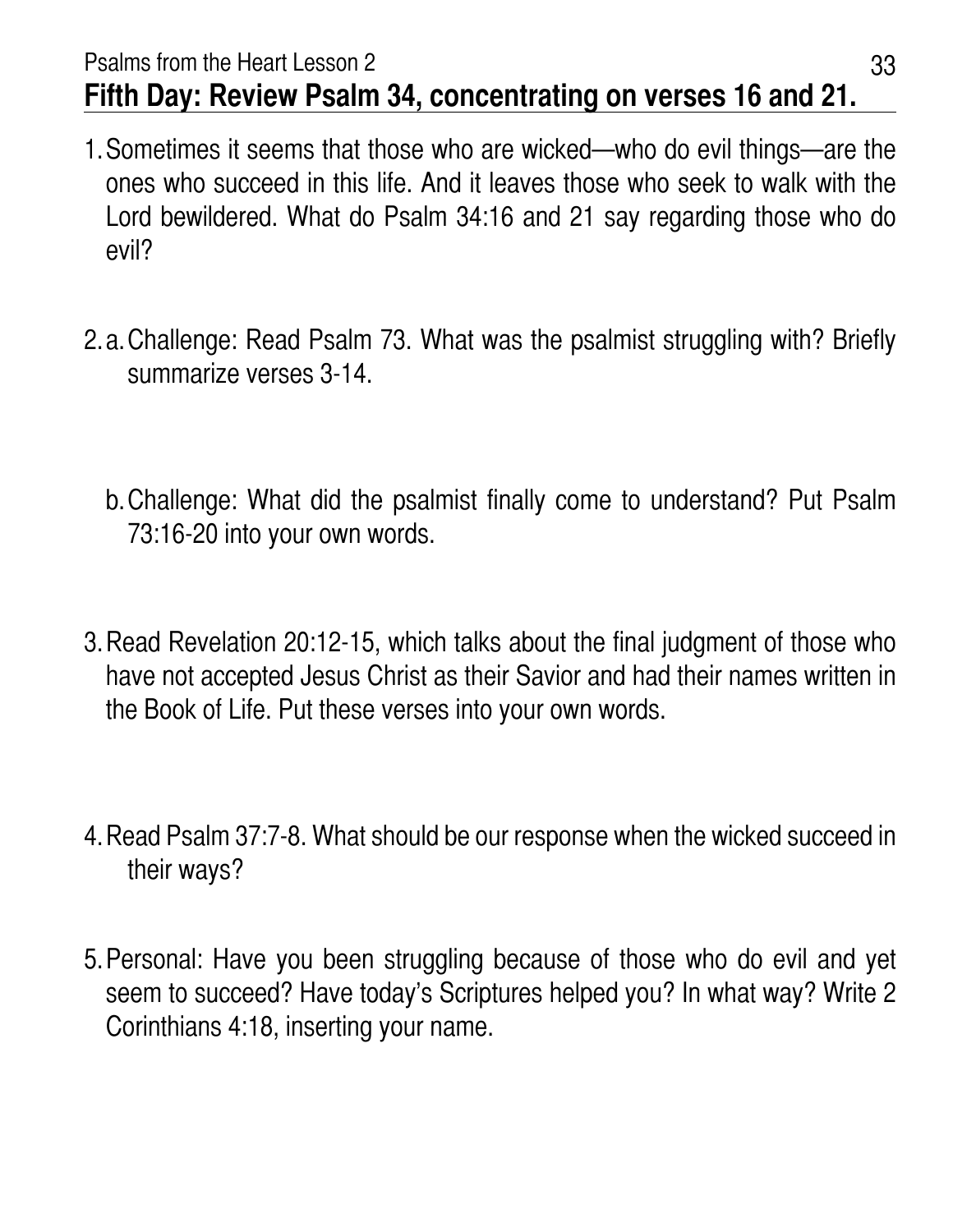#### 34 Joy of Living Bible Studies **Sixth Day: Review Psalm 34, concentrating on verses 15-22.**

- 1.We are counted as righteous if we have accepted Jesus Christ as our Savior. Which verses from Psalm 34:15-22 express how intimately the Lord watches over us? Write out those verses.
- 2.Some people have preached that if you accept Jesus Christ as Savior your life will be easy. What does Psalm 34:19 say regarding this?
- 3.Challenge: What do the following verses add to this? Matthew 5:11-12

John 16:33

4.a.What blessed hope is given to us in Psalm 34:22?

b.How is this same promise expressed in Romans 8:1?

5.Personal: David's life is an object lesson for us. He had times of great triumph and joy. He had times of fear and depression. He had times of great danger and loneliness. He had great deliverances. He sinned. He was forgiven. He was a mighty man, yet realized his dependency on God. But through it all, David found his joy and hope in a personal relationship with the Lord. Life is difficult—we live in fallen world. But because of Jesus Christ we can have forgiveness of the past, strength and help for today, and hope for the future. What are you seeking in your life? Is it intimacy with the Lord of the Universe? He and He alone can fulfill the longing of our souls. Why not write a prayer here to the Lord, telling Him what you seek and asking Him to help you find it?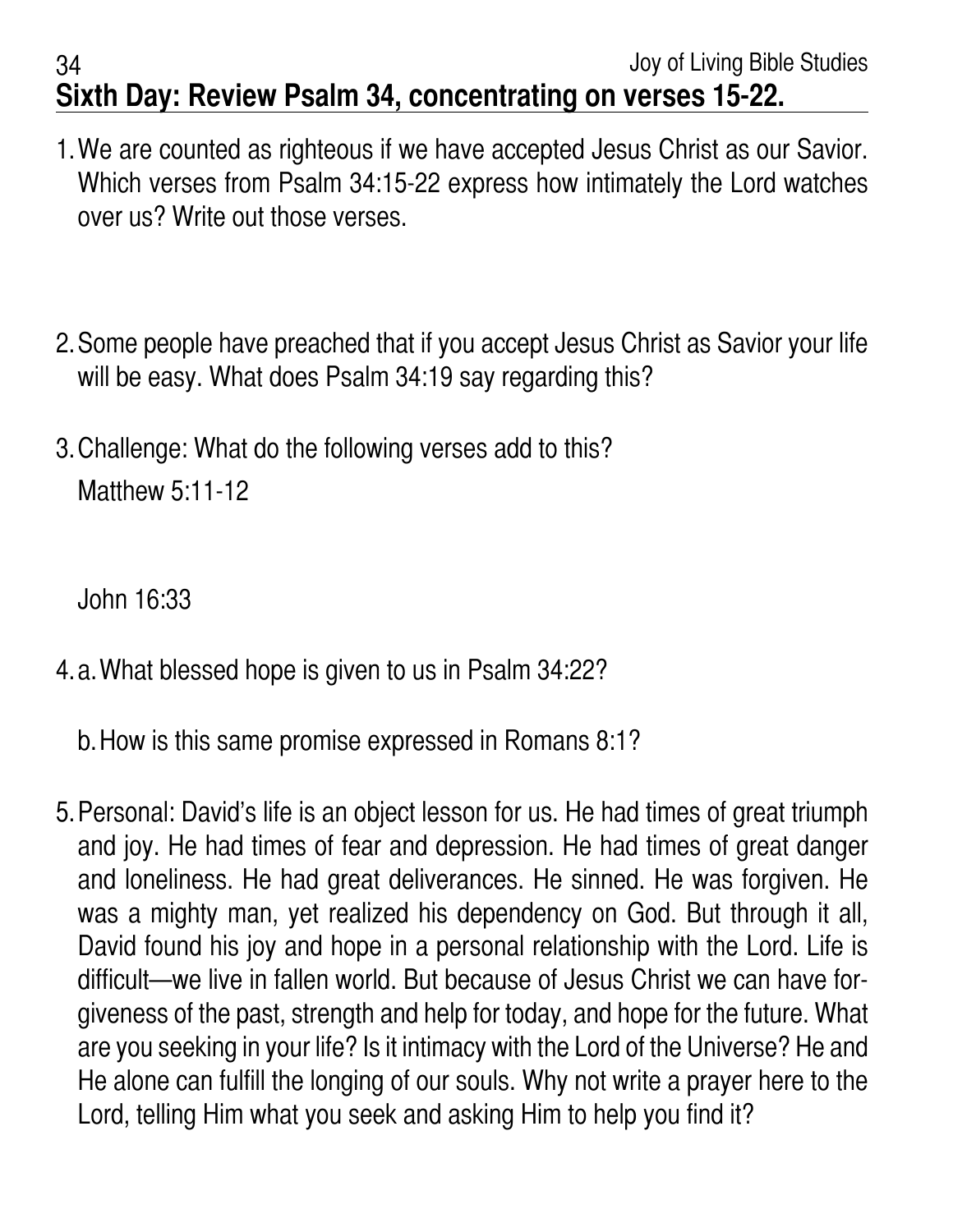# **Psalms from the Heart Lesson 3**



#### **Psalm 34: Facing Fear**

I once worked with college students. The more time I spent with these people and came to love them and to understand them, the more I became convinced that their greatest needs are not intellectual, but emotional. As they honestly shared their hearts with me without trying to pretend anything, I sensed that what really bothered them were problems of guilt, fear, loneliness, and lack of motivation and real direction in life. In thinking back on my contacts with students I would conclude that the greatest dilemma they eventually have to face is how to handle their fears.

Yet this is not something that is unique only among students. We can all identify with them because we are there ourselves. Many in the world turn to one method after another to try to get rid of their fears. But so often the world's attempts to deal with fear treat just the symptoms. Their approach is superficial and short range and it does

not meet the deep needs of the heart. Only the Word of God speaks to the real needs of people and that is why I turn your attention to this psalm. In this psalm David teaches us a way to face fearful circumstances in our lives and the emotions of fear that are a consequence of those circumstances.

The title of this psalm gives us the occasion for its writing, "Of David. When he pretended to be insane before Abimelech, who drove him away, and he left." The historical background of this psalm is found in 1 Samuel 21. The setting is in David's life when he was a part of King Saul's court before he himself became king. Some jealousy broke out between Saul and David. People were beginning to think that David was the greater person. They were writing folk songs about him, saying, "Saul has slain his thousands, and David his tens of thousands" (1 Samuel 21:11). Saul became so jealous that he tried to kill David.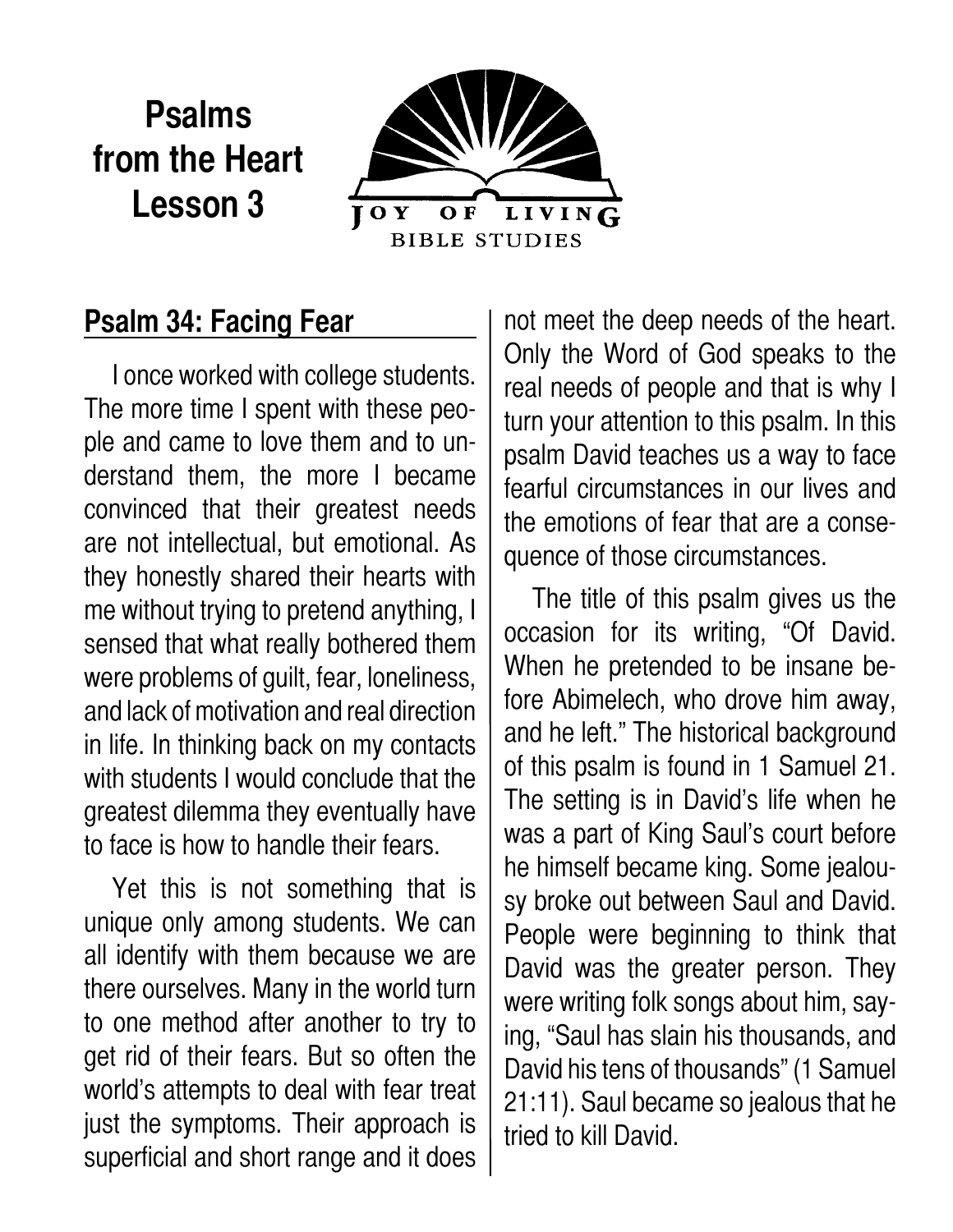So David fled south, from the frying pan right into the fire, into the country of the Philistines where he was captured. The Philistines recognized him immediately as their enemy who had killed Goliath. He was dragged before King Achish (in the title of the psalm he is called Abimelech, the traditional name for the Philistine kings, but his personal name was Achish). At this point, David feared for his life. In order to escape, he pretended to be mad by falling down and groveling in the dirt, drooling down the front of his beard and making a fool of himself. Evidently Achish was touched with pity for this man or he thought he already had enough madmen around him, so he drove David away. David then went down into the wilderness where he found a cave, the cave of Adullam, and hid there for a number of months until his men joined him.

It was a time of intense loneliness and fear for David. He had been anointed king, but was unable to sit on the throne. He had been abandoned by his own people as well as by his enemies. Here he was hiding in a cave, frustrated, discouraged—and scared to death. These were the experiences that pro-

36 Joy of Living Bible Studies duced this psalm, which is his account of what he learned about facing fears.

# **Yielding to His Authority**

Now let's look at the psalm itself David begins with a call to united expression of praise for his deliverance. In the opening phrase, " I will extol the LORD at all times," the words are literally, "extol the Lord in all times"—in that circumstance, in this frightening situation, standing before the face of King Achish. \*Please read Psalm 34:1-3.1

Our English word for extolling usually means to praise him. But the Hebrew word for extolling is taken from the word for knee and means literally to bend the knee. So what David is saying is, "In this frightening situation, I will bend the knee to Jehovah. I will acknowledge Him as Lord. I will yield to His authority in my life. I will accept this circumstance not as something capricious that has happened to me but as a part of His right to rule in my life. I will acknowledge His lordship and yield to Him." David emphasizes the depth of this attitude in the answering refrain of

<sup>1.</sup> Due to space limitations in some lessons, we are unable to print the full text of Scripture passages that the author quotes. Please read the passage in your Bible, and then continue reading the commentary.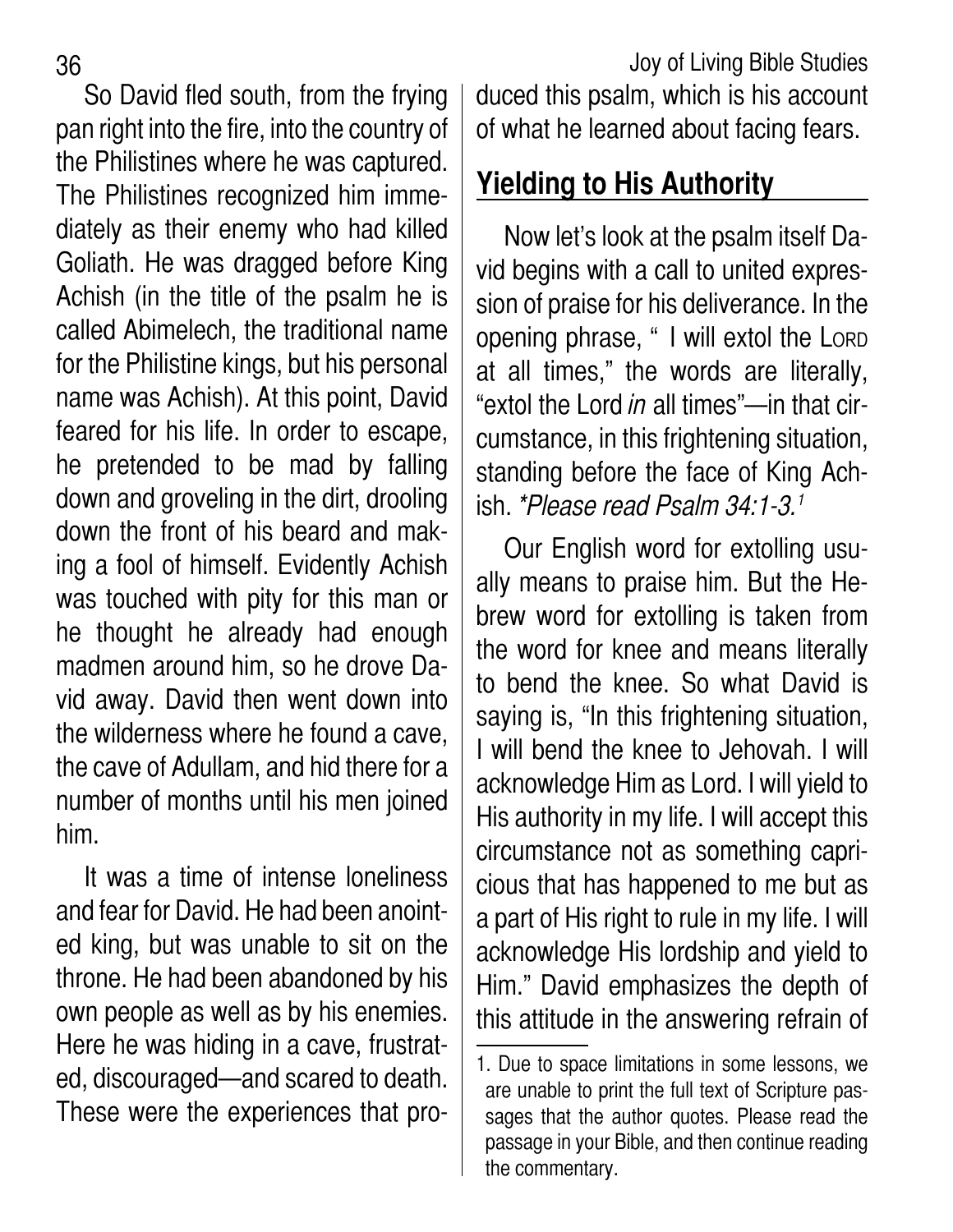verse 1, "his praise will always be on my lips." Psalms from the Heart Lesson 3

#### **Acknowledging His Lordship**

The overall message of the psalm and the key to deliverance is, first of all, to acknowledge the lordship of Jehovah God in our lives. Have we learned to accept any circumstance in our life as from the hand of the Father? Even the most terrifying circumstances come to us not just as acts of chance but also as events strained through the fine screen of the love of the Father. They happen because God wants them to happen. We experience them because God wants us to experience them. He expects us to acknowledge His right to do as He pleases in our lives. This is where we have to begin. Paul says in Philippians 4, "Rejoice in the Lord always. I will say it again: Rejoice! Let your gentleness [this can also be translated as *patience*] be evident to all. The Lord is near" (Philippians 4:4-5). This realization that the Lord is present in every circumstance is what makes it all work. He has not abandoned us. We are not shut up to our own resources. We are to acknowledge His presence, His sovereignty in our lives.

#### **A Lord of Compassion**

Now why do we do this? Because of who the Lord is. What kind of a Lord do we have? What kind of Lord did David have? Well, the Scriptures are very clear. He is a Lord of compassion, and He understands us. He knows our circumstances much better than we do. He knows our hearts. He knows our fears, He knows our feelings of frustration, and He is infinitely merciful and compassionate. He is a Lord of power, able to act. He is not immobilized by my fears. I may be, but He's not. He is not inhibited in any way by my circumstances or by my fears. And if I turn away from myself—and my own attempts to be something before God and lay hold of Him, then I discover that He is there to deliver.

The writer of Hebrews says that we do not have a high priest who is unable to sympathize with our weaknesses, but was in every respect tempted as we are, yet was without sin (see Hebrews 4:15). In the garden of Gethsemane Jesus faced fear. He was emotionally shaken. He was tempted to give way to fear and to abandon the Father's purpose and will for His life and to turn from the cross. Therefore, it does not embarrass Him that I am afraid. He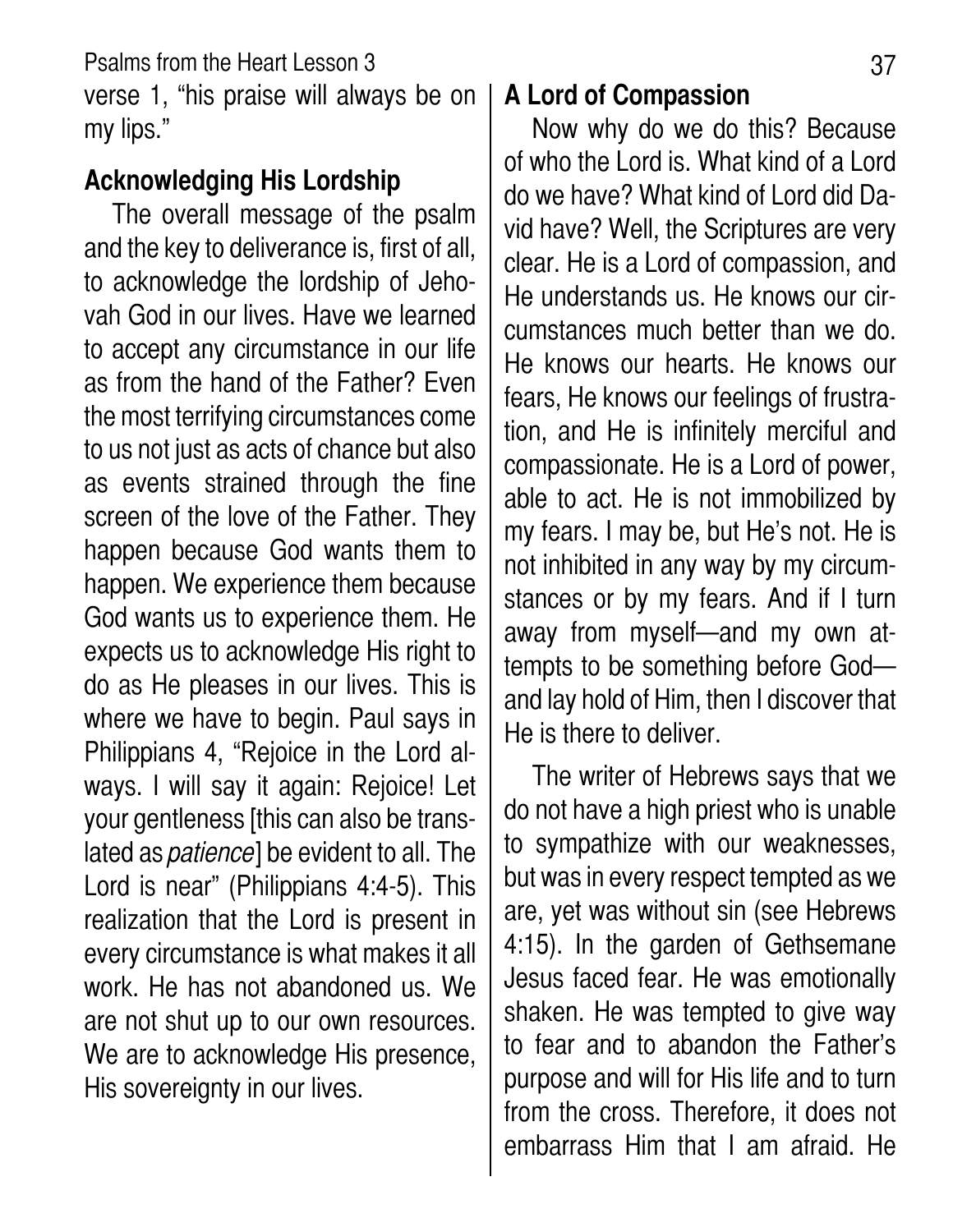does not reject me; He has been there Himself.

The passage in Hebrews goes on to say that because we have this kind of high priest, we can come confidently to the throne of grace (*throne* here refers to the power of God; *grace* refers to compassion), that we may receive mercy and find grace to help us in our time of need (see Hebrews 4:16). There is all the power that we need. When we understand God to be like this, we can yield to His authority and acknowledge His lordship in every circumstance. We know that He loves us, that He seeks the best for us above all else, and that He has the power to act on our behalf.

#### **Thanksgiving to God**

In the latter part of verse 2 David states the purpose of the psalm: that "the afflicted hear and rejoice." That is the way the Word ought to work in our lives. It is intended to be life-changing; not something just to be read and forgotten or held theoretically. The psalmist says that understanding these principles will set us free to be glad instead of depressed and inhibited by our fears. The final result is a unified exaltation of His name, as all the body of Christ together expresses a thanksgiving to

38 Joy of Living Bible Studies God because of what He has done. In summary that is the psalm.

#### **Responding to Our Needs**

We want to look at it in detail beginning with the next paragraph, verses 4 through 7. This is a paragraph where David recounts his experience. \* Please read Psalm 34:4.

He is saying he longed for God and sought Him desperately. And God answered him and delivered him from fear. And we can expect this, can't we, from a Lord such as ours? He will hear us. He will respond. He is not powerless or unable to move. I know from my own experience in our family that when one of our three boys cries out in the night, either my wife or I will get out of bed and hit that cold floor and go in to see what's wrong. Now certainly, with all our limitations and weaknesses as parents, if we're willing to do that, how much more our loving heavenly Father, who never sleeps, is ready at any moment to respond to our need?

#### **Exposing Our Fears**

Through the rest of the paragraph David spells out the three-step process of deliverance. The first is in verse 5,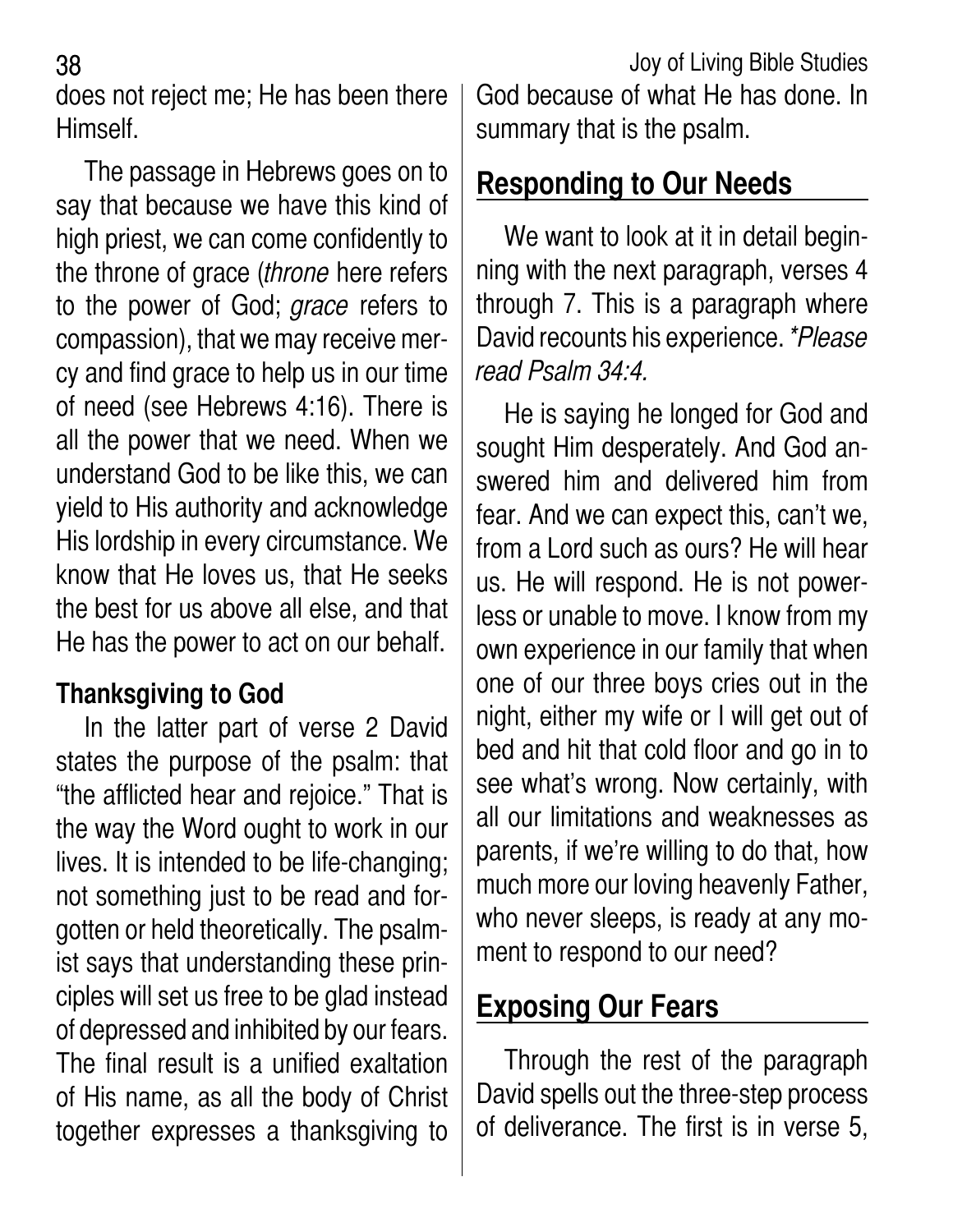the second in verse 6, and the third in verse 7. \*Please read Psalm 34:5. Psalms from the Heart Lesson 3

I think the psalmist is personifying his fears here, and that verses 4b-5 ought to be translated like this: "He delivered me from all my fears; in looking to Him they (my fears) were enlightened, and their faces shall never be ashamed (or literally, I will never put a veil over the face of my fears. I will never try to hide them.)" I think David is saying, "I took my fears and exposed them to God, and He shed light on them. And now I'll never again be ashamed of my fear. I'll never try to cover it up again. I'll never try to appear to be something that I'm not, in the face of others or in the face of God. I'm willing to admit that I'm fearful." David discovered that the key to deliverance was in acknowledging his fear. And that is the first step in the process.

I don't like to acknowledge my weaknesses and I suspect that you don't either. Most of us are ashamed of our fears. We like to appear poised and cool. In our fantasies we are always the ones who will do the thing right when everybody else is falling to pieces. Yet we know that we don't have what it takes to be poised, but we don't want people to know that.

I will never forget an experience that my friend, Coach Jim Shofner, and I had in the Zeta Psi house at Stanford one year. We were going in for a meeting and Jim and I were both scared but we wouldn't admit it to each other. I had worked out my talk and it was going to be a masterpiece. I was going to boldly stand up at dinner and tell these men what was on my heart.

We got into the house and discovered that they had just lost the intramural football championship and practically everybody in the house was drunk. We walked into the dining room where they were throwing half-gallons of milk all over the room. As we sat down, the president of the house stood up, three sheets to the wind, leaning about 15 degrees to the left, hanging onto the edge of the table. We had coached him very carefully on what to say, but when he got up he couldn't remember what we'd told him. So he said, "There are two men here who are going to talk about God." And then he sat down. There was a stony silence in the room as I got up and everything that I had planned to say just vanished. To this day, I don't know what I said, but I do know that my voice was quivering and my hands were shaking the whole time.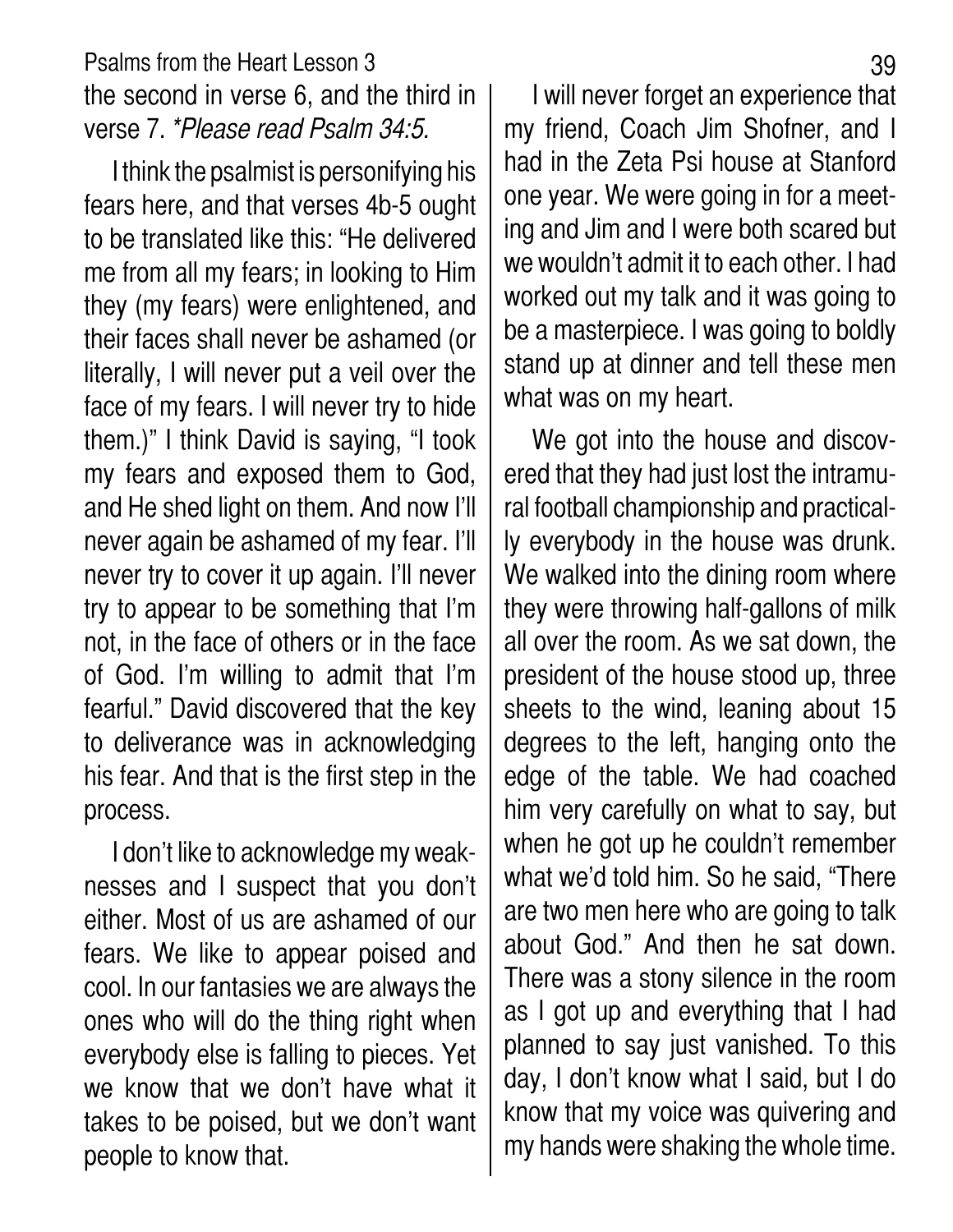When it was over, I sat down in relief. I walked away from there feeling embarrassed and convinced that I had failed. Fortunately, God overruled, but it was a good lesson for me.

Why was I so embarrassed? Because I didn't want those men to see that I was weak. I wanted to be a strong man, but God wants us to acknowledge our weakness at the very outset because weakness is the key to strength. Only the fearful and the weak and the helpless ultimately have the power of God. Paul stated the paradox in 2 Corinthians 12. He is talking about his thorn in the flesh, this physical affliction that was given to him. He calls it a messenger of Satan to harass him and keep him from being too elated.

He writes, "Three times I pleaded with the Lord to take it away from me. But he said to me, 'My grace is sufficient for you, for my power is made perfect in weakness.' Therefore I will boast all the more gladly about my weaknesses, so that Christ's power may rest on me. That is why, for Christ's sake, I delight in weaknesses, in insults, in hardships, in persecutions, in difficulties. For when I am weak, then I am strong" (2 Corinthians 12:8-10).

# **Recognizing Our Poverty**

When we are weak and fearful, God is able to speak through us. The extent that we admit our weakness in a situation is the extent that we have God's ability for that situation. David picks this up in verse 6 by referring to himself as "this poor man"—not this strong man, not this resourceful man, but this poor man—this man who recognizes his poverty in the face of these circumstances. \*Please read Psalm 34:6.

The second step in the process of deliverance from fear is appropriating the power of God for fearful situations. It is not enough just to admit our weakness. We also have to appropriate His power. C. S. Lewis has said, "Down through the ages whenever men might need courage they might cry out, 'Billy Budd, help me!' and nothing very significant happens. But for nineteen hundred years whenever men have needed courage and have cried out, 'Lord Jesus, help me!' something has happened." They have laid hold of the resurrection power of Jesus Christ and His ability there to meet any demand.

There is an interesting word here in the sixth verse. The word translated "troubles" means to be restricted and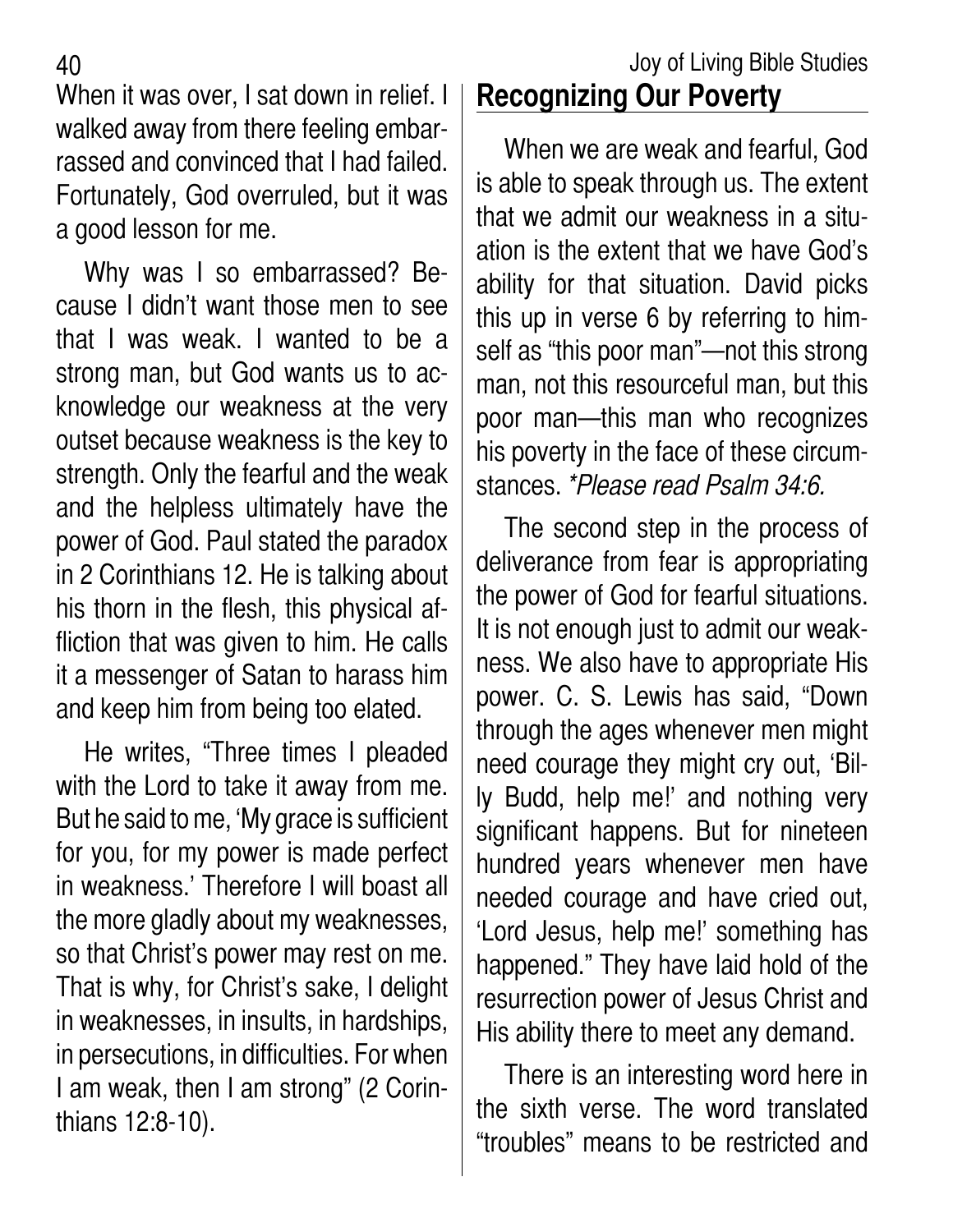Psalms from the Heart Lesson 3 41 tied up, to be limited, inhibited. That is exactly what fear does to us. It ties us into knots and robs us of our freedom. But in laying hold of Christ we are freed from our inhibitions. He sets us free and makes us whole men. That's the kind of Lord we have.

## **Fortified for Battle**

The third step in the process of deliverance from fear is shown in verse 7. \*Please read Psalm 34:7.

Literally the verse implies that He equips them for war, He fortifies them. When we acknowledge our weakness (step 1) and we lay hold of Jesus Christ (step 2) He fortifies us (step 3). That is an interesting figure of speech. The "angel of the LORD" encamping "around those who fear him" speaks of God's omnipresence, His presence with us in any situation, no matter how potentially fearful or threatening it may be. Encamping around us means to fortify us, to deliver us.

Now the emotional symptoms of fear may continue. We may quake and shake and we may not have the poise before people that we would like to have, but we are not paralyzed by fear. We can move through any situation with inner security and confidence

because God delivers His power to accomplish the task He has laid out before us.

# **Laying Hold of the Truth**

In verses 8 through 10 David turns from his own experience to encourage others to lay hold of this truth. \*Please read Psalm 34:8-10.

"Taste and see that the LORD is good." God wants us to taste His goodness and experience it, because experience in the Christian life is what leads to knowledge. And we can never really know the goodness of God until we step out on the basis of the knowledge that we have. We may have "knowledge" in our mind but it is never really ours until we have stepped out by faith expecting God to act and we discover that He is true, that we can trust Him. Then we can truly say that we know. So the next time you are tempted to be fearful, don't call your psychiatrist, don't take a tranquilizer, don't take to your bed; taste and see that the Lord is good. Act on His principle and see if God does not set you free.

David says in verse 9 that those who fear the Lord have no want. "The lions may grow weak and hungry." He is speaking metaphorically here of those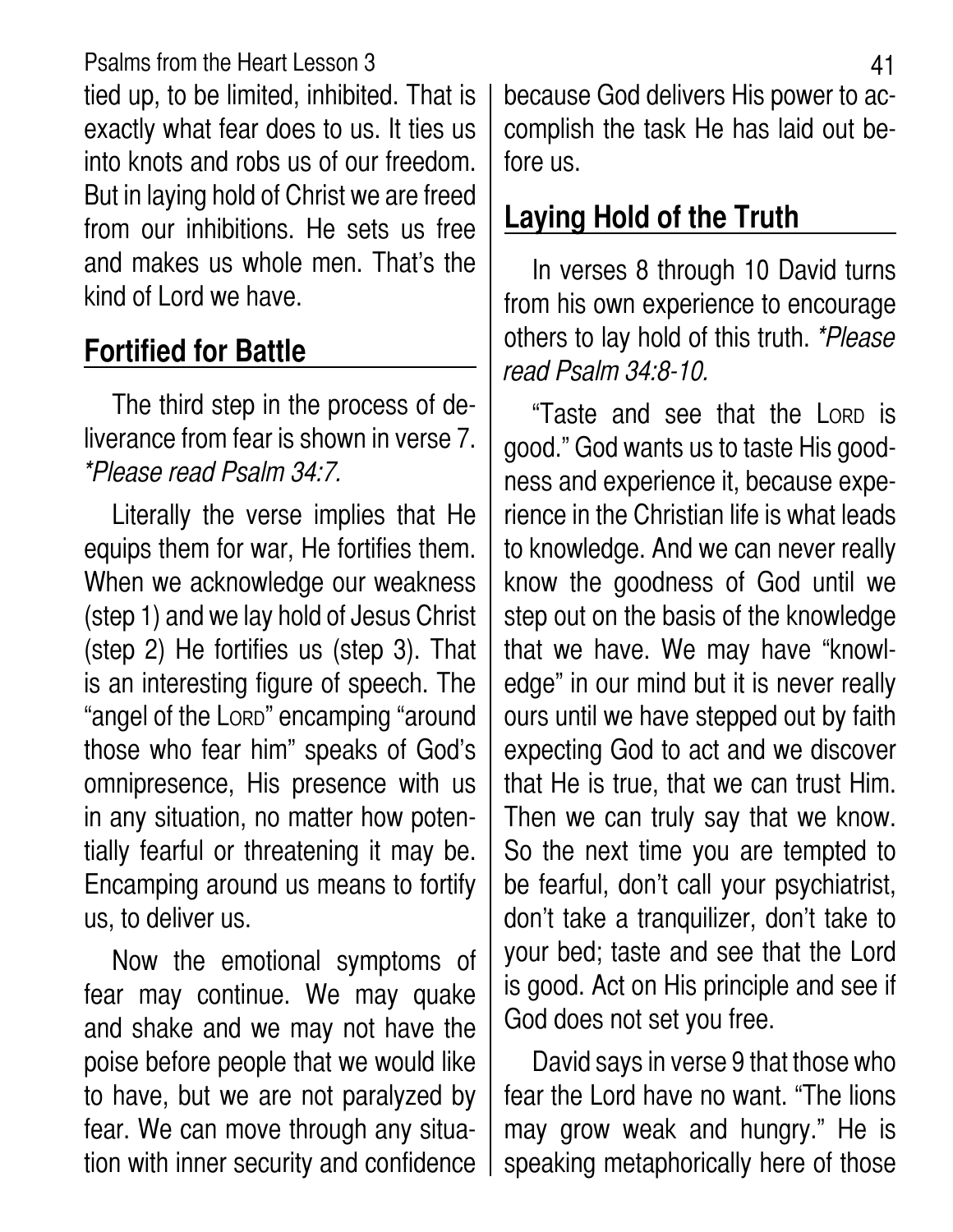who rely on their own strength and brute force. "Those who rely on themselves will grow weak and hungry, but those who seek the Lord lack no good thing." God's promise is that we will lack nothing. Self-confident man finds himself in desperate need, but God's man never does. One of the best illustrations for this is from the life of the apostle Peter. He is a perfect illustration of the selfconfident man. The Lord challenges Peter with the possibility of his falling away. Peter says, "Not I, Lord. I'll never forsake you!" And yet, when a little girl beside a fire confronted him, he forsook the Lord (see Matthew 26:34,74-75). He was the "young lion" counting on his own resources, and he grew weak. He didn't have what it took to face that situation. But if we seek the Lord and rely upon Him, we lack no good thing.

# **Excited About Life**

Verses 11 through 18 are a teaching section very reminiscent of the book of Proverbs. David uses contrast to reiterate these same principles. *\*Please* read Psalm 34:12.

Who loves life? Who doesn't just exist but is excited about his life and its challenges? That is the person who sees every day as an adventure, and

42 Joy of Living Bible Studies every challenge as an opportunity to be ventured into with confidence in God. That is the way it should be with us. We need never arise in the morning overwhelmed and discouraged by the responsibilities of the day. There may be fearful things coming up in our schedules and who of us knows the unforeseen events that lie ahead every morning. But despite the uncertainty of our futures, we have certainty in the adequacy of Jesus Christ for our lives. This security frees us to be excited about the next 24-hour period or the next year.

> If we want to look at life this way, says the psalmist in verse 13, we are to keep our tongues from evil, and our lips from speaking lies. We are to turn from evil and do good; we're to seek peace and pursue it. How do we usually react to fear? Very often with frustration and anger, grumbling and complaining, we lash out at people and circumstances. Or we become deceitful. When someone asks us to do something that is potentially frightening, we think of some other "appointment" for that particular time instead of laying hold of the power of Christ to get us through. But David said to turn from all of these things. Don't let your tongue speak evil and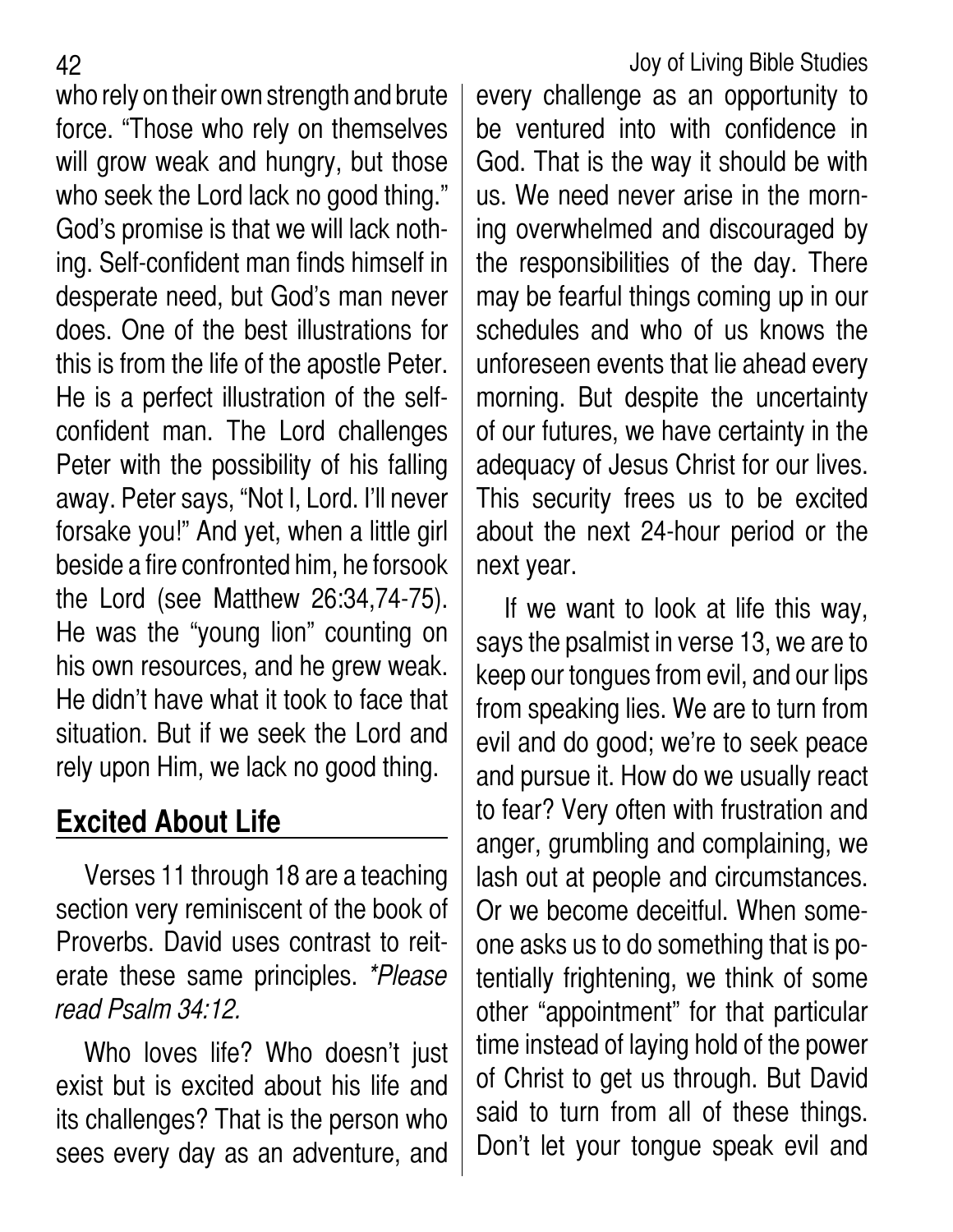Psalms from the Heart Lesson 3 43 your lips lie. Put away the inner rebellion in your life and acknowledge the lordship of Jesus Christ.

#### **Help for the Helpless**

Why? Well, in verse 15 he says, "The eyes of the Lorp are on the righteous and his ears are attentive to their cry." God sees us—He's aware of our need. He hears us—He's aware of our circumstances. \*Please read Psalm 34:16-18.

This reminds me of Isaiah's great words in Isaiah 66:1-2, "This is what the Lord says: 'Heaven is my throne, and the earth is my footstool. Where is the house you will build for me? Where will my resting place be? Has not my hand made all these things, and so they came into being?' declares the LORD. 'This is the one I esteem: he who is humble and contrite in spirit, and trembles at my word.'"

God is not impressed by our bravado, by our assertions that we have what it takes, by our attempts to face into the wind alone. Heaven does not help those who help themselves; heaven helps the helpless. Heaven helps the man who is crushed in spirit, who is brokenhearted, who is not counting on himself; heaven helps the one who is willing to expose his fears and be what he is—a weak, fragile vessel greatly in need of the power of God in his life.

#### **God's Deliverance**

Now, there is a final section from verses 19 through 22, a series of promises that again are variations of the same theme. \*Please read Psalm 34:19.

Both of those are promises. We can expect to have troubles if we want to be men and women of God. That is SOP—Standard Operating Procedure. Paul said, "For it has been granted to you on behalf of Christ not only to believe on him, but also to suffer for him" (Philippians 1:29). If you are going to be God's man or God's woman you can expect God to put you in the forefront of the action. You're going to be out where everyone is shooting at you. You're going to find yourself in terrifying circumstances. You're going to be where everything that is happening will test your strength. The righteous will have troubles, but "the Lorp delivers him from them all." Three times in this chapter we find this refrain reiterating deliverance: in verse 4, deliverance from fear, and in verse 17, deliverance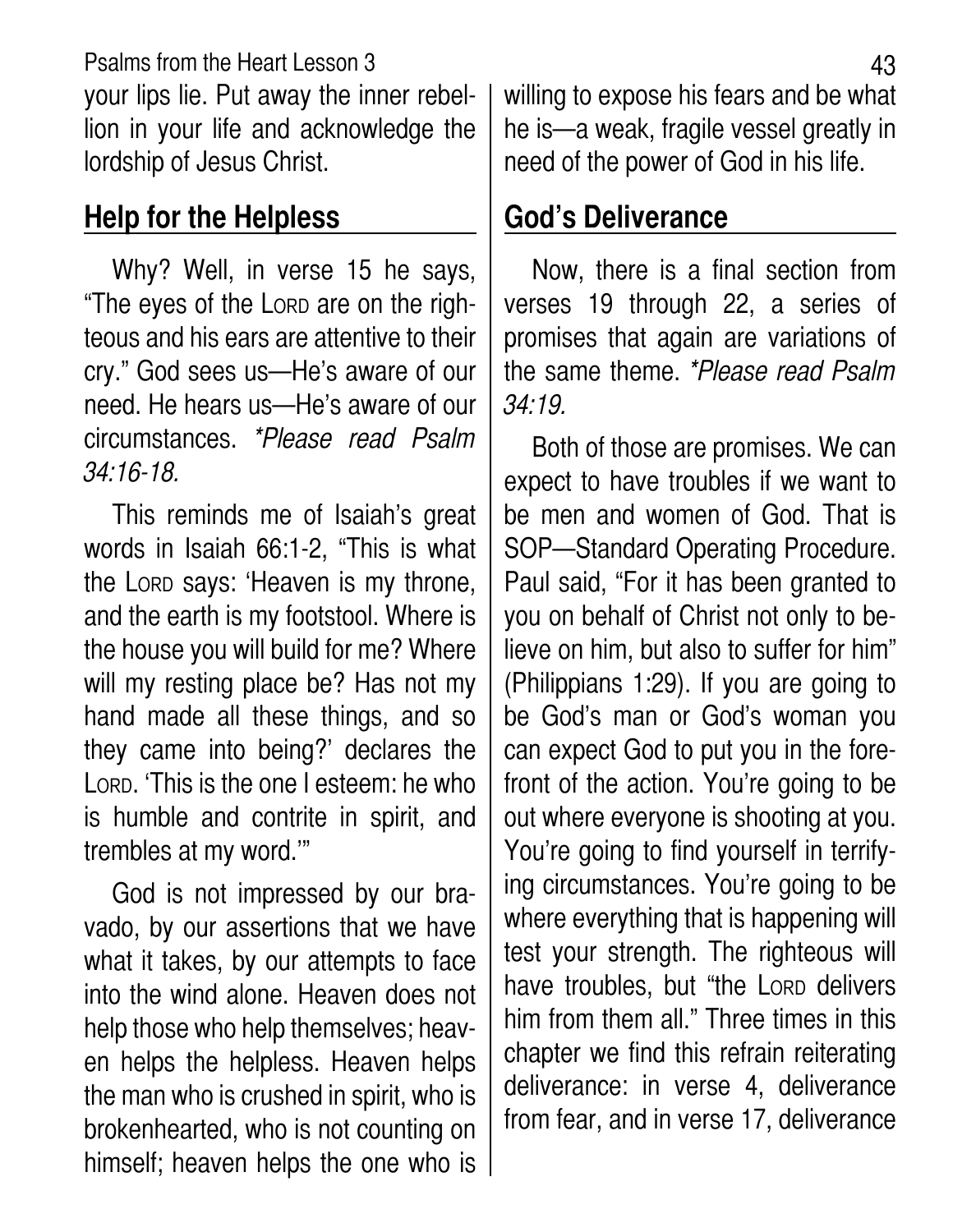from troubles; and again in verse 19, deliverance from all troubles.

The point is clear: as far as God is concerned, there is no such thing as a hopeless situation.

# **Dominated by Fear**

\*Please read Psalm 34:20-21. Verse 20 is a prophecy that came true at the crucifixion of our Lord. Verse 21 is simply statements of fact. The evil man, in the context of this chapter, is the one dominated by his fears. His own fears slay him. They are the things that frustrate him and inhibit him and keep him from realizing his manhood. Those who hate the righteous way—the way of total abandonment to the Lord—will be condemned to a life of fear and frustration and uselessness.

# **Freedom from Fear**

Verse 22 is a postscript to the entire chapter. \*Please read Psalm 34:22. A literal translation of this would read, "The Lord keeps on redeeming His servants." He keeps buying us up, replenishing us, filling us, flooding us, supplying everything that we need. He keeps redeeming His servants; and the final promise is that we will never be paralyzed or dominated by fear.

44 Joy of Living Bible Studies One day I was driving to get our baby-sitter. My young son, Brian, was with me. Since it was a warm evening, he had short pants on and no shoes. As we came walking up to the house, there was a dog lying by the door. Without any warning, when I rang the doorbell, the dog jumped up, grabbed me by the right leg, and proceeded to gnaw away on my shinbone, while Brian started climbing up my left leg. You can imagine the predicament I was in, trying to get Brian around in back of me while, at the same time, trying to kick the dog. Brian, of course, realized that when the dog finished with me he was going to start on his bare leg, and he was really frightened.

> Later on, after we finally got rid of the dog, I was sitting in the car driving home when Brian said, "Daddy, I'll go anywhere with you!" And I thought, "Boy, that's misplaced confidence. I'm never going back to that place again!" But I couldn't help but think how true it is of our heavenly Father, that He really is not afraid to go anywhere. I can honestly say I'll go anywhere with Him. I'm a very shy, timid person by nature. But I know from knowledge and experience that He is able, and I can trust Him to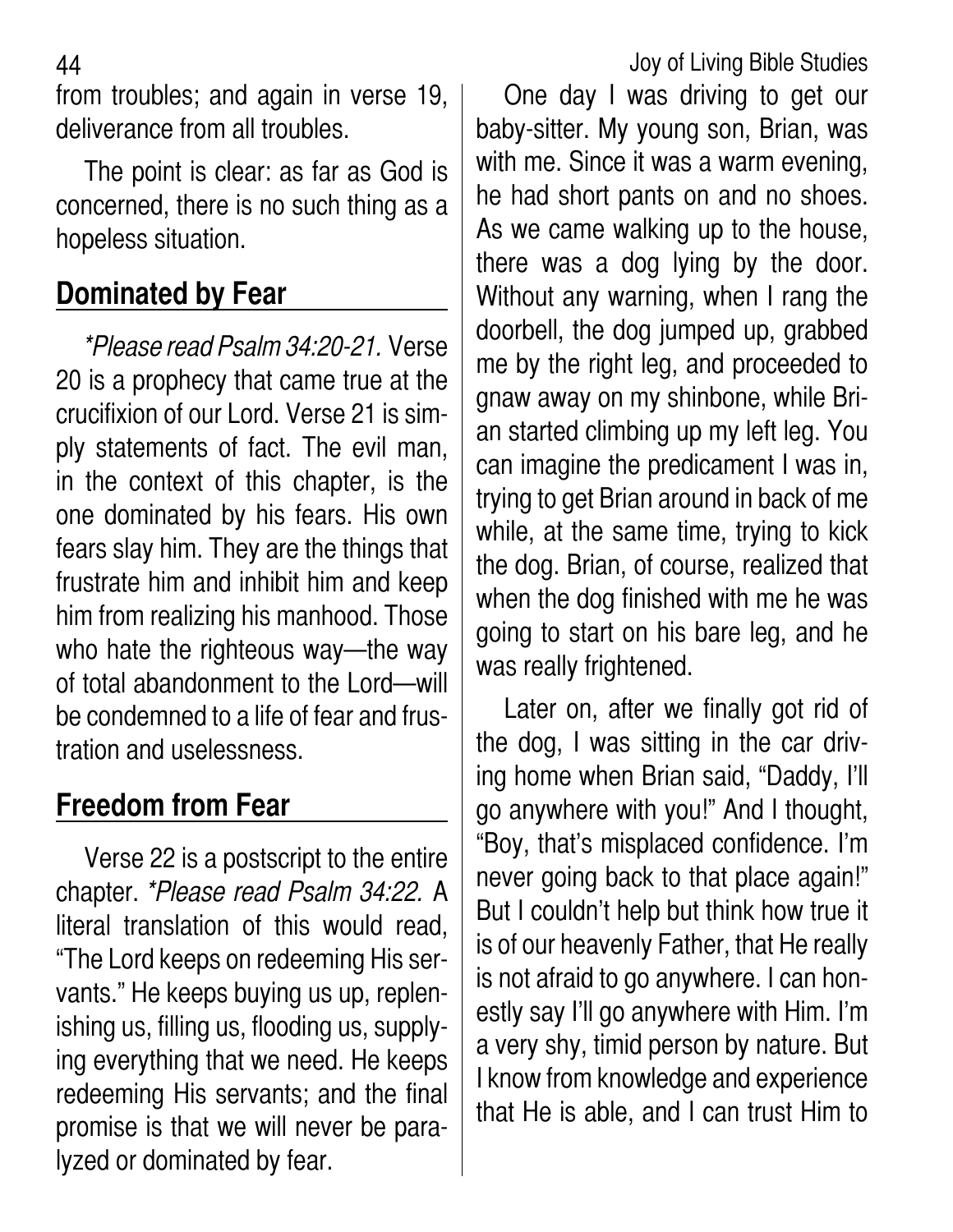be the One I need in the most fearful circumstances. Psalms from the Heart Lesson 3

#### **Prayer**

Father, how thankful we are that You're the One we can count on. We have learned to distrust ourselves, knowing that we're not the people we want to be. We've learned to rely upon Your strength, to lay hold of You and thus discover that in Your power we can be all that You ever intended us to be. And we thank You that we have tasted and that we can see that You are infinitely good. Thank You for that. And now as we look into the future, with all of its challenges and all the potentially frightening circumstances and all the good things that may come, although we don't know what is ahead, we know that You hold the future in your hands. And we know that as we walk with You, we can go anywhere. We thank You for that. In Jesus' name, Amen. $^{\rm 1}$ 

<sup>1.</sup> The commentary for this lesson is also by David H. Roper.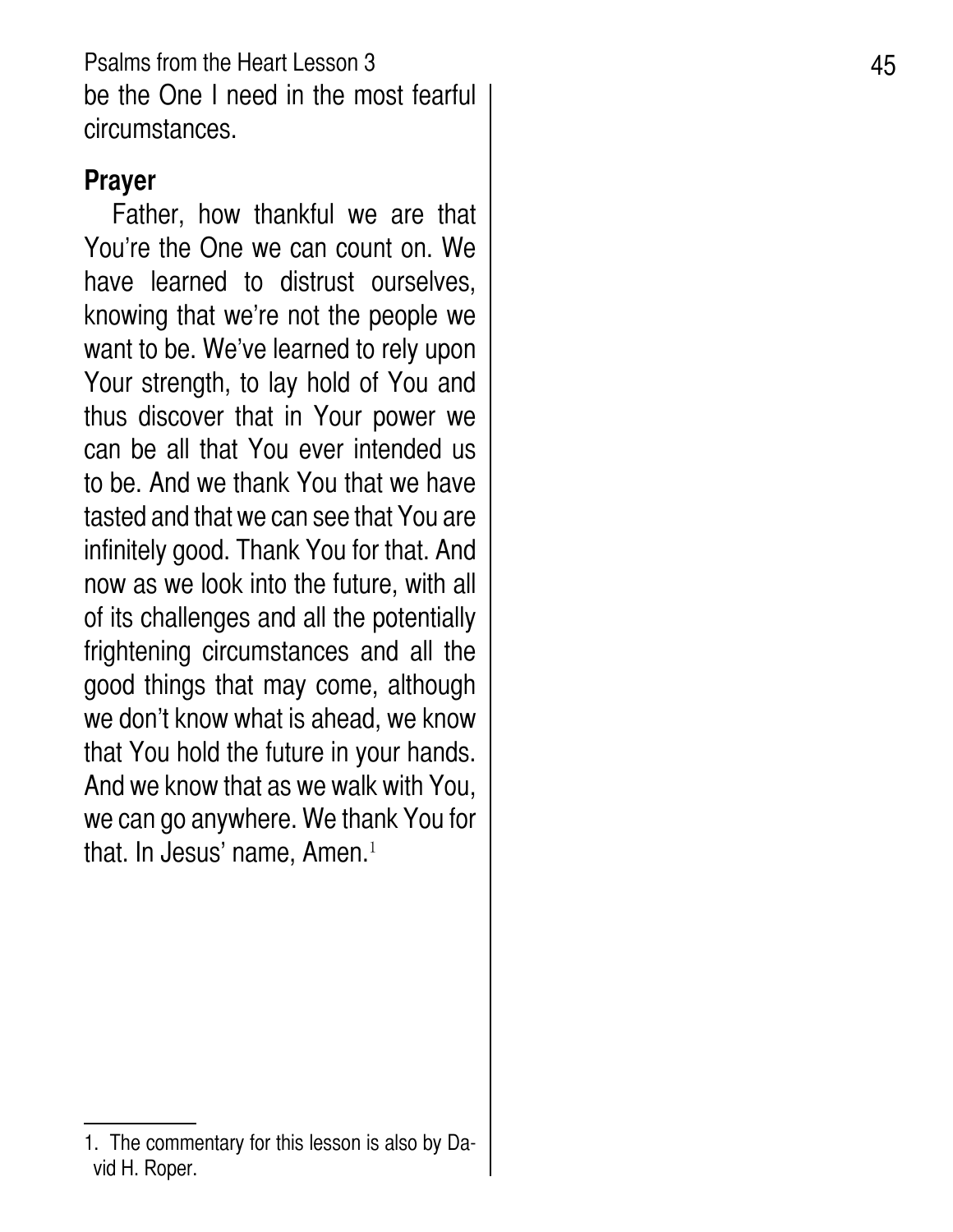# **Study Questions**

#### **Before you begin each day:**

- ɶPray and ask God to speak to you through His Holy Spirit.
- ɶUse only the Bible for your answers.
- ɶWrite down your answers and the verses you used.
- ɶAnswer the "Challenge" questions if you have the time and want to do them.
- ɶShare your answers to the "Personal" questions with the class only if you want to share them.

# **First Day: Read the Commentary on Psalm 34.**

- 1.What meaningful or new thought did you find in the commentary on Psalm 34, or from your teacher's lecture? What personal application did you choose to apply to your life?
- 2.Look for a verse in the lesson to memorize this week. Write it down, carry it with you, or post it in a prominent place. Make a real effort to learn the verse and its "address" (reference of where it is found in the Bible).

# **Second Day: Read Psalm 139, concentrating on verses 1-6.**

1.a.Psalm 139 is another psalm written by David. What does David say in verse 1 about God's knowledge of him?

b.How personally is God involved with each of our daily lives? (Psalm 139:2-4)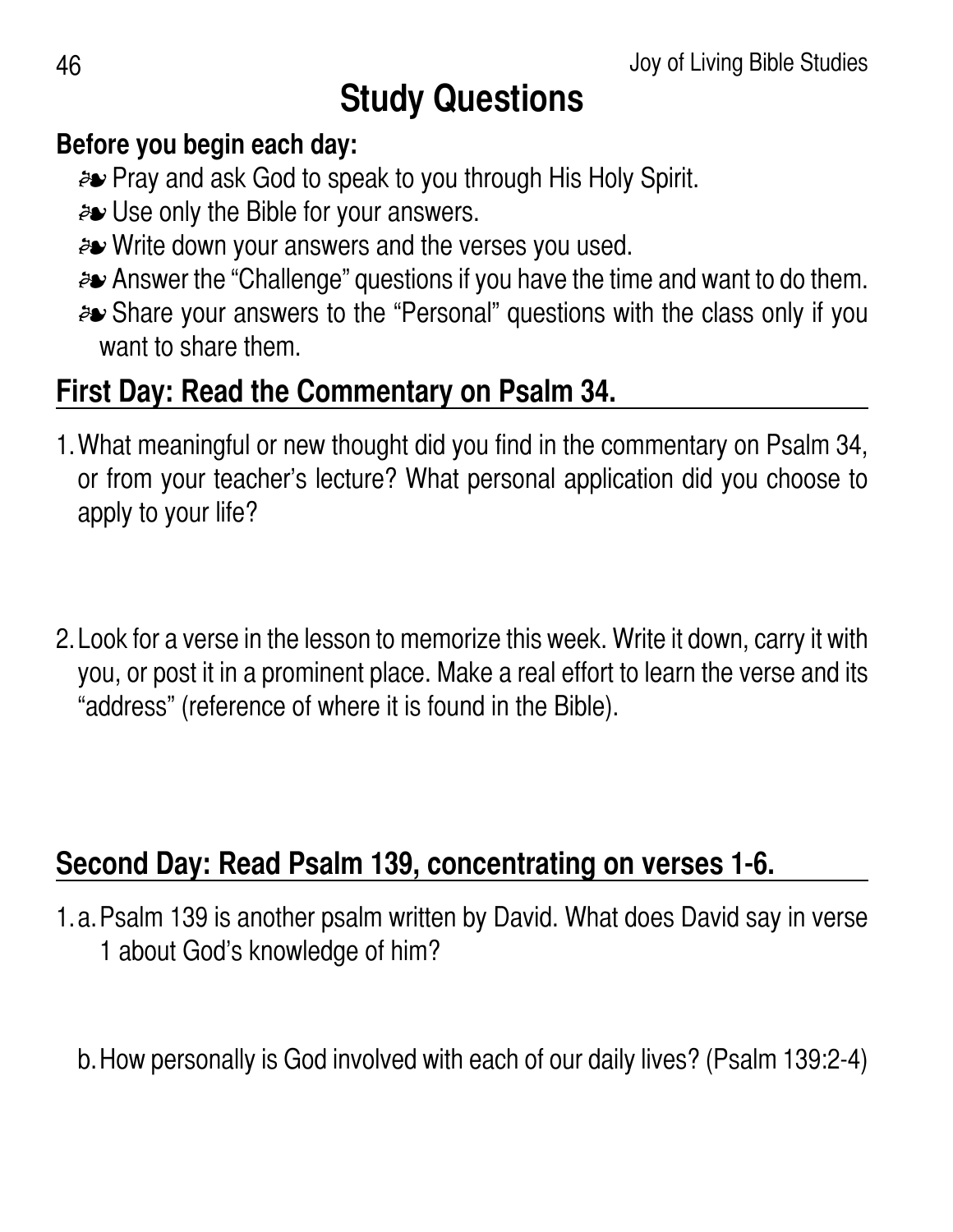Psalms from the Heart Lesson 3 47 2.Read Luke 12:6-7. How intimately does God know us?

3.Challenge: What do the following verses tell us about God's knowledge of every person?

1 Kings 8:39

1 Chronicles 28:9

Hebrews 4:13

- 4.a.In Psalm 139:5, how does David express God's involvement in our past, present and future?
	- b.Challenge: What else do you learn about this in the following verses? Psalm 46:1

John 10:28-29

5.What is David's reaction to the knowledge that God knows him better than he knows himself? (Psalm 139:6)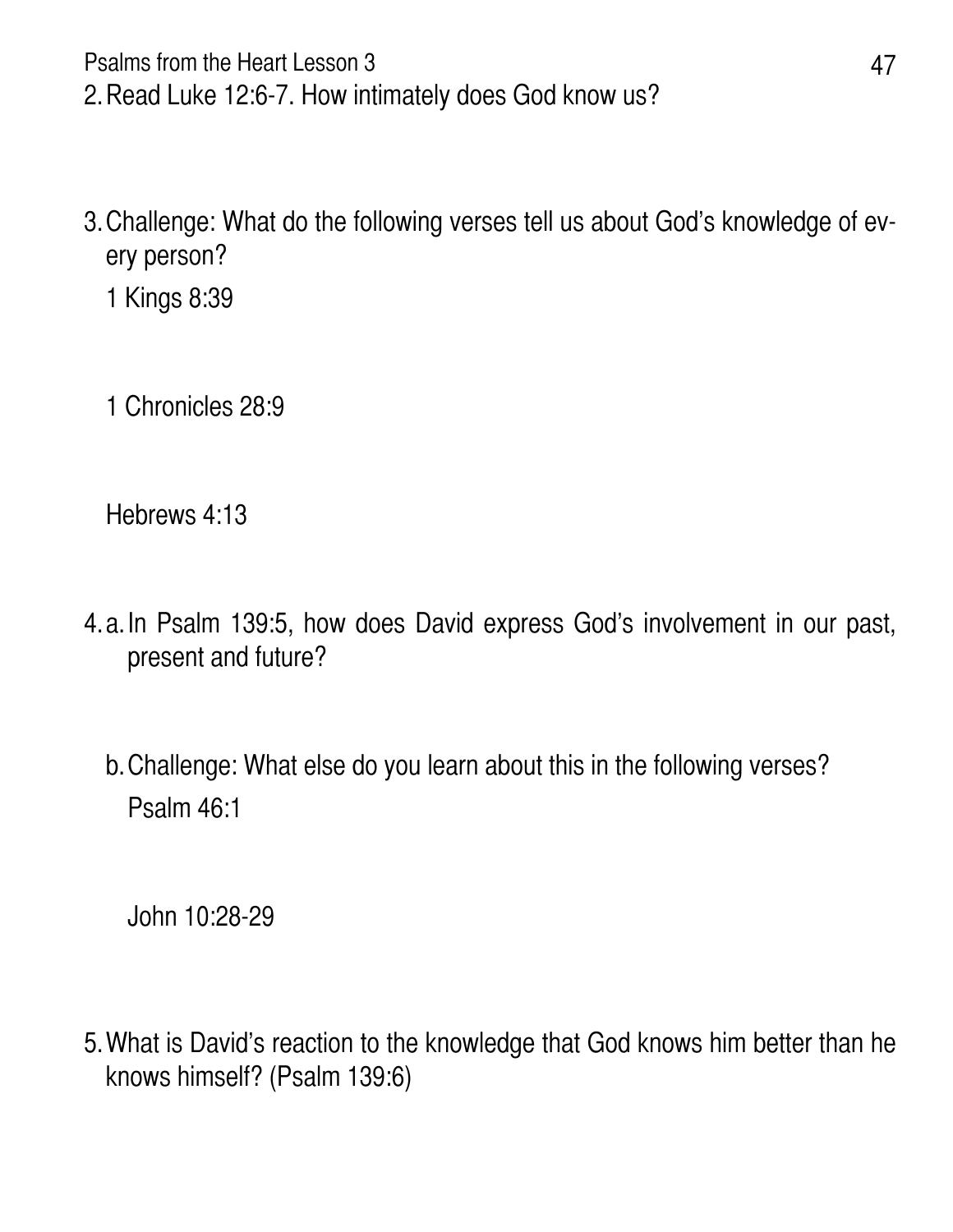48 Joy of Living Bible Studies 6.Personal: What is your reaction to the knowledge that God knows you better than you know yourself?

# **Third Day: Review Psalm 139, concentrating on verses 7-12.**

- 1.What question does David present to the Lord in Psalm 139:7?
- 2.What possible answers to his question does David suggest in Psalm 139:8-12, and how does he dismiss these answers?

Answers **Dismissals** 

3.How do the following verses express this truth? Proverbs 15:3

Jeremiah 23:23-24

Acts 17:27

4.Challenge: Read Genesis 3:1-11. Why might a person want to flee from God's presence?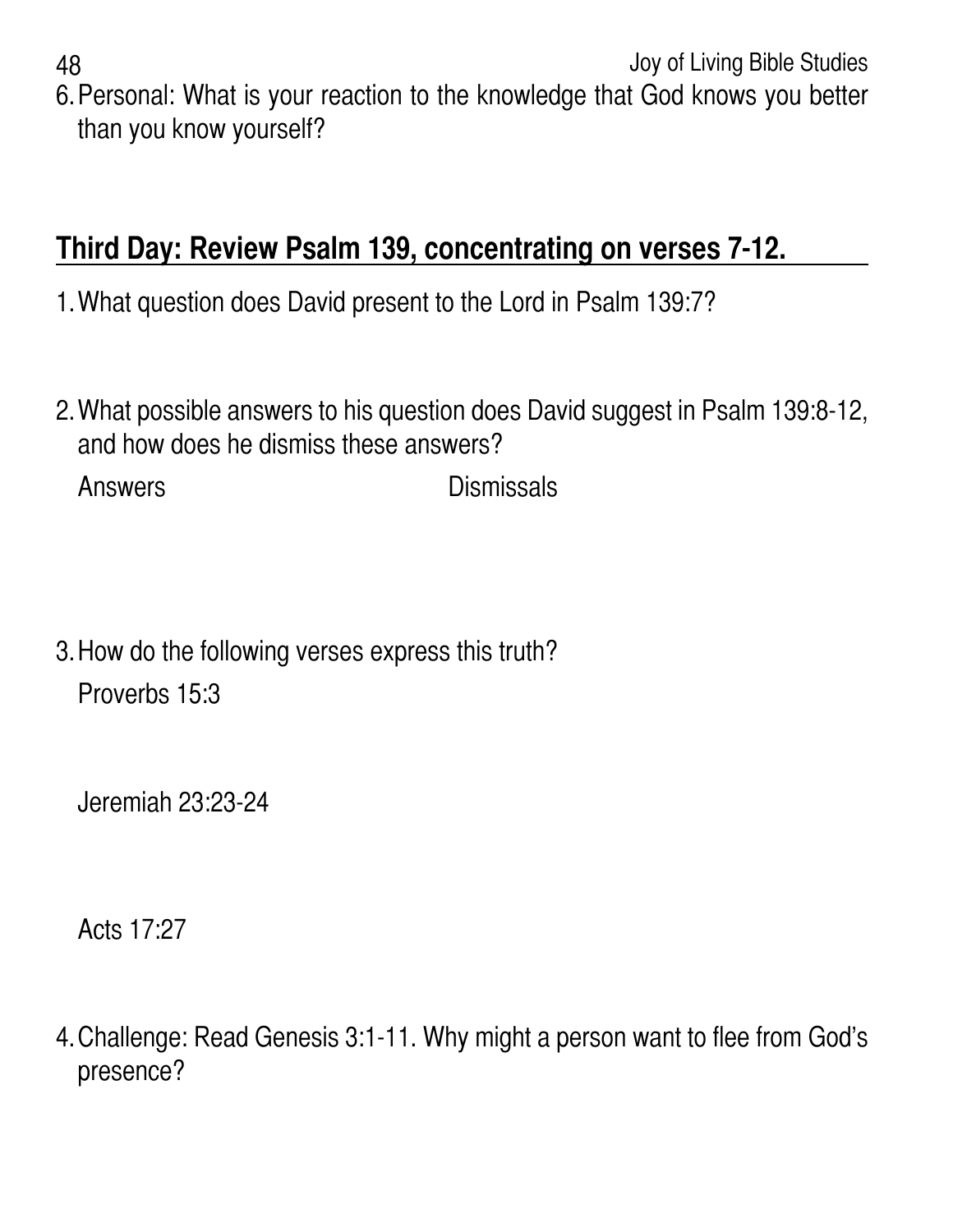Psalms from the Heart Lesson 3 49

- 5.a.Although God is present everywhere and He knows the thoughts of all mankind, we humans have been separated from a relationship with God because of our sin (see Isaiah 59:2). Yet God loves us, and has made a way for us to be in relationship with Himself. What does Romans 3:23 say regarding who has sinned?
	- b.What does Romans 6:23 say regarding the price of our sin and God's gift to us?
	- c.What does Romans 10:10-13 say regarding salvation and forgiveness of sin?
- 6.a.The presence of God was not a fearful thought to David. What comfort does David derive from God's omnipresence (present in all places at all times)? (Psalm 139:10)
	- b.Personal: Nothing can separate us from God's presence. This can bring fear or this can bring comfort. How do you feel about God's omnipresence? Are you still trying to ignore Him because of the guilt of your sin or have you made peace with Him through faith in Jesus Christ? If you haven't already, won't you call on the name of the Lord today? Write a prayer asking God to forgive you. If you have done this, tell someone what God's forgiveness means to you.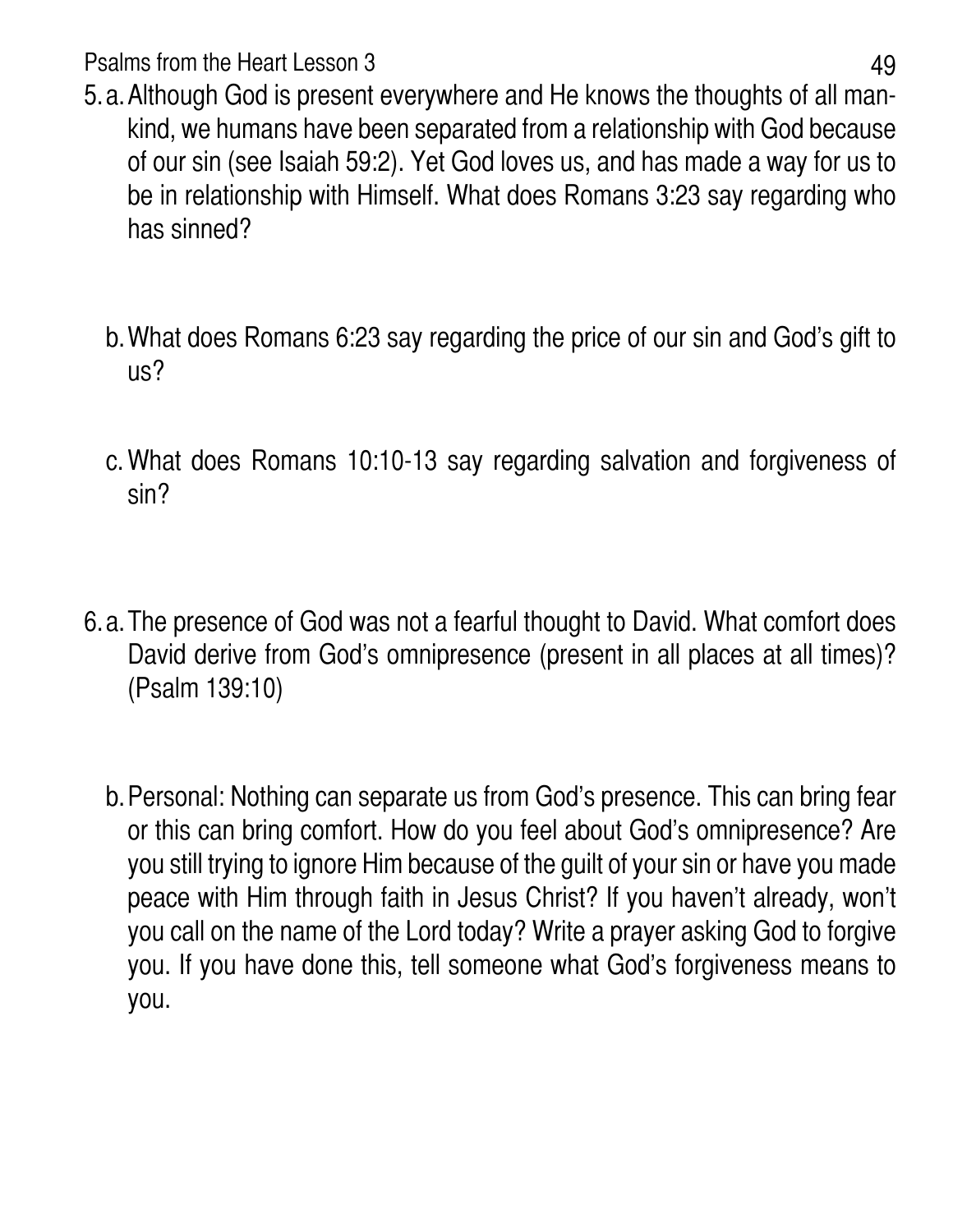#### 50 Joy of Living Bible Studies **Fourth Day: Review Psalm 139, concentrating on verses 13-16.**

- 1.We know that God created Adam and Eve and that we all descended from them. According to Psalm 139:13,15-16a, how involved was God with your personal development?
- 2.Why does David praise God in Psalm 139:14?
- 3.a.What do you learn about your life from Psalm 139:16b?
	- b.Challenge: What do the following verses say regarding this? Psalm 25:12

Proverbs 16:9

Proverbs 20:24

4.Personal: The truths contained in Psalm 139:13-16 are profound and should impact the way we think about other people, ourselves and our society. Take a moment to review these truths. How do they change your view of yourself? Of other people? Of our society?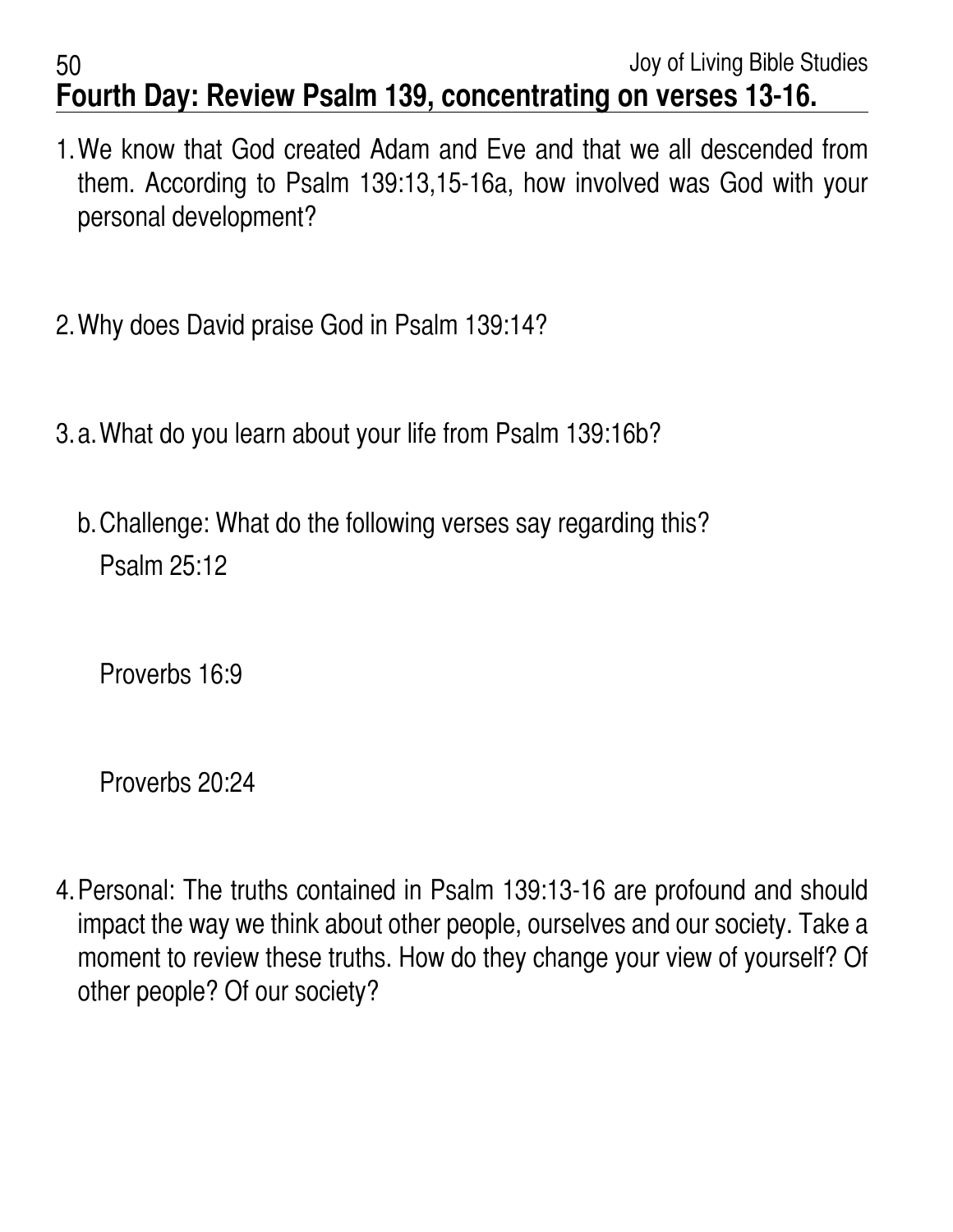#### **Fifth Day: Review Psalm 139, concentrating on verses 17-18.** Psalms from the Heart Lesson 3

- 1.As if the preceding verses haven't shown us how personally God is involved with us and our lives—from beginning to end—what does Psalm 139:17-18 tell us?
- 2.a.What does Isaiah 55:8-9 say regarding God's thoughts?
	- b.Challenge: Sum up Isaiah 55:8-9 in your own words.
- 3.What does Jeremiah 29:11 say regarding God's plans for us?
- 4.How does Romans 8:28 fit in with Jeremiah 29:11?
- 5.Personal: Do you believe God's Word is true? Are you willing to trust that God's plan for your life is good, even if the way is difficult? Which of the above Scriptures have meant the most to you and why?

## **Sixth Day: Review Psalm 139, concentrating on verses 19-24.**

1.David has declared how personally God is involved with each of us as individuals, yet David is faced with a problem—a question—that plagues many of us. What is his question, phrased as a statement, from Psalm 139:19?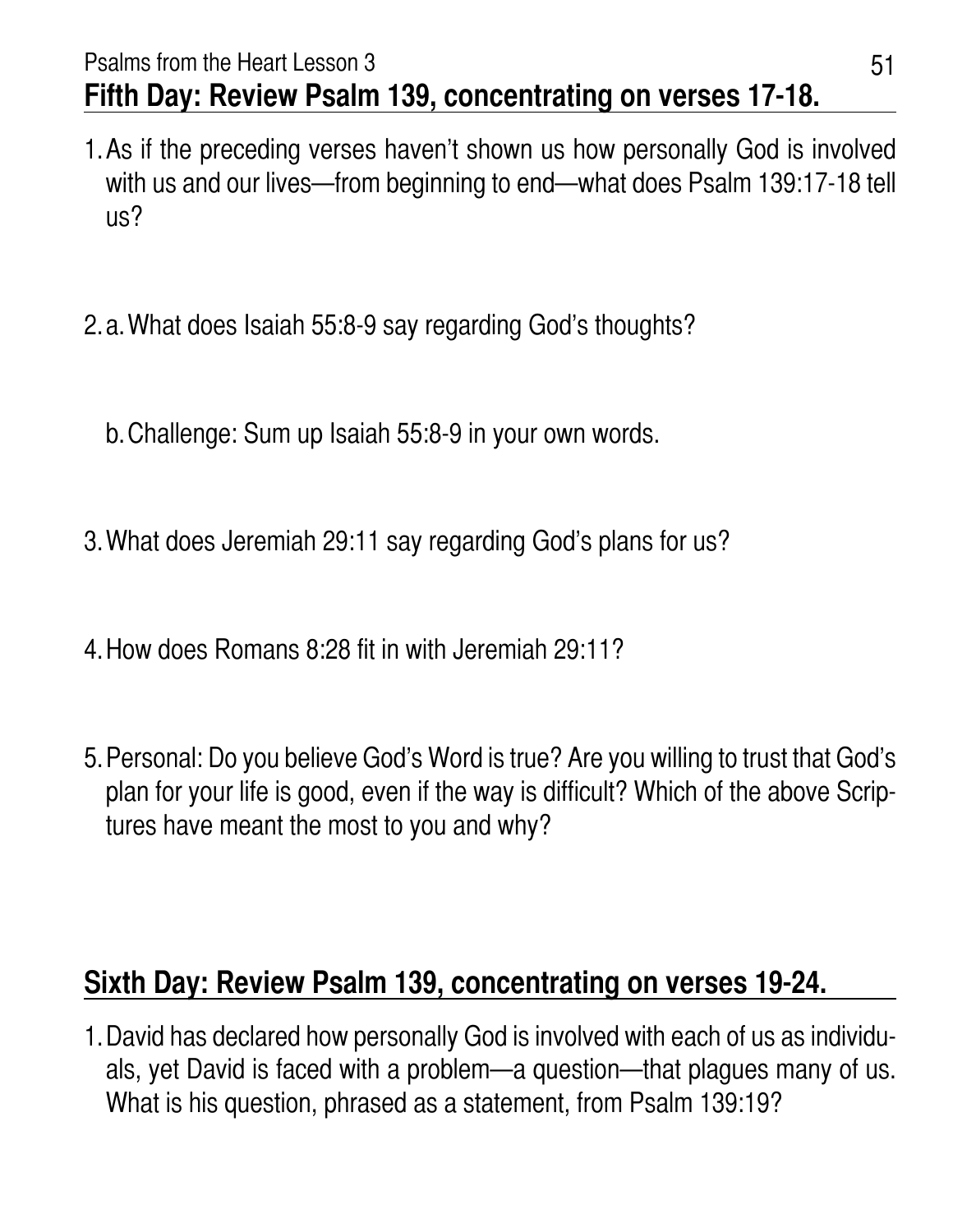52 Joy of Living Bible Studies 2.How does David feel about the enemies of God? (Psalm 139:21-22)

3.Do you ever wonder why God doesn't just immediately destroy those who are against Him? What do the following verses say about this? Proverbs 16:4

Ephesians 1:11

- 4.Even more than eradicating the evil in the world, what does David desire that the Lord do for him? (Psalm 139:23-24)
- 5.Personal: What about you? Do you want to eliminate everything in your life that might displease the Lord? Do you desire, more than anything, to please the Lord? If so, pray David's prayer in Psalm 139:23-24. How have the truths expressed in this psalm made a difference in your life?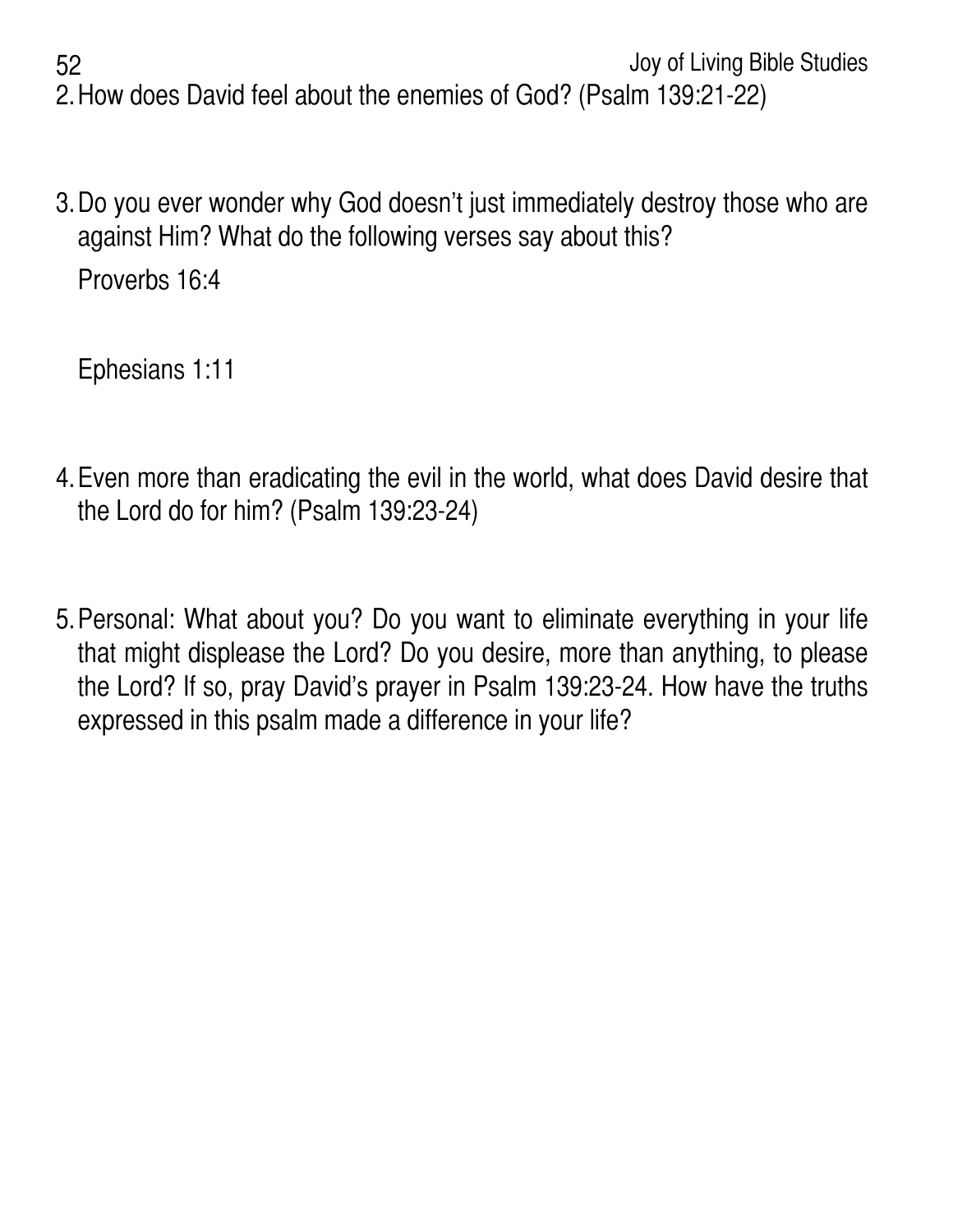# **Psalms from the Heart Lesson 4**



# **Psalm 139: Who Am I, Lord?**

Everywhere today one hears of those who are passing through an identity crisis. That is a fancy way of saying what people have been asking for a long time, "Who am I?" We all ask this question occasionally but perhaps it is asked more frequently today because of the prevailing scientific view of the universe. That view tells us that our earth is but a tiny speck in a vast universe, and we are struggling mortals on an obscure planet located in a second rate galaxy among billions of other galaxies.

Such an outlook tends to make us feel most insignificant. It contrasts sharply with the biblical view of man and especially the view that deals with man in relationship to God. Psalm 139 describes a man who is thinking about himself and his relationship to God. If you are struggling with an identity crisis and you are not sure just who you are,

then I suggest you read carefully as we look together at this marvelous psalm.

# **God Understands Us**

It is divided into four paragraphs of six verses each. In each paragraph the psalmist faces a question about himself in relationship to God. In the first paragraph he asks, "How well does God know me?" The first sentence gives us his answer.

O LORD, you have searched me and you know me.

The Hebrew word for "searched" is the word to dig. The word means, "You dig into me and therefore you understand me." In what way does God understand us?

#### **God Knows Our Thoughts**

You know when I sit and when I rise;

you perceive my thoughts from afar. (Psalm 139:2)

<sup>(</sup>Psalm 139:1)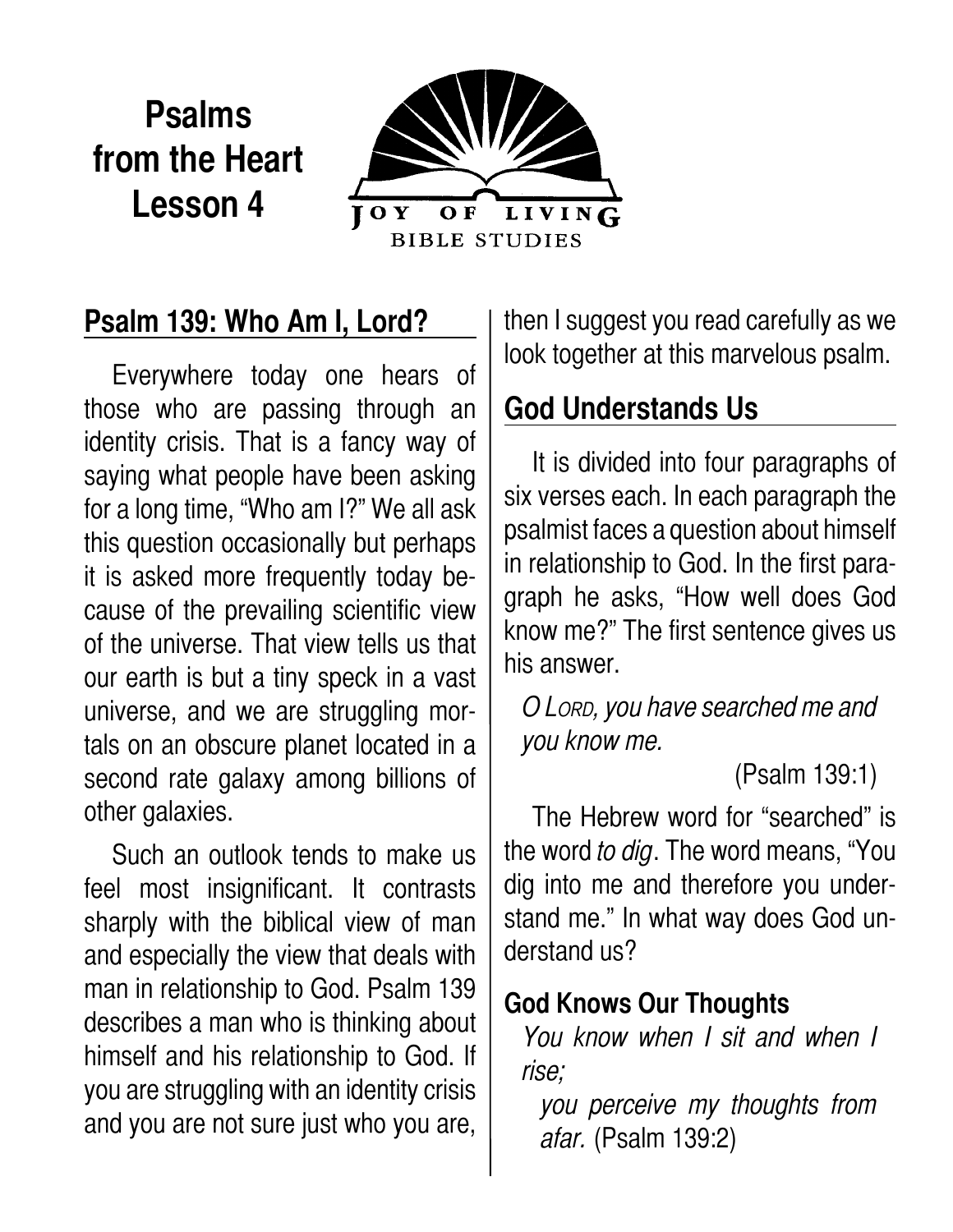That is, "Lord, you understand and know me in my conscious life. You know when I sit down (my passive life) and when I rise up (my active life). When I am resting or when I am active, you know me. And you know me also in my subconscious life—that level of life from which my thoughts arise. You understand them even before they get to the surface. You know how I think and what I think about. You even understand the thoughts that come, unbidden, in a constant flow to my mind."

#### **God Knows Our Ways**

Then there follows the awareness of God's knowledge of habits and choices.

You discern my going out and my lying down;

you are familiar with all my ways. (Psalm 139:3)

You know the way I choose to go, and you know the habits of my life. "You know me, Lord," says this man, "intimately—inside and out." Then in verses 4 and 5 he contemplates the fact that God is concerned about him.

#### **God Speaks Our Language**

Before a word is on my tongue you know it completely, O LORD. (Psalm 139:4)

54 Joy of Living Bible Studies That is, "You understand my language. Every word that I utter you know and understand."

> When I was a boy in northern Minnesota I lived for a time in a Swedish settlement. The Swedish Christians used to tease the rest of us, saying, "You know, we Scandinavians are going to have a wonderful time in heaven while all the rest of you are learning the language!" I used to resent that until I discovered that God knows more than Swedish; he also knows English, Afrikaans, Hebrew, and all other languages of earth. That is what impresses the psalmist. "Even before I utter a word, Lord, you know it. You understand my language, you communicate with me."

#### **God Knows Us Best**

Then God is active, the psalmist discovers, in his past, his future, and his present.

You hem me in—behind and before;

you have laid your hand upon me. Such knowledge is too wonderful for me,

too lofty for me to attain. (Psalm 139:5-6)

He is simply overwhelmed by the fact that God knows him better than he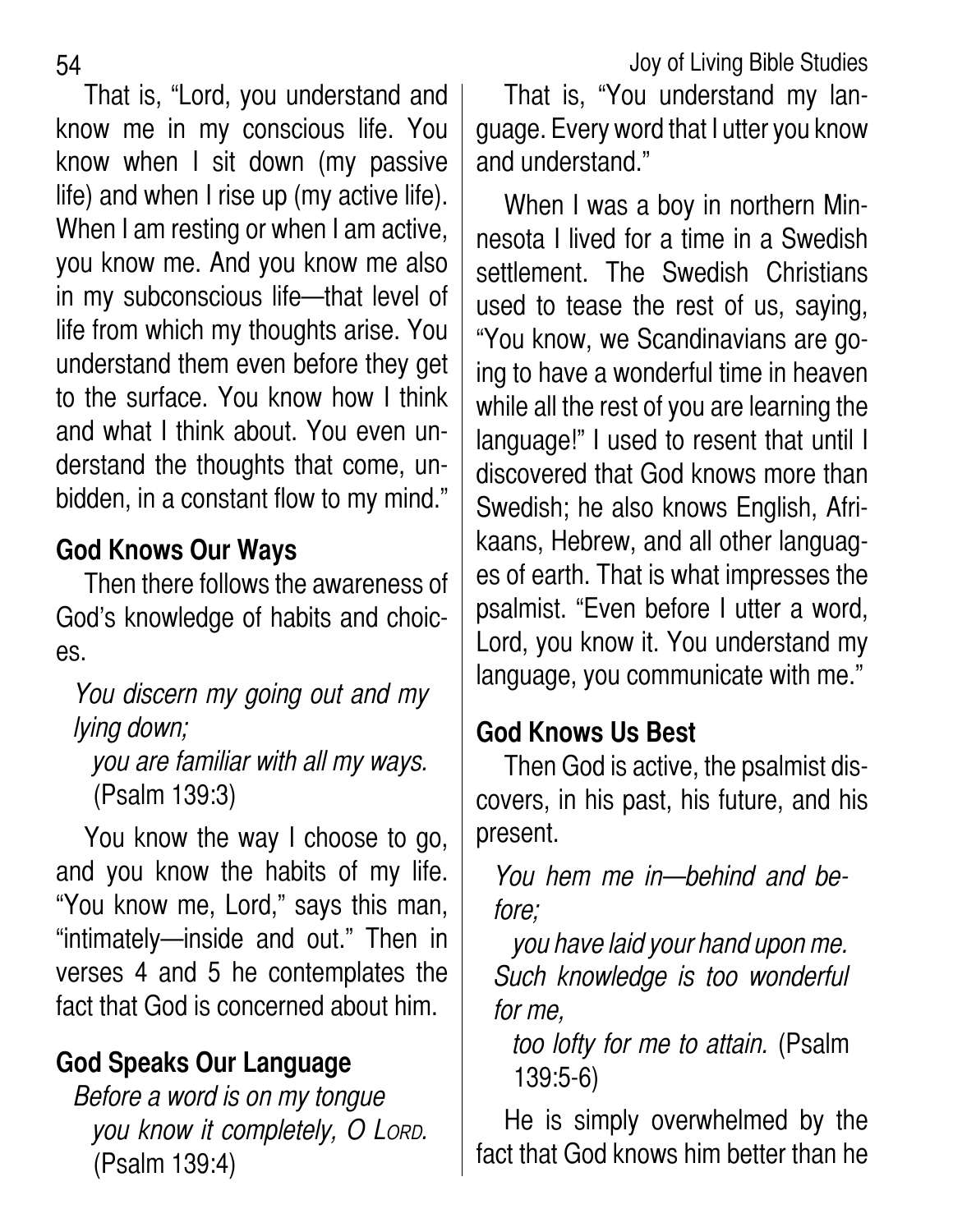knows himself, better than anyone else knows him. That is amazing, is it not? God knows me better than I know anyone else, no matter how hard I have tried to communicate with that person, and better even than I know myself. For God knows me in the subconscious, the unexplorable part of my life, as well as in the conscious. What a wonderful revelation this is of God's understanding of each individual human being. How desperately we need in this day of depersonalization, to remember that, though science tells us how vast the universe is, and, thus, how great is the power of God, it takes God's selfrevelation to tell us how important we are to Him and how well He knows us. Psalms from the Heart Lesson 4

# **Is God Ever Absent?**

In the second paragraph the writer is exploring the question, "How near is God to me?"

Where can I go from your Spirit? Where can I flee from your presence? (Psalm 139:7)

How many times we have asked that of ourselves. "Lord, how can I get away from you? Is there any way in my guilt that I can escape?" This is the psalmist's answer:

If I go up to the heavens, you are there;

if I make my bed in the depths ["Sheol" in the Hebrew],

you are there. (Psalm 139:8)

No destiny can separate me from the fact of God. If I go to heaven, God is there, of course. And even though I go to hell I still will not escape God. Of course, other Scriptures make clear that there is a vast difference between the experience of God for one who is in heaven and for one who is in Sheol, or hell. In heaven we shall experience to the full the love, compassion, glory, and warmth of God—the positives of God. In hell it is the other way around. There men experience the absence of God's love, the dark side of it, the wrath of God—His negatives. But He is still God; that is the point. God owns and runs His universe and there is no escaping His presence.

#### **God Goes Before Us**

The presence of God is not a fearful thought. The writer goes on to say that no distance can separate him from God.

If I rise on the wings of the dawn, if I settle on the far side of the sea, even there your hand will guide me,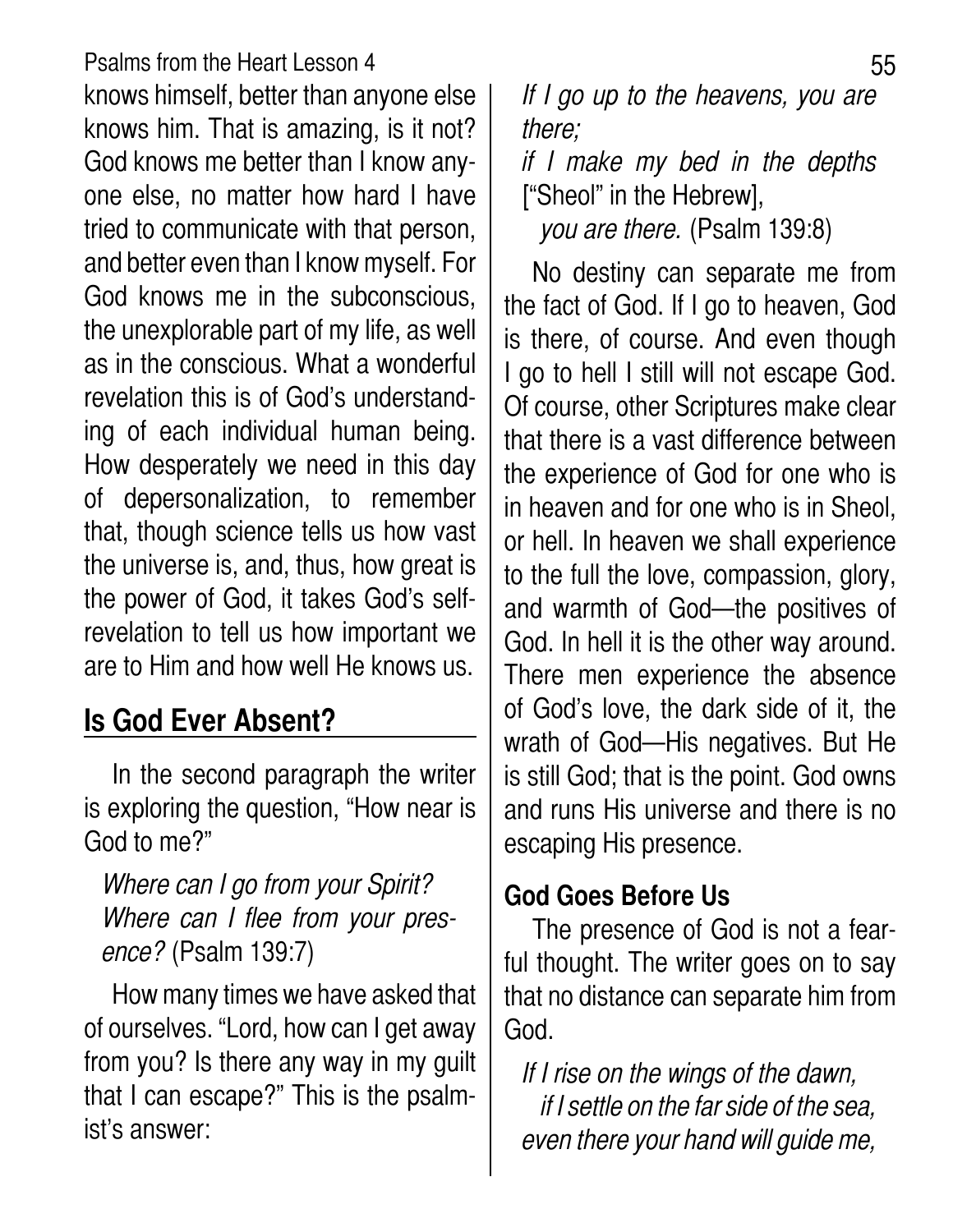56 Joy of Living Bible Studies

your right hand will hold me fast. (Psalm 139:9-10)

What do you think he means by the "wings of the dawn"? This is a beautifully poetic expression. If you have stood and watched the sun come up you will have noticed how the rays of the rising sun shoot across the heavens with the speed of light and reach to the farthest bounds of the horizon. This is what he is describing. "If I could travel with the wings of the dawn," that is, with the speed of light; "if I could go with the speed of light and reach to the farthest points of earth (the far side of the sea), even there," he says, "I would find you, Lord. You have gone before me, have preceded me, and I will find you there as much as here."

When I was about 12 years old, we moved from Minnesota to Montana. The night before we left I got down by my bed and said, "Good-bye, God. We're going to Montana." I was sure I would not find Him there, but when we arrived, there He was. I have found Him everywhere since. That is what this writer is saying.

**God Is but a Touch Away**

Finally in this section the psalmist cries that not even darkness can separate him from God.

If I say, "Surely the darkness will hide me

and the light become night around me,"

even the darkness will not be dark to you;

the night will shine like the day, for darkness is as light to you. (Psalm 139:11-12)

Remember when you were little and had misbehaved, you felt guilty and tried to hide from God by crawling under the covers or hiding under the bed or in the closet? You thought that God could not see you because humans couldn't. There are many grownups that are still trying to do that. They feel that if they do not think about certain things, then God will not think about them either. But He does. No darkness, physical or mental, can hide us from God's presence. He knows us and sees us, no matter how dark it is. Paul reminded the Athenians that God is not far from any one of us (see Acts 17:27). Whether we know Him or not, He is but a touch away.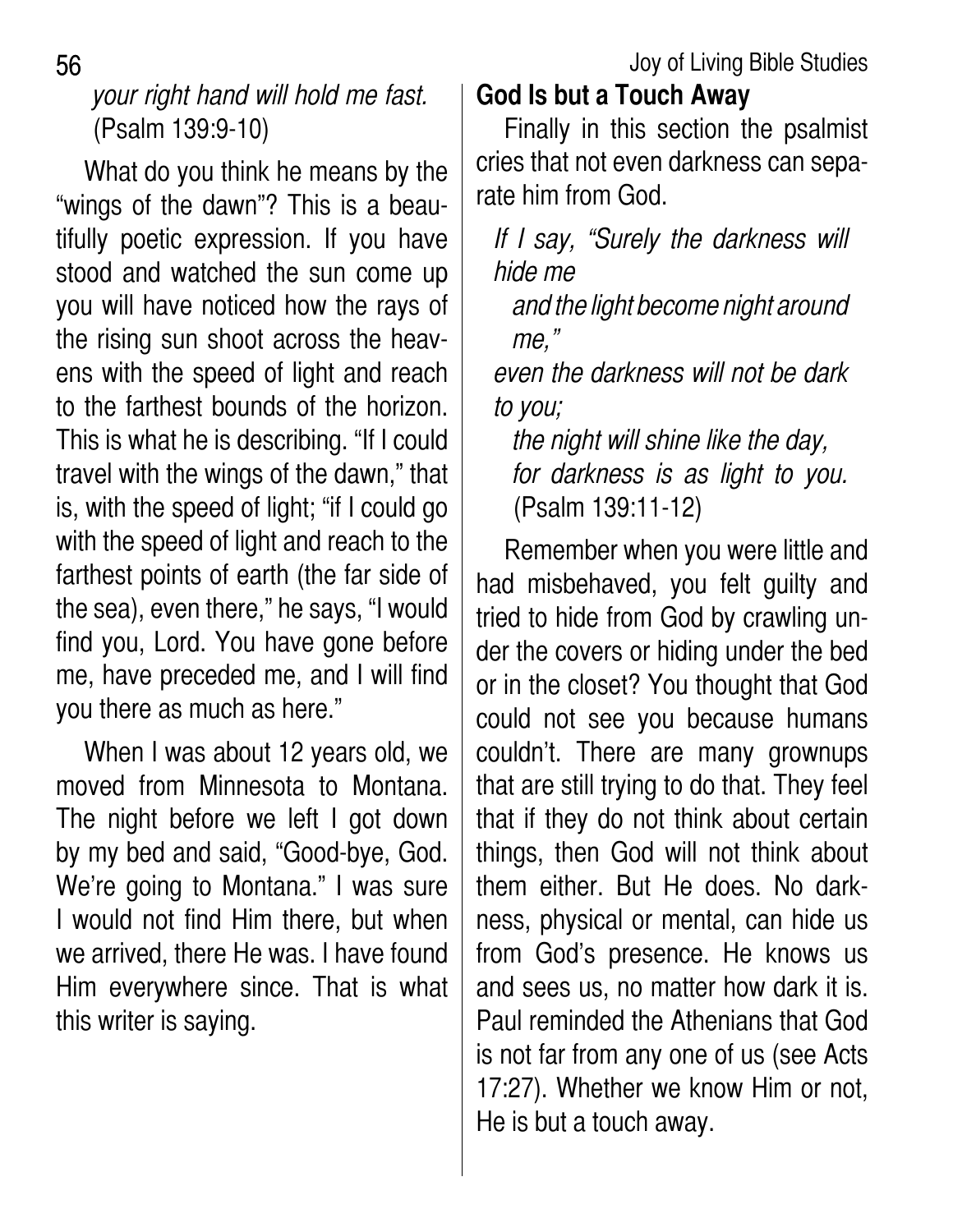#### **God Made Us** Psalms from the Heart Lesson 4

In the third paragraph the psalmist is telling us how he knows all this. Someone might say, "Well, this is certainly beautiful poetry, all this about God's knowing me and being with me, but how do you know it is true?"

"All right," says the psalmist, "I'll tell you: First, because of deduction from the design of the body."

For you created my inmost being; you knit me together in my mother's womb.

I praise you because I am fearfully and wonderfully made;

your works are wonderful, I know that full well.

(Psalm 139:13-14)

Here he is examining himself, and he is amazed at the vitality and complexity of the forces in his own body, which are essential to life, but over which he obviously has no control. "That," he says, "shows me there is something outside of man that is regulating and running me. I live within the limits of God."

Have you ever stopped to think how much of your life is dependent upon forces at work in you? If any one of them stopped you would die very quickly. You are dependent on something

over which you have no control. Your heart is thumping away right now, and it would be terrible if you had to control it with your mind or will. How would you like to have to keep saying to yourself now as you are reading, 'Now, thump. Now, thump. Now, thump." Or if you had to say to your diaphragm, "Now, di, now, phragm. Now, di, now, phragm."

No, it is wonderful, is it not? Someone else is running our lives; that is obvious from the design of our bodies. This is what has struck the psalmist. He says, "You knit me together in a most amazing way in my mother's womb. I praise You, for I am fearfully and wonderfully made."

#### **God Designed Us**

Then he is struck by the process that is necessary in the forming of a human being.

My frame was not hidden from you when I was made in the secret place.

When I was woven together in the depths of the earth…

```
(Psalm 139:15)
```
The frame is the foundation of the body, the bone and muscle system. That is where the body begins to be put together, with the frame. Without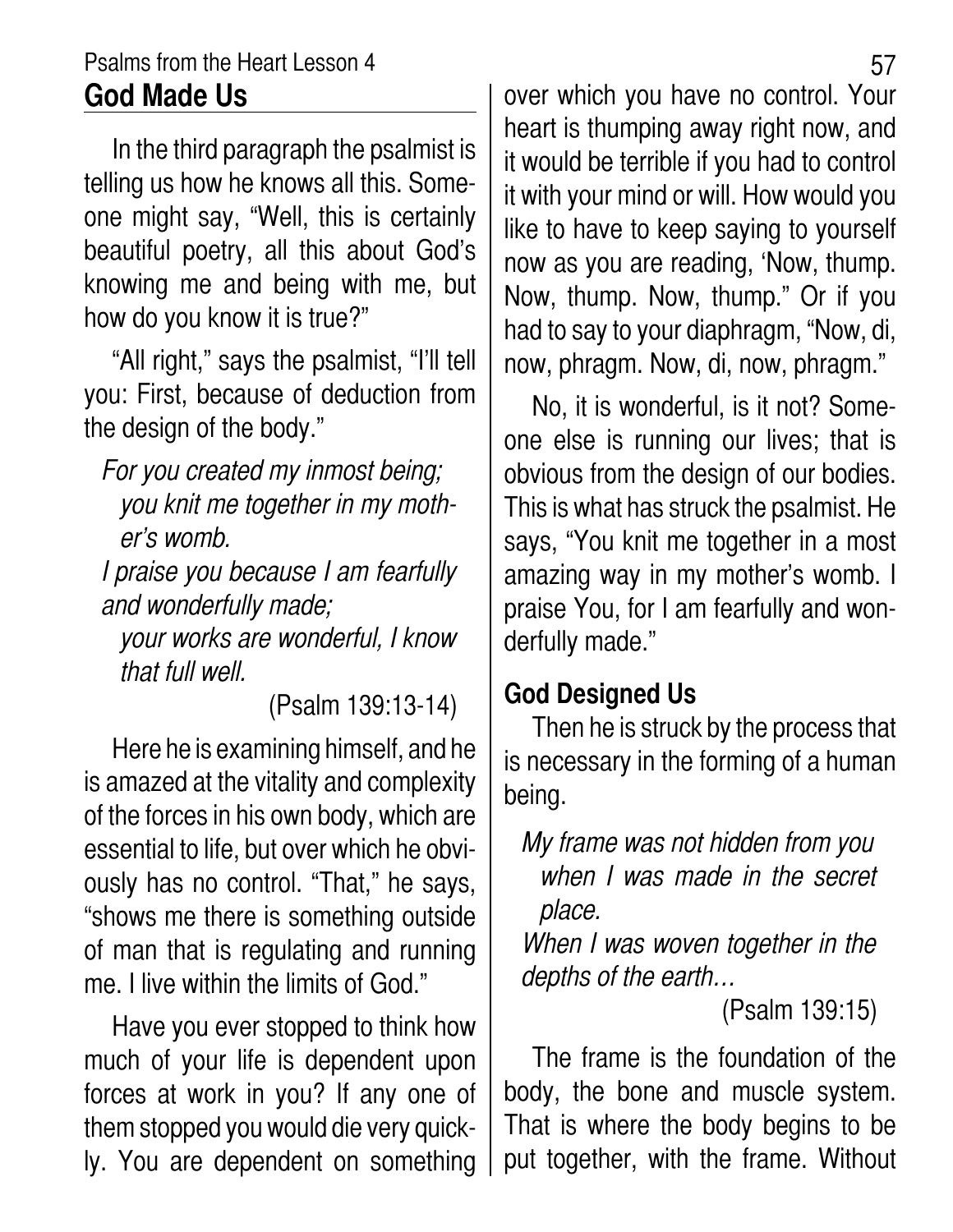a frame we would be but rolling bails of gelatin. (Some of us are getting that way anyhow!)

That phrase "woven together" is one word in the Hebrew. It is really the word for "embroidered." Some of you ladies know what embroidery is, the little fancy stitches that are added to cloth. I don't know how you do it; most of us men never understand embroidery, but it adds beauty and is especially fancy. That is the word used here. It describes the delicate embroidery of the body, the things that tie us together so that one organ supports another. The lungs need the heart, and the heart needs the lungs; the liver needs the kidneys, and the stomach needs both; all the parts are amazingly embroidered together.

This, by the way, raises one of the unanswered questions of evolution: how can an organ, which is only helpful to the body when it functions as a complete and mature organ, develop in stages over a long period of time? Evolutionists have never answered that, yet it is one of the most vital questions to ask. The psalmist simply says, "I am astonished when I consider the fact that my inward parts are knit together and embroidered together, and are necessary one to the other."

# **God Has Always Known Us**

Then he uses this phrase, in verse 16,

#### Your eyes saw my unformed body. (Psalm 139:16a)

Literally, the word in Hebrew is, "my rolled up body." It pictures the embryo, all rolled up. People are asking questions today about when life begins. When does an embryo become a human being? When does abortion become murder? The answer of the psalmist is "Your eyes saw me, not an impersonal collection of cells that wasn't me yet, in my rolled-up embryonic state." The marvel of the human body, even at that stage of growth, has convinced him that God is with him and knows him intimately.

Whittaker Chambers wrote a book in which he tells how he became a Christian. He describes an incident one day when he was sitting with his little two-year-old daughter on his lap. His eye fell on her ear and it caught his attention. He was struck by the design of that ear. How beautiful, how shelllike it was, and how perfectly designed to catch every sound wave in the air to be translated into sound by the brain. Knowing something of the mechanics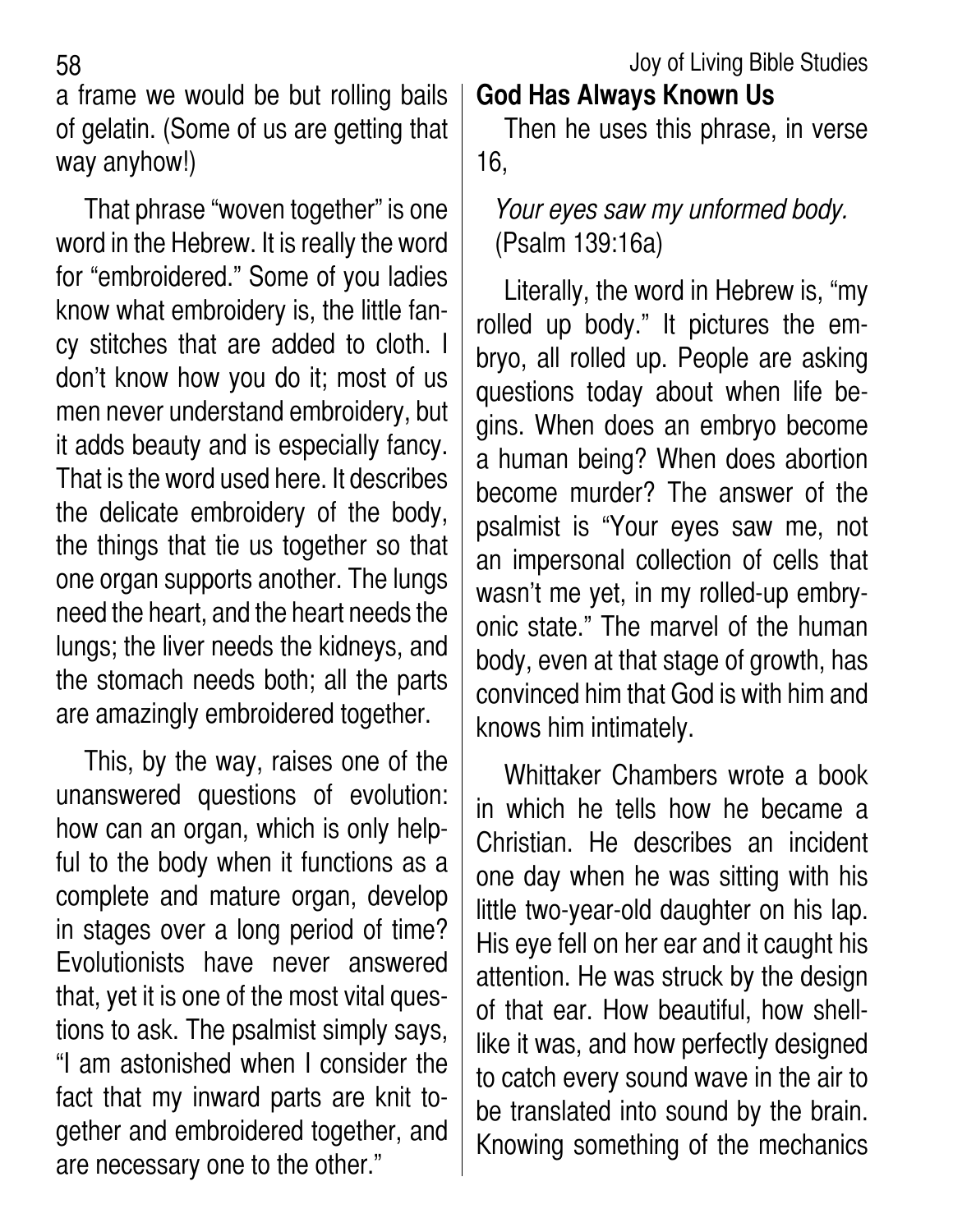#### Psalms from the Heart Lesson 4 59

of the ear he began to think about it. He was so struck by the impossibility that anything so intricate, so complex, so beautifully designed could ever occur by chance. That led him to other lines of thought and eventually he investigated the Christian position and became a Christian. The argument from design is a great argument and it is what the psalmist uses here.

#### **God Determined Our Lives**

But that is not all. In verse 16 he continues,

All the days ordained for me were written in your book

before one of them came to be. (Psalm 139:16b)

He is not only impressed by the argument from design, but by the evidence of determination. Evidently, he'd had certain experiences in his life when so many unrelated factors and incidents suddenly tied together that he knew it must have all been brought about by a mind greater than his own. To him this was evidence of the fruition of premade plans.

We have all had this feeling. Something that we did not plan nor expect suddenly takes place. Many varied factors all of a sudden fit together, dove-

tailing beautifully. Then we become aware that Someone else is planning our days and yet allowing us free will in experiencing them. Even before these days occurred they were recorded in the Book of God; He planned them.

This, of course, is the basis for all biblical prophecy. How is it that an event can occur in the life of our Lord that was predicted by the prophets 500, 600, sometimes 1,000 years before predicted not only by one prophet, but by several? After the passing of years and even centuries there comes a moment when many factors suddenly fall together and our Lord fulfills an event that was foretold long before. All this impresses the psalmist, and he is made aware of God's knowledge of him.

#### **God Reveals Our Lives**

The third thing that convinces him follows.

How precious to me are your thoughts, O God! How vast is the sum of them! Were I to count them. they would outnumber the grains of sand. When I awake, I am still with you. (Psalm 139:17-18)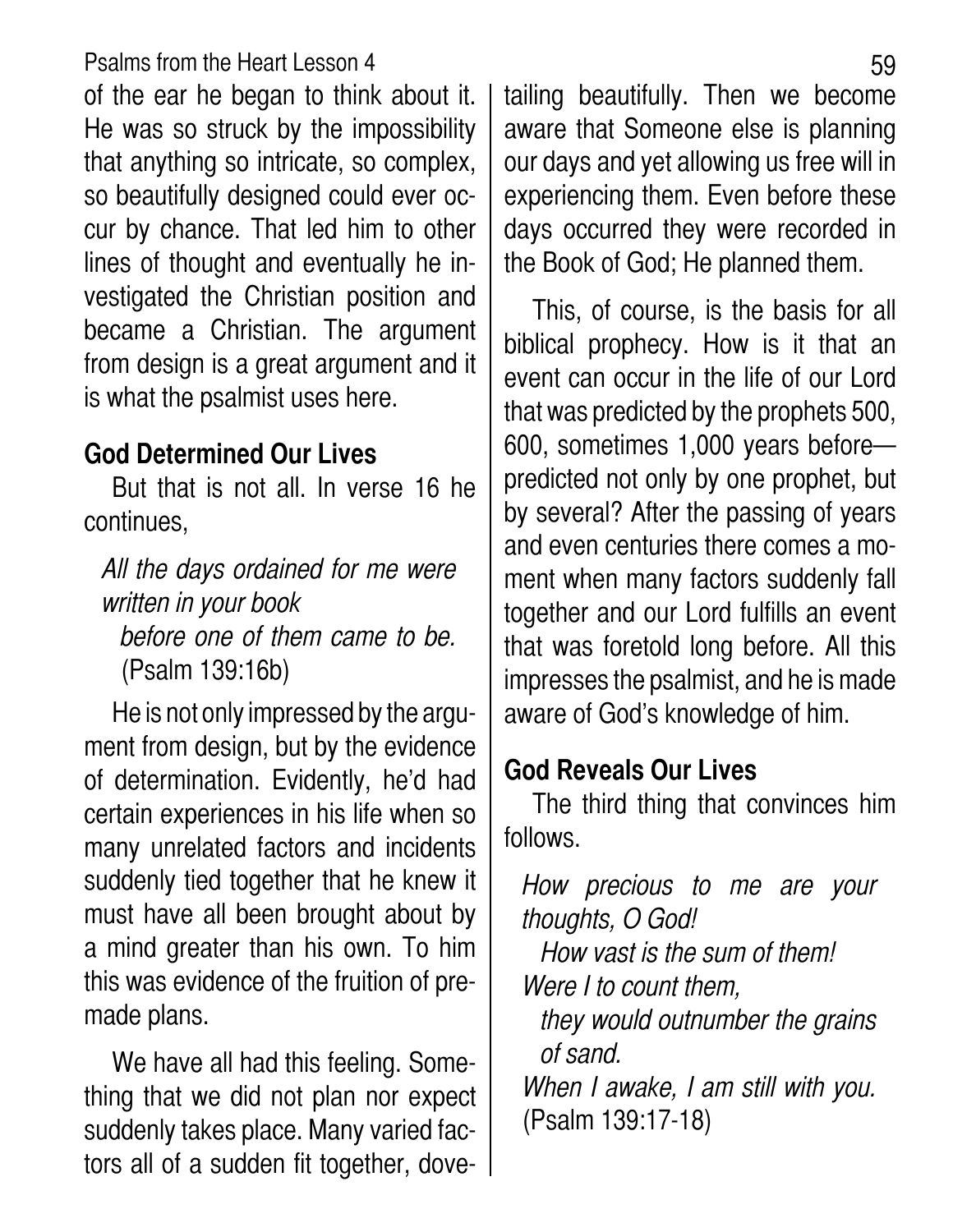An alternate reading says, "Were I to come to the end I would still be with thee." The psalmist is impressed by the abundance of revelation from God. We would never understand our lives if God did not tell us who we are. Thus, even though we have the evidence of design and the evidence of determination, yet apart from this marvelous revelation of the thoughts of God, which fit so perfectly with the design and the determination, we would never understand ourselves.

How precious are God's thoughts! How vast is the sum of them! How wide is the range of fact that God comments upon in His revelation. Even if you come to the end, says the psalmist, God is still more. No revelation can ever plumb the depths of God. How great, how impossibly great, are His thoughts toward us.

# **Making Requests of God**

The last paragraph seems to take a rather abrupt turn.

If only you would slay the wicked, O God!

Away from me, you bloodthirsty men!

They speak of you with evil intent;

your adversaries misuse your name.

Do I not hate those who hate you, O LORD.

and abhor those who rise up against you?

I have nothing but hatred for them; I count them my enemies. (Psalm 139:19-22)

Many have asked: Why do these psalmists seem suddenly to interject these bloody thoughts? Why this sudden word of passion, "Lord, kill the wicked!" This has troubled many because it seems so far from the New Testament standard, "Love your enemies and pray for those who persecute you" (Matthew 5:44). How shall we understand these things?

#### **Asking Against His Will**

First, we need to recognize that everything that is declared in the Psalms is not necessarily a reflection of God's will. We are listening to the experiences of believers and they do not always reflect God's truth. They honestly mirror man's viewpoint, and we need to understand these passages in the light of their context. The psalmist, having been impressed by his close relationship to God, now naturally comes to the place where he asks God for some-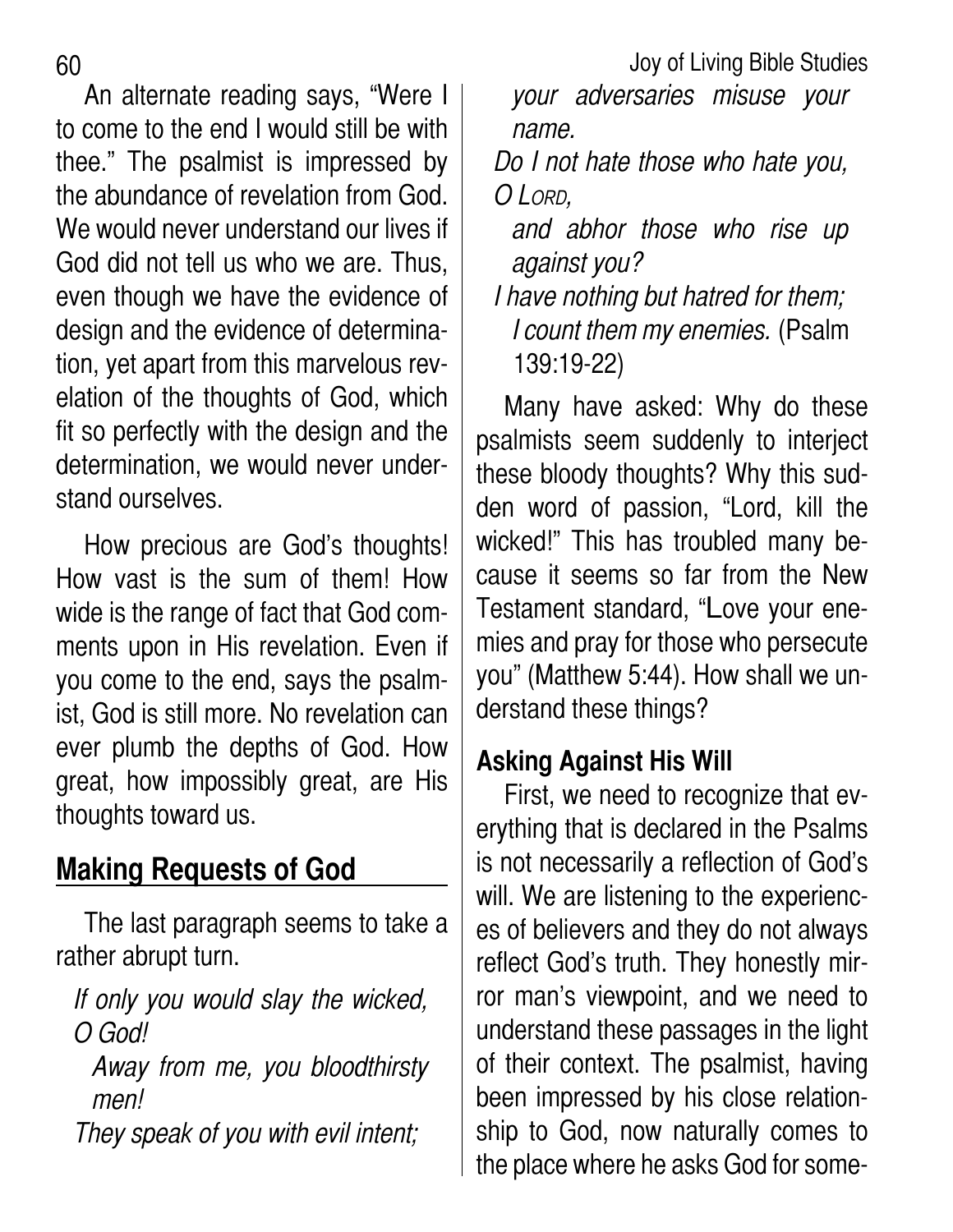#### Psalms from the Heart Lesson 4 61

thing. That is also what we do. When we are aware of being near to God, being dear to Him, we tend to ask God for things too.

He asks for two things. First, he asks God to take care of the problem of the wicked. His suggested manner of handling it is rather naive. He says, "Lord, wipe them out," as though such a simple remedy for human ills had never occurred to the Almighty. "Lord, wipe them out, that's all. That will take care of them." Have you ever felt that way? I remember hearing of Mel Trotter, the famous American evangelist, who said, "There are a lot of people I know that are wonderful people. They're going to go to heaven someday, and oh, how I wish they'd hurry up." We have all felt that way, have we not? One of the refreshing things about these psalms is the honesty they reflect.

#### **Short of His Standards**

There are several things we need to note about this. For one thing, this psalmist's request falls short even of the Old Testament standard. It is the Old Testament that first says, "Love your neighbor as yourself" (Leviticus 19:18). The New Testament and the Old Testament are not opposed to one another in this matter of moral stan-

dards, not in the least. But this man has not yet learned this. In his honesty, he says, "Lord, it seems to me the easiest way for you to handle this problem of evil would be to slay the wicked. Why don't you do that?"

Notice he does not say, "Why don't you let me do it?" That is what many are saying today. "Lord, I'll wipe out the wicked; just turn them over to me. I'll take care of them." But this man does not say that. He recognizes that vengeance belongs to God and that if anybody is going to do it, and do it right, God alone must do it. He is saying, "Lord, it's your problem; why don't you do it?"

We can understand why he is so upset by this, because verse 20 points out he is not concerned about what the wicked do to him but what they do to God. "They speak of you with evil intent." In the Hebrew it is even clearer. Literally, he is saying, "They speak of you for wickedness," that is, "they use your name to carry out their evil designs." "In effect," he says, "they take your name in vain for evil." These are religious hypocrites, and there is nothing more disgusting than a religious hypocrite. The sharpest words Jesus ever spoke were against the religious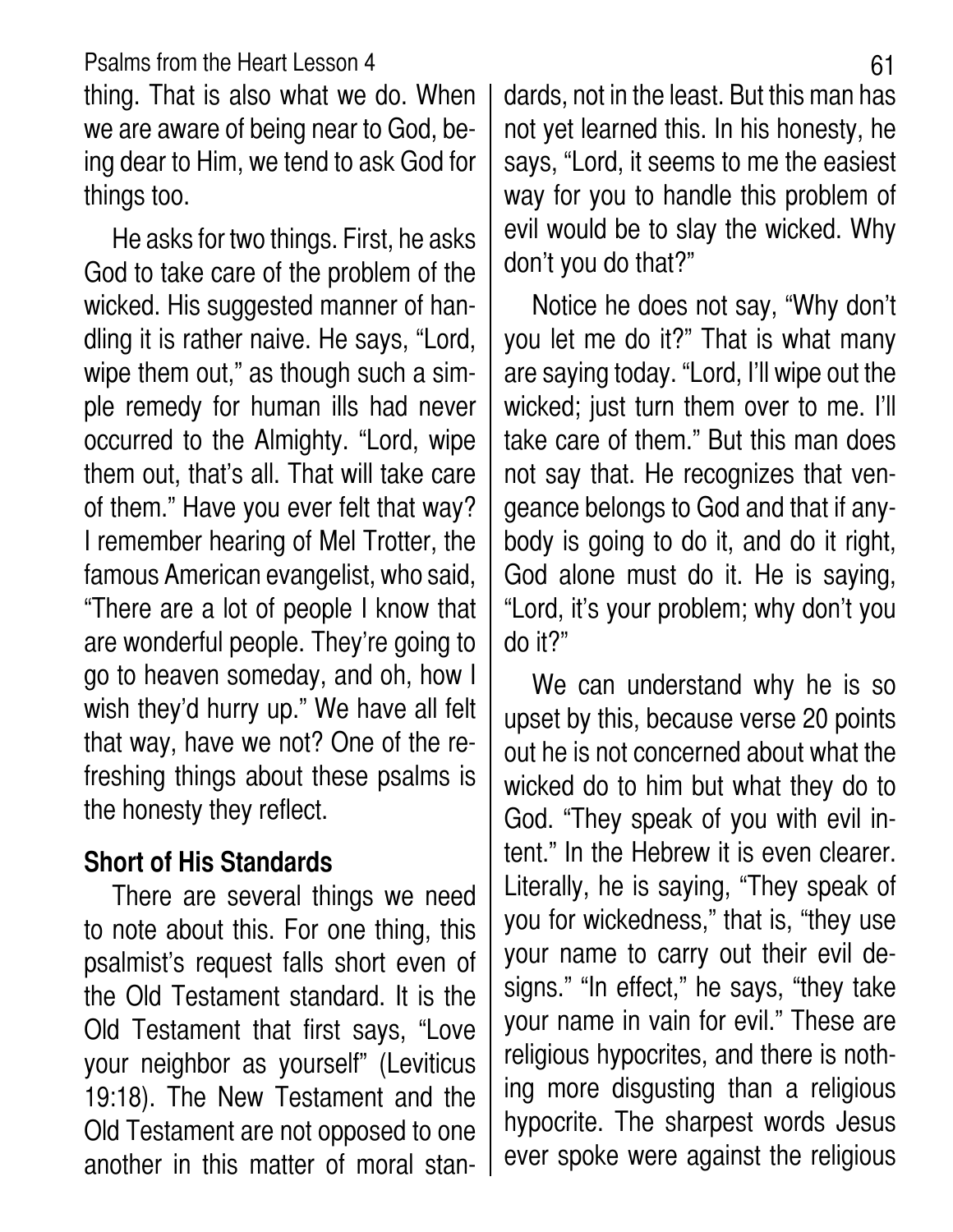hypocrisy of the Pharisees, who were using God's name for evil.

#### **The Way Everlasting**

Here is the case of a man who has felt the hatred of God against sin, but not yet the love of God for the sinner. That is why, I think, he concludes with these words.

Search me, O God, and know my heart;

test me and know my anxious thoughts.

See if there is any offensive way in me,

and lead me in the way everlasting. (Psalm 139:23-24)

Is he not saying, "Lord, I don't understand this problem of evil. It appears to me the easiest way is for you to eliminate the evil man. But Lord, I also know that I don't think very clearly and I don't often have the right answer. There can easily be in me a way of grief (that is literally what 'offensive' means). I have often found, Lord, that my thoughts are not right. So, Lord, in case I don't have the right remedy for this problem, let me add this prayer. Search me, O God, and know my heart! Try me and know my thoughts! See if there be any way

62 **62** Joy of Living Bible Studies of grief in me, and lead me in the truth, the way that leads to everlasting life!"

> What a wonderful prayer. How often we should pray like this! "Lord, I don't understand what's going on around me and my solutions may be quite inferior, may even be wrong. But Lord, I'll trust you to lead me. Reveal the wickedness that may be undetected in my own heart, and guide me in the way that leads to fullness of life."

#### **Prayer**

Father, we thank you for this revelation of the humanity of these men of old, and how it fits our own situation today. How desperately we need to be led through the complexities of our age. Help us not to settle for simple yet wrong solutions, but to be willing to let you work out your own purposes, knowing that you have taken all the factors into consideration, for you know us so intimately. We thank you in Jesus' name, Amen.

This is the end of the study. There are no questions for Lesson 4.